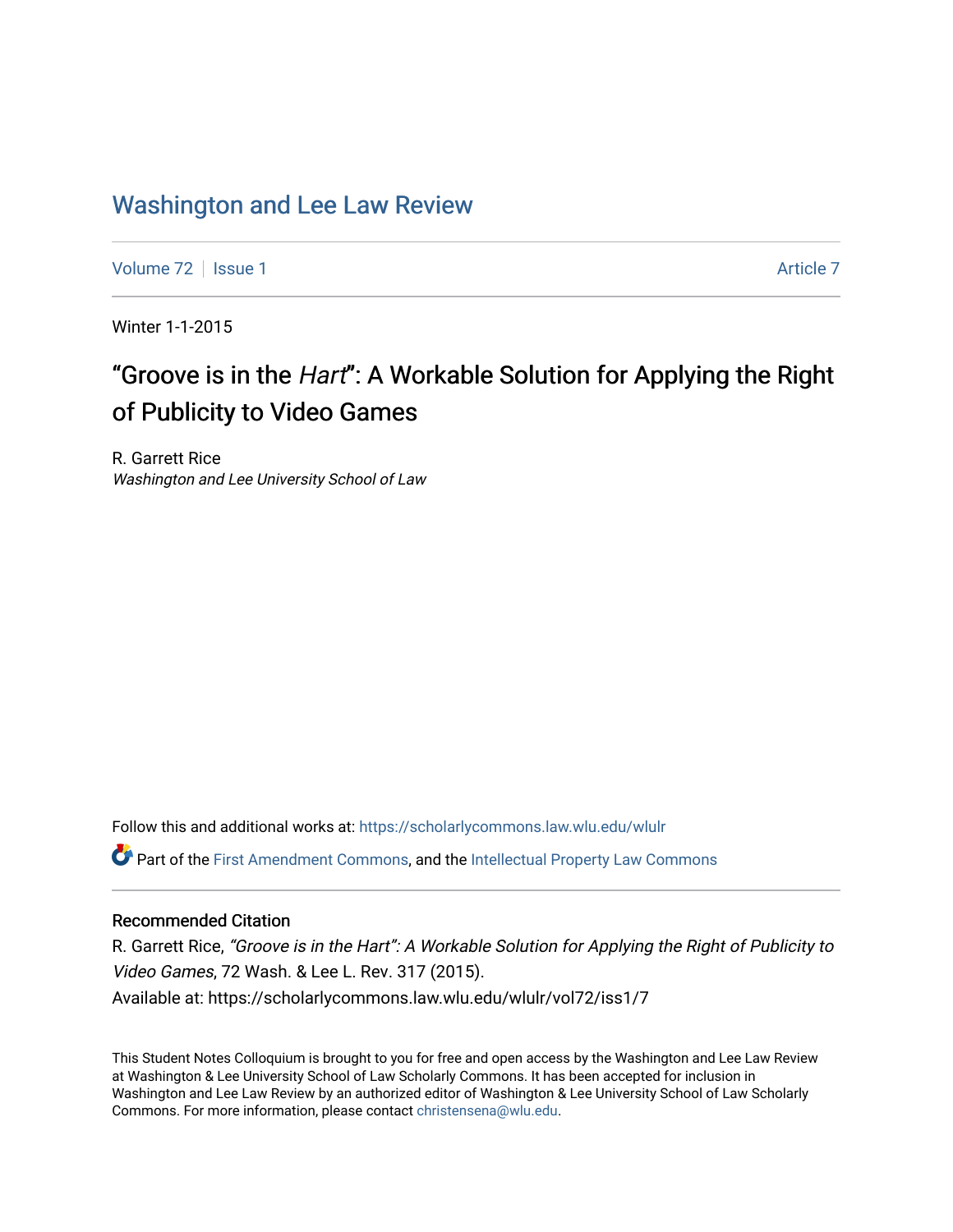# "Groove is in the *Hart*": A Workable Solution for Applying the Right of Publicity to Video Games†

R. Garrett Rice

*Table of Contents*

|    | II. The Right of Publicity: Origin, History, |  |
|----|----------------------------------------------|--|
|    |                                              |  |
|    |                                              |  |
|    |                                              |  |
|    |                                              |  |
|    | D. How Various States Apply the Right        |  |
|    |                                              |  |
| Ш. | Precedent: Seminal Right of Publicity Cases  |  |
|    | and Cases in the Video Game Context332       |  |
|    | A. Seminal Right of Publicity Cases333       |  |
|    | 1. Zacchini v. Scripps-Howard                |  |
|    |                                              |  |
|    | 2. Rogers v. Grimaldi: The Rogers Test334    |  |
|    | 3. White v. Samsung Electronics              |  |
|    |                                              |  |
|    | 4. Comedy III Productions, Inc. v. Gary      |  |
|    | <i>Saderup, Inc.:</i> The Transformative     |  |
|    |                                              |  |
|    |                                              |  |

<sup>†</sup> This Note received the 2014 Washington and Lee Law Council Law Review Award for outstanding student Note.

Candidate for J.D., Washington and Lee University School of Law, May 2015. I would like to thank Professor Sally Wiant for serving as an superb Note advisor and guiding me through law school; Professors Chris Seaman and Jordan Blanke for writing excellent Comments to accompany my Note and speaking at our Notes Colloquium; Nathan Kenison for reviewing countless drafts and providing endless encouragement; Kevin Coghill for inspiring this Note's idea through his unparalleled gaming abilities; and my amazing parents and grandparents without whose support I would not be where I am today.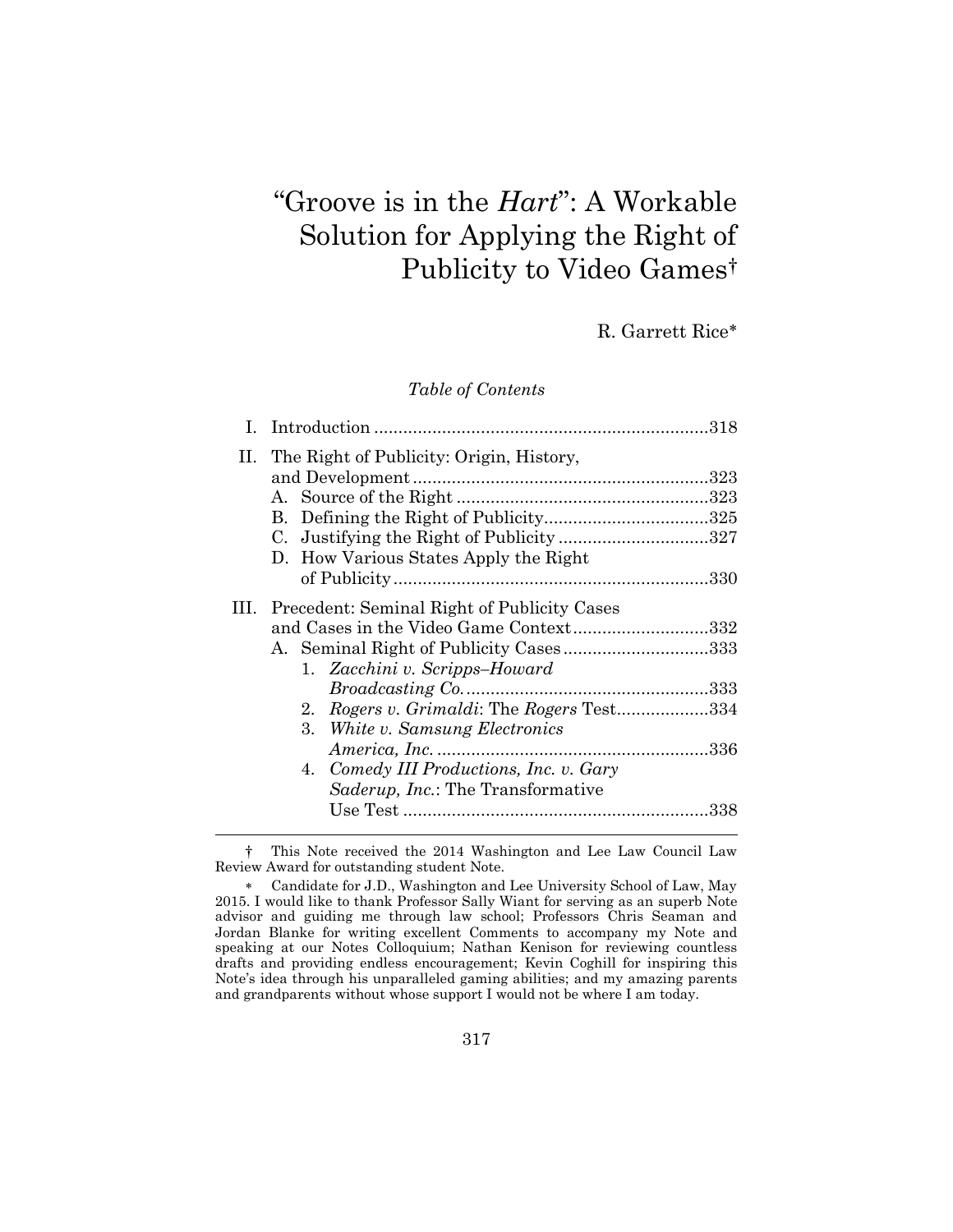|     |         | 6. Doe v. TCI Cablevision: The Predominant           |  |
|-----|---------|------------------------------------------------------|--|
|     |         |                                                      |  |
|     |         | B. Video Game Right of Publicity Cases342            |  |
|     | 1.      |                                                      |  |
|     | $2_{-}$ | Romantics v. Activision Publishing, Inc343           |  |
|     | 3.      | No Doubt v. Activision Publishing, Inc345            |  |
|     |         | 4. <i>Hart v. Electronic Arts, Inc.</i> and          |  |
|     |         | In re NCAA Student–Athlete Name                      |  |
|     |         | & Likeness Licensing Litigation (Keller) 347         |  |
| IV. |         | Scholars' Suggested Alternatives to Current Tests353 |  |
| V.  |         | A Better Alternative: The Readily Identifiable       |  |
|     |         |                                                      |  |
|     |         |                                                      |  |
|     |         | B. The Readily Identifiable Standard Explained366    |  |
|     |         | C. Applying the Readily Identifiable Standard        |  |
|     |         |                                                      |  |
|     |         |                                                      |  |
|     |         |                                                      |  |

# <span id="page-2-0"></span>*I. Introduction*

The Arizona State quarterback wearing number "9" on Electronic Arts' *NCAA Football 2005* video game is a 6′4″, 235 pound specimen of an athlete.<sup>1</sup> He wears a black wristband on his right throwing arm and a white quarterback wristband on his left.<sup>2</sup> His uniform includes the "Nike swoosh" on the left shoulder just to the side of the jersey's gold collar.<sup>3</sup> The quarterback's maroon helmet has a gold stripe down the center and features a facemask resembling a "Schutt OPO," the design currently worn by National Football League (NFL) quarterbacks Tom Brady and Tony Romo.<sup>4</sup>

<span id="page-2-1"></span><sup>1</sup>*. See* NCAA FOOTBALL 2005 (Electronic Arts, Inc. 2004) (showing this character as a toned, fit player).

<sup>2</sup>*. Id.*

<sup>3</sup>*. Id.*

<sup>4</sup>*. See* Greg Hanlon, *Nine of a Kind: Grills*, N.Y. TIMES (Jan. 13, 2012), http://www.nytimes.com/interactive/2012/01/15/magazine/nine-of-a-kindfootball-helmets.html (last visited Jan. 27, 2015) (noting that quarterbacks favor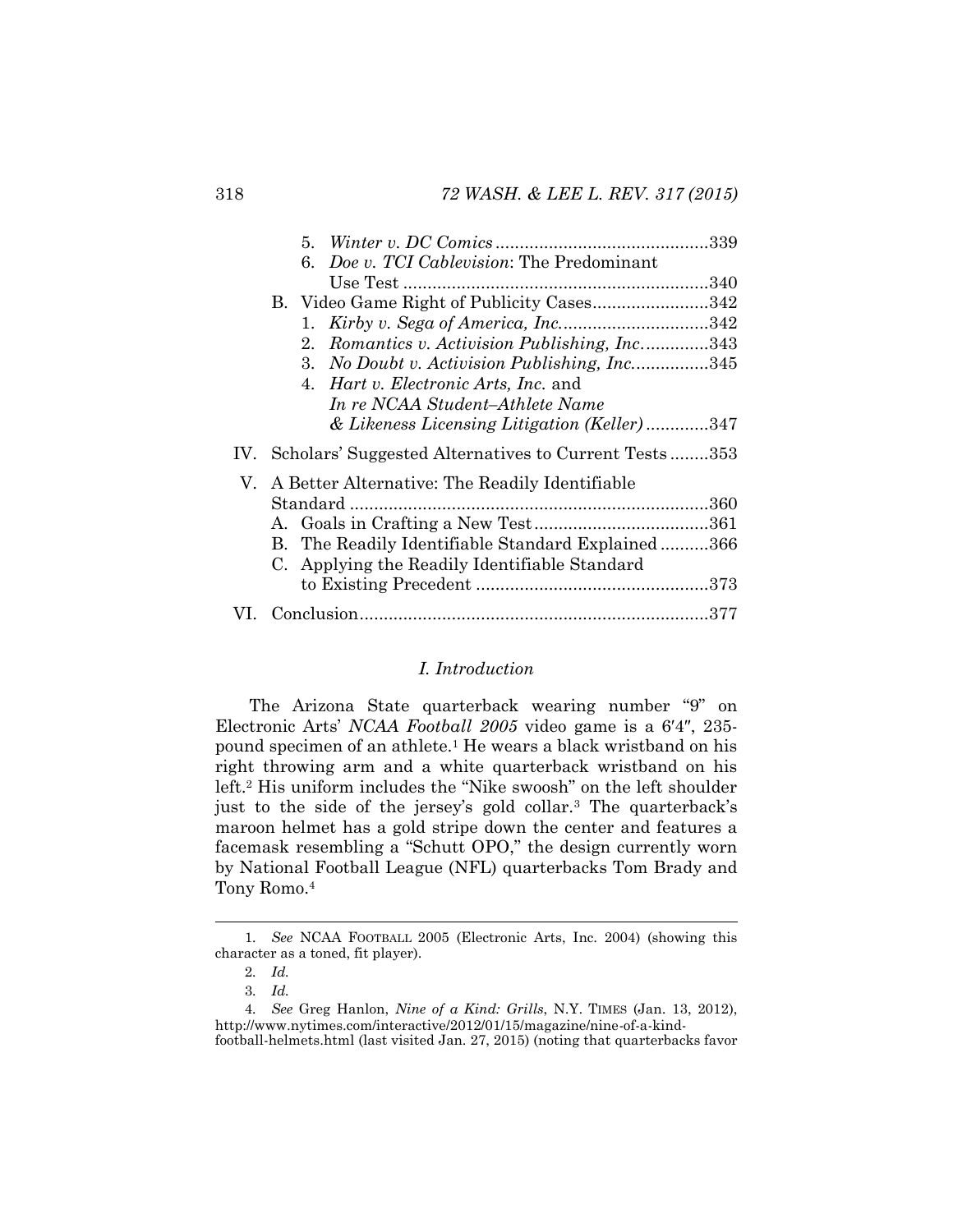The Rutgers University quarterback wearing the number "13" jersey appears equally lifelike in this same game.<sup>5</sup> He is a bit smaller than his Arizona State counterpart, listed in the game at  $6'2''$ , 197 pounds.<sup>6</sup> He wears two white wristbands and has a similar "Nike swoosh" on his left shoulder.<sup>7</sup> His facemask resembles the lightweight "Schutt OPO-SW" that is also popular among professional quarterbacks.<sup>8</sup> It is nearly impossible to miss his thick eye black.<sup>9</sup>

<span id="page-3-0"></span>A college football fan who plays the game and is familiar with Sam Keller will certainly recognize Arizona State's number "9" as representing Keller, and anyone not familiar with Keller can clearly see the similarity between his picture and the image used in *NCAA Football*. Ryan Hart, the Rutgers quarterback, is equally identifiable in the game, down to the remarkably similar skin tone. The characters in the game, while not identified as Keller and Hart by name, have the same biological statistics, home states, and playing styles as the real quarterbacks who both had moderately successful college football careers but who were by no means All-Americans.<sup>10</sup>

5. NCAA FOOTBALL 2005, *supra* note [1.](#page-2-0)

8*. See* Hanlon, *supra* note [4](#page-2-1) (noting that quarterbacks like Aaron Rodgers prefer this facemask because it is lightweight).

9. NCAA FOOTBALL 2005, *supra* not[e 1.](#page-2-0)

10*. See Sam Keller Stats*, SPORTS REFERENCE, http://www.sportsreference.com/cfb/players/sam-keller-1.html (last visited Jan. 27, 2015) (noting that Keller accumulated forty touchdown passes and almost 5,500 passing yards in three seasons at Arizona State and one at Nebraska, and that he is famous for starting his first game in the 2004 Sun Bowl where he led the Sun Devils to a comeback victory over Purdue) (on file with the Washington and Lee Law Review); *Ryan Hart Stats*, SPORTS REFERENCE, http://www.sportsreference.com/cfb/players/ryan-hart-1.html (last visited Jan. 27, 2015) (noting that Hart finished with fifty-two touchdown passes and nearly 8,500 passing yards in four years playing for the Scarlet Knights, leading the Big East in pass completions and completion percentage during his junior year in 2004) (on file with the Washington and Lee Law Review). Neither athlete played in the National Football League. *See Sam Keller*, NFL PLAYERS, http://www. nfl.com/player/samkeller/770/profile (last visited Jan. 27, 2015) (noting that Keller played zero NFL seasons and has no NFL statistics) (on file with the Washington and Lee Law Review); *Ryan Hart News, Rumors and Stats*, KFFL, http://www.kffl.com/player/14562/nfl/ryan-hart (last visited Jan. 27, 2015)

this facemask because of its "large 'view-box'") (on file with the Washington and Lee Law Review).

<sup>6</sup>*. Id.*

<sup>7</sup>*. Id.*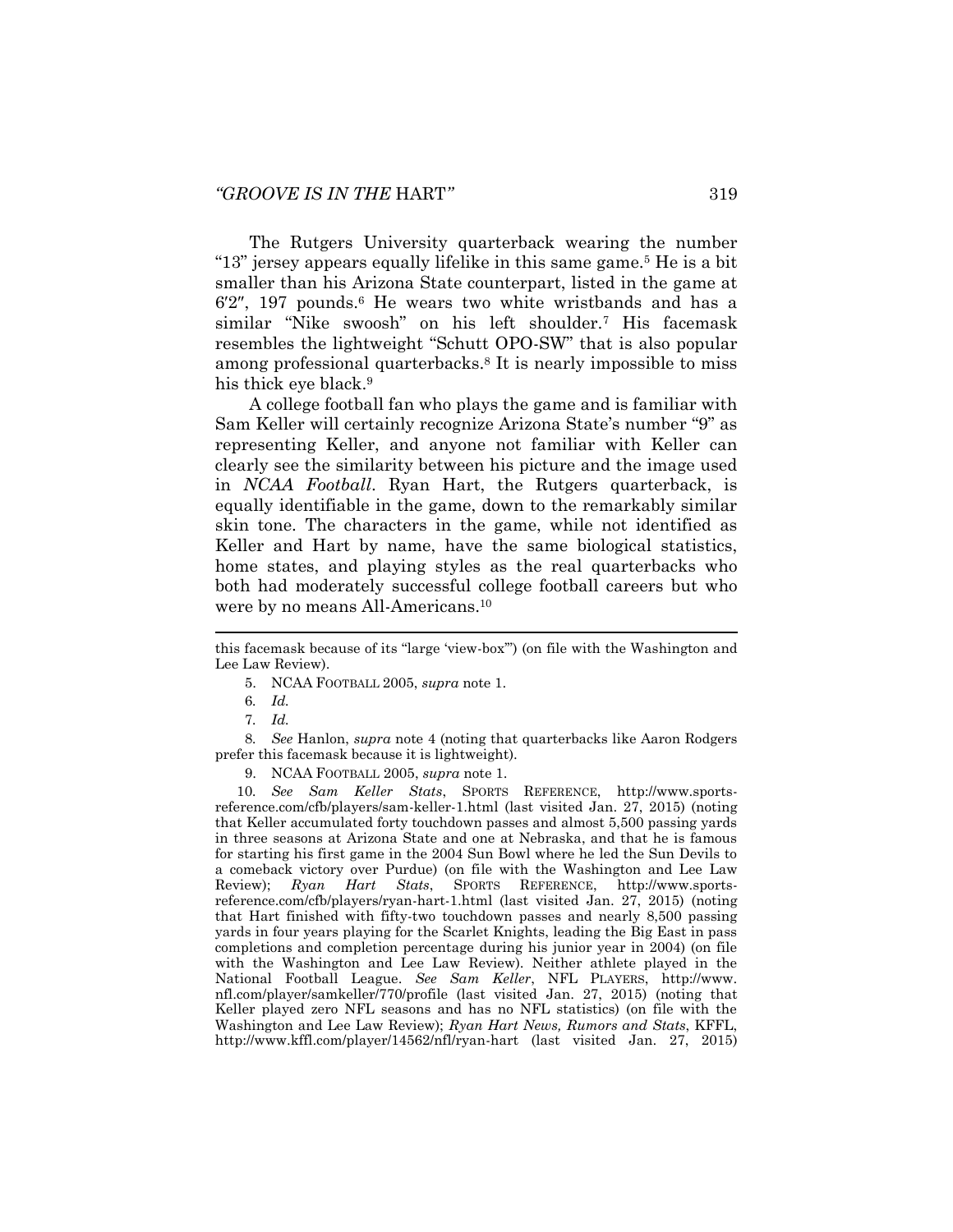Both Keller and Hart sued Electronic Arts for violating their rights of publicity.<sup>11</sup> The right of publicity is a common-law doctrine that some states have statutorily adopted.<sup>12</sup> Although defined differently by the states that recognize it, the right of publicity is broadly recognized as an individual's right to protect her name and persona from commercial exploitation.<sup>13</sup> The issue in Keller's and Hart's cases is whether the First Amendment right to free speech protects Electronic Arts' use of the plaintiffs' likenesses in the *NCAA Football* games or whether the former athletes' publicity rights outweigh Electronic Arts' constitutional interests.<sup>14</sup> The Third and Ninth Circuits recently held in *Hart v. Electronic Arts, Inc.*<sup>15</sup> and *In re NCAA Student–Athlete Name & Likeness Licensing Litigation* (*Keller*),<sup>16</sup> respectively, that Electronic Arts violated Hart's and Keller's rights of publicity.<sup>17</sup>

The amount of attention devoted to video game cases in recent right of publicity scholarship reveals that the video game

13*. See, e.g.*, Toffoloni v. LFP Publ'g Grp., LLC, 572 F.3d 1201, 1205 (11th Cir. 2009) (noting that the right of publicity under Georgia law is "[an individual's] right to the exclusive use of his or her name and likeness" (quoting Martin Luther King, Jr. Ctr. for Soc. Change, Inc. v. Am. Heritage Prods., Inc., 296 S.E.2d 697, 700 (Ga. 1982))).

14*. See Hart*, 808 F. Supp. 2d at 771 (framing the issue as "whether the First Amendment grants EA the right to impinge upon Plaintiff's New Jersey common law right of publicity"); *Keller*, 2010 WL 5644656, at \*1 (framing the issue as whether Electronic Arts, the NCAA, and the Collegiate Licensing Company "conspired to deprive [the plaintiffs] of their rights of publicity").

- 15. 717 F.3d 141 (3d Cir. 2013).
- 16. 724 F.3d 1268 (9th Cir. 2013).

17*. See Hart*, 717 F.3d at 170 (concluding that Electronic Arts' games did not "sufficiently transform" Hart's likeness and that Electronic Arts thus violated Hart's right of publicity); *Keller*, 724 F.3d at 1271 (affirming the district court's judgment that the plaintiffs' right of publicity claim trumped Electronic Arts' First Amendment interests).

<sup>(</sup>noting that the New York Giants cut Hart after minicamp in 2006) (on file with the Washington and Lee Law Review).

<sup>11.</sup> Hart v. Elec. Arts, Inc., 808 F. Supp. 2d 757, 760 (D.N.J. 2011); *In re* NCAA Student–Athlete Name & Likeness Litig. (*Keller*)*,* No. C 09–1967 CW, 2010 WL 5644656, at \*1 (N.D. Cal. Dec. 17, 2010).

<sup>12</sup>*. See* Parks v. LaFace Records, 329 F.3d 437, 441 (6th Cir. 2003) (noting that the right of publicity is a state-based common law doctrine and is distinct from the federal Lanham Act, a federal trademark law); *infra* notes [83](#page-14-0)–[84](#page-15-0) (listing the states that have adopted the right of publicity either by statute or through common law).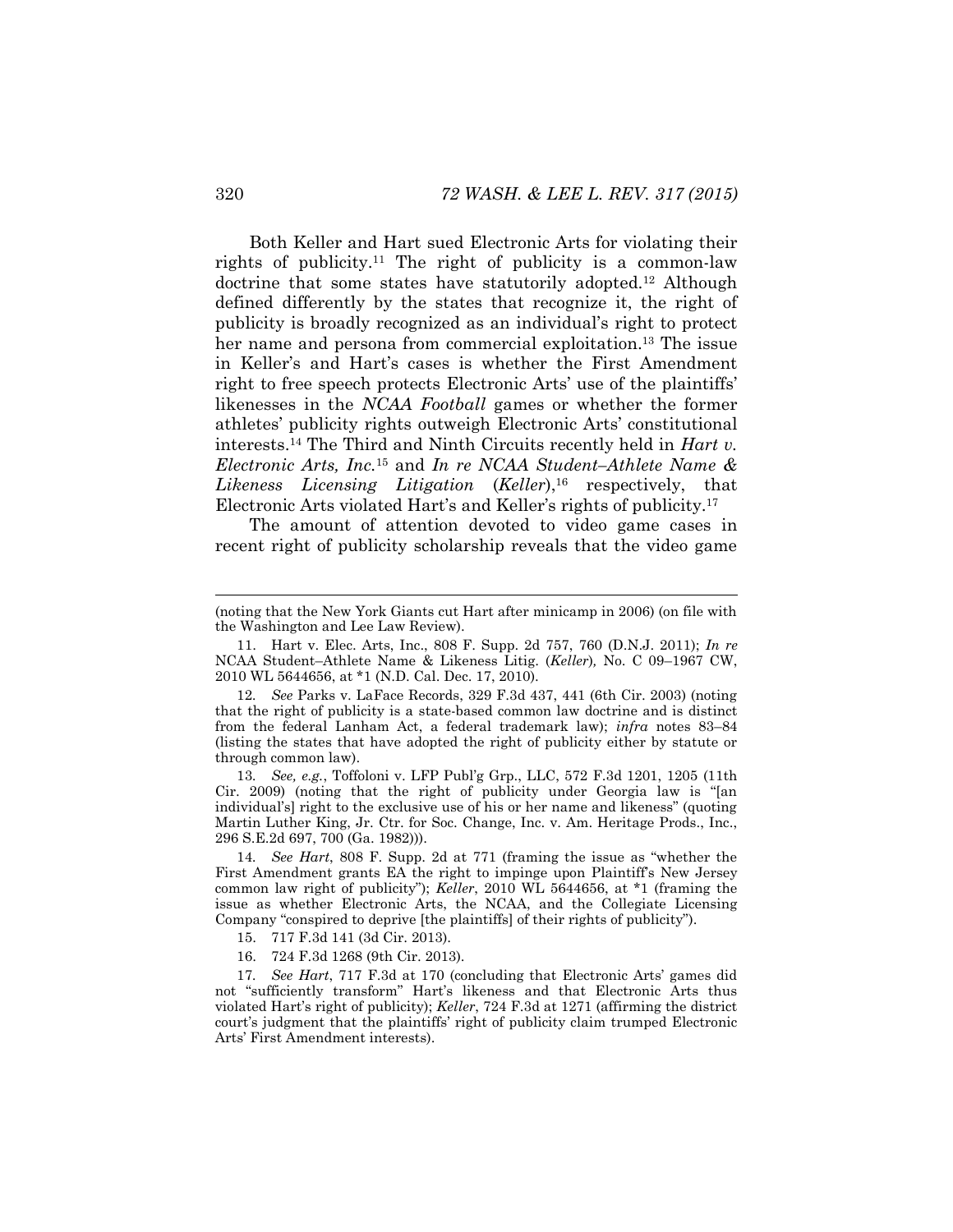<span id="page-5-1"></span>l

context is a hot-button area in need of consistency.<sup>18</sup> As Rhonda Trotter notes, "With the rapid growth of the videogame industry in recent years, videogames have become fertile ground for right of publicity claims stemming from unauthorized use of a celebrity's persona."<sup>19</sup> Applying the right of publicity in the video game context is relatively new because the right of publicity predates video games.<sup>20</sup> *Hart* and *Keller*, however, are not the first of their kind.<sup>21</sup> In previous right of publicity cases in the video game context, courts have primarily considered and applied three tests: the *Rogers*<sup>22</sup> test, the transformative use test, and the predominant use test.<sup>23</sup>

<span id="page-5-0"></span>Scholars and judges have criticized each test, and courts disagree on what test to use in the video game context.<sup>24</sup> As Jordan Blanke observes, "Even when courts apply the same test to the same facts, results are inconsistent."<sup>25</sup> The opposite

21*. See infra* Part III.B (describing three other important video game right of publicity cases from 2006, 2008, and 2011).

22. Rogers v. Grimaldi, 875 F.2d 994 (2d Cir. 1989).

23*. See infra* Part III (describing the origins, specifics, and application of each test).

24*. See* Charles Bahlert, *College Football, Electronic Arts, and the Right of Publicity: Reality-Mimicking Run Amok*, 18 INTELL. PROP. L. BULL. 149, 158–66 (2014) (criticizing each of the existing tests); Jordan M. Blanke, No Doubt *About It—You've Got to Have* Hart*: Simulation Video Games May Redefine the Balance Between and Among the Right of Publicity, the First Amendment, and Copyright Law*, 19 B.U. J. SCI. & TECH. L. 26, 63 (2013) (noting that different courts apply different tests).

25. Blanke*, supra* note [24,](#page-5-0) at 63; *see also* Bahlert, *supra* note [24,](#page-5-0) at 155 ("First Amendment challenges to the right of publicity have led to a number of disparate tests and subsequent unpredictable results."); Joseph Gutmann, Note, *It's in the Game: Redefining the Transformative Use Test for the Video Game Arena*, 31 CARDOZO ARTS & ENT. L.J. 215, 222 (2012) ("Courts deciding on the same video game have come to different conclusions despite using the same test."); Alex Wyman, *Defining the Modern Right of Publicity*, 15 TEX. REV. ENT.

<sup>18</sup>*. See* 3 SMOLLA & NIMMER ON FREEDOM OF SPEECH § 24:4 (2013) (describing the conflict between the right of publicity and the First Amendment and devoting significant attention to the video game context in discussing the cases and the three major tests).

<sup>19.</sup> Rhonda R. Trotter, *Issues in Music, Television, and Videogame Litigation in the Digital Age*, ASPATORE, Dec. 2013, at 5.

<sup>20</sup>*. See* Alan Wilcox, *Regulating Violence in Video Games: Virtually Everything*, 31 J. NAT'L ASS'N ADMIN. L. JUDICIARY 253, 256–57 (2011) (discussing the origin of video games, noting that scholars disagree on what the first video game actually was, and describing how early video games were unsophisticated).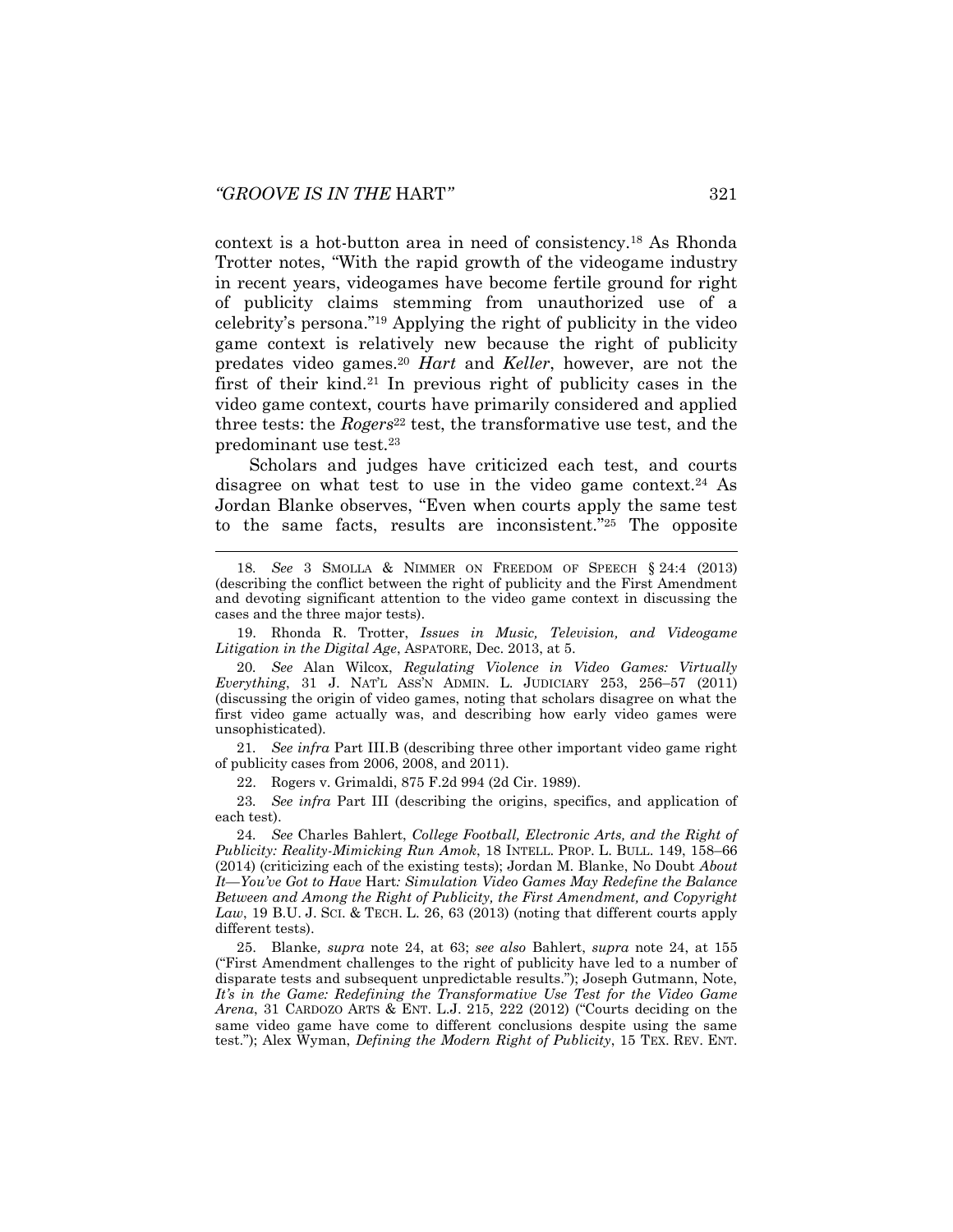<span id="page-6-1"></span><span id="page-6-0"></span>outcomes at the district court level in *Hart* and *Keller* highlight this inconsistency and uncertainty.<sup>26</sup> The number of tests and inconsistent application of each test spawn many problems, including a decreased incentive for creating video games because companies cannot anticipate whether their products will violate an individual's right of publicity.<sup>27</sup> The result of these problems is, as Timothy Bucher observes, that "something must be done, and soon, to reroute the right of publicity and First Amendment jurisprudence" as it relates to cases like those discussed in this Note.<sup>28</sup> Although scholars have suggested different approaches to remedy the problems,<sup>29</sup> the recent *NCAA Football* decisions necessitate reevaluating the current tests and possible alternatives.

<sup>&</sup>amp; SPORTS L. 167, 167 (2014) ("[T]he framework for litigating this right has become impossibly muddled. . . . The consequences of this confusion are farreaching and have become more troubling as the right of publicity has expanded."). Alex Wyman asserts that the variation among different states' right of publicity laws is a large contributor to the confusion. "Primarily, these problems result from varied approaches taken by both state and federal courts in addressing right of publicity claims. . . . [T]he right of publicity is inconsistently applied because its regulation has been delegated to the states." *Id.* at 168.

<sup>26</sup>*. See* Timothy J. Bucher, *Game On: Sports-Related Games and the Contentious Interplay Between the Right of Publicity and the First Amendment*, 14 TEX. REV. ENT. & SPORTS L. 1, 19 (2012) (arguing that the different district court outcomes in *Hart* and *Keller* "demonstrate the need for the Supreme Court to set forth a clear standard so that courts can consistently determine the appropriate interplay between the right of publicity and the First Amendment"); Gutmann, *supra* note [25](#page-5-1), at 248 ("Even the most popular test is unequipped to deal with modern issues such as video games, leading to completely contradictory opinions like *Keller* and *Hart*.").

<sup>27</sup>*. See* Bahlert, *supra* note [24](#page-5-0), at 151 ("Unpredictability creates a chilling effect at the clearance level and barricades otherwise protected speech behind a wall of uncertainty."). Susannah M. Rooney, Note, *Just Another Brown-Eyed Girl: Toward a Limited Federal Right of Publicity Under the Lanham Act in a Digital Age of Celebrity Dominance*, 86 S. CAL. L. REV. 921, 941 (2013) ("These tests are applied inconsistently, and consequently, creators cannot confidently determine whether their works will fall within the realm of the protected speech or will infringe on the right of publicity. This issue implicates free speech concerns because it serves to effectively chill some forms of creative speech.").

<sup>28.</sup> Bucher, *supra* note [26,](#page-6-0) at 22.

<sup>29</sup>*. See infra* Part IV (describing many alternative approaches including Joseph Gutmann's suggested "redefined transformative test" that classifies a game as either an altered reality or an imitation of life).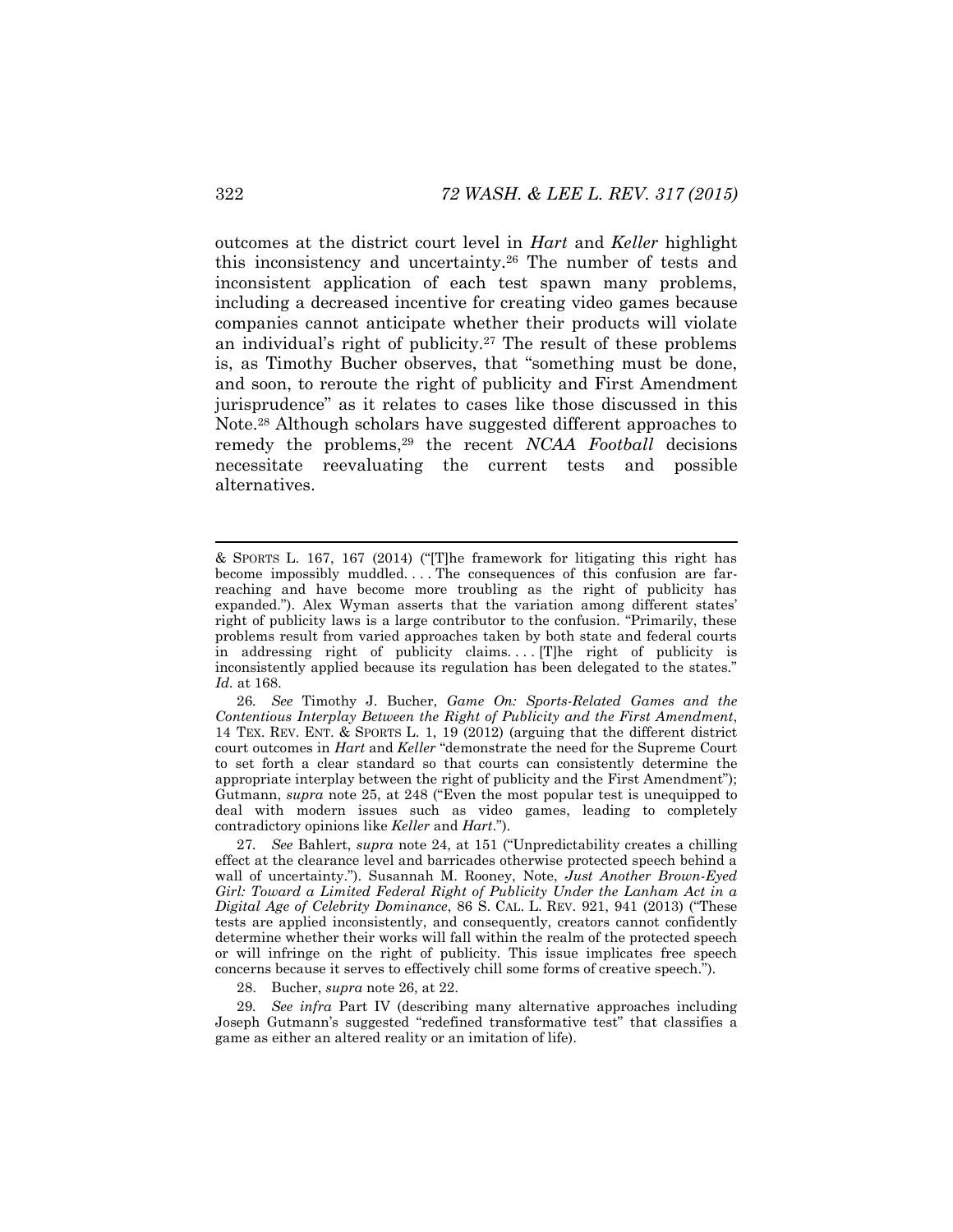This Note reexamines the three major existing alternatives and concludes that none of them is an effective standard that courts can apply consistently.<sup>30</sup> It addresses this problem by proposing an alternative test that will be easier for courts to apply consistently, will protect video game producers' reasonable expectations, and is designed specifically for balancing the right of publicity with the First Amendment in the video game context.<sup>31</sup>

Part II discusses the development of the right of publicity, the right's origin, its policy justifications, and how it differs in various states.<sup>32</sup> Part III outlines the major right of publicity precedent, including both the foundational right of publicity cases and those in the video game context.<sup>33</sup> Part IV examines scholars' suggestions for resolving the inconsistencies in right of publicity cases.<sup>34</sup> Part V establishes this Note's suggested approach, the readily identifiable standard, and explains how a court applying this standard would evaluate the video game cases addressed in Part III.B.<sup>35</sup>

# *II. The Right of Publicity: Origin, History, and Development*

### *A. Source of the Right*

The Second Circuit coined the term "right of publicity" in its 1953 opinion *Haelan Laboratories, Inc. v. Topps Chewing Gum, Inc*. <sup>36</sup> The *Haelan* court considered two parties' competing claims that they owned exclusive rights to use a baseball player's photograph to help sell gum.<sup>37</sup> The defendant contended that the

<sup>30</sup>*. See infra* Part V.A (explaining why none of the three currently considered tests solve the problem).

<sup>31</sup>*. See infra* Part V.B (introducing the readily identifiable standard and explaining how it accomplishes these goals).

<sup>32</sup>*. Infra* Part II.

<sup>33</sup>*. Infra* Part III.

<sup>34</sup>*. Infra* Part IV.

<sup>35</sup>*. Infra* Part V.

<sup>36</sup>*. See* Haelan Labs., Inc. v. Topps Chewing Gum, Inc., 202 F.2d 866, 868 (2d Cir. 1953) (introducing the term).

<sup>37</sup>*. See id.* at 867 (noting that the baseball player had entered into two exclusive contracts with rival gum manufacturers of the same type and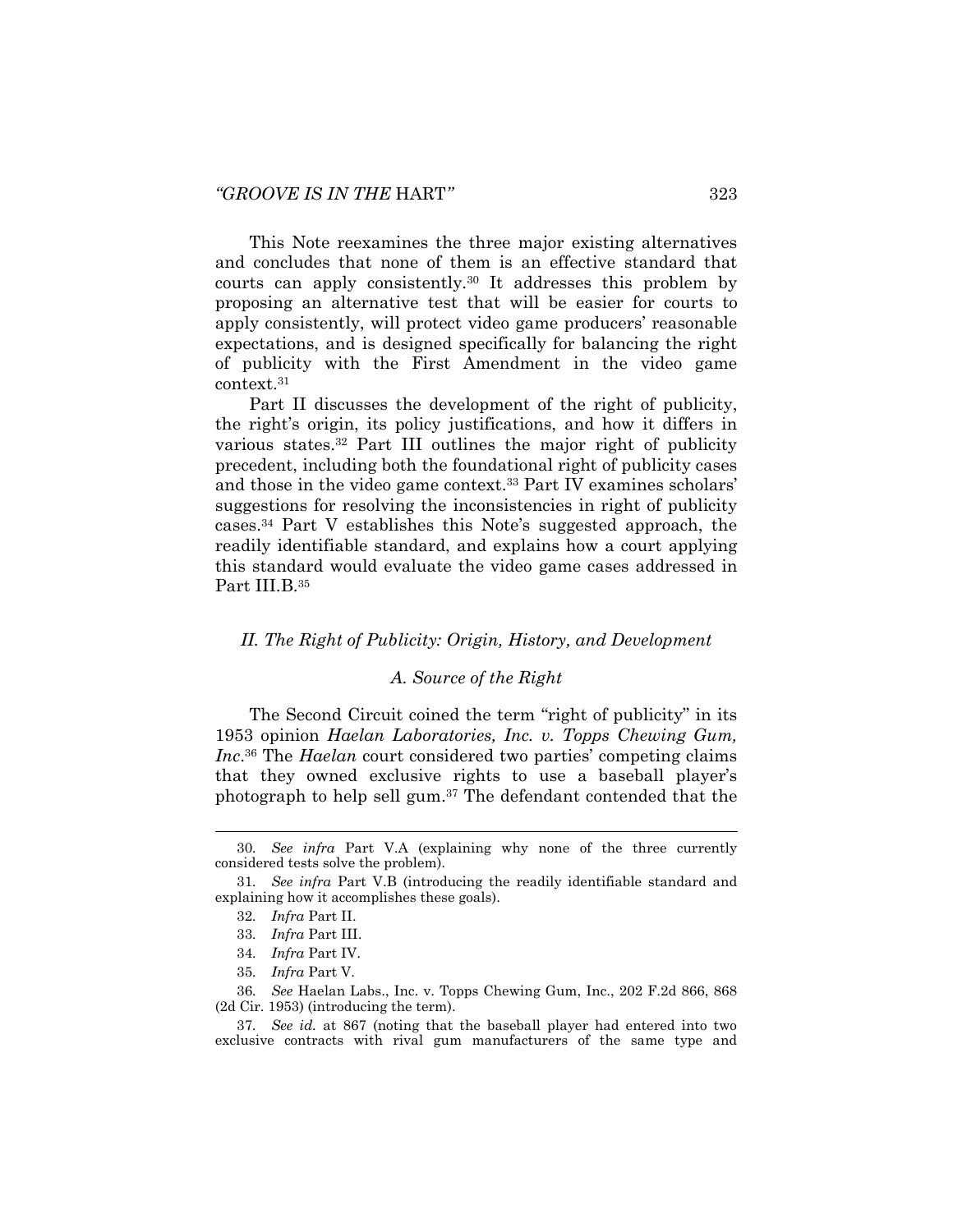baseball player had only a right of privacy interest in his picture.<sup>38</sup> The Second Circuit rejected this argument and found instead that "a man has a right in the publicity value of his photograph."<sup>39</sup> The court distinguished the right of publicity from privacy rights, which are neither assignable nor economic in nature.<sup>40</sup> It reasoned that this new right was necessary to protect celebrities' ability to profit from their own identities and claimed that New York precedent, including the famous *Wood v. Lucy,*  Lady Duff-Gordon,<sup>41</sup> provided a basis for the right.<sup>42</sup>

<span id="page-8-0"></span>Melville B. Nimmer unraveled what a right of publicity should look like a year later in his article *The Right of Publicity*. Nimmer examined the right of privacy, unfair competition, and other doctrines and concluded that these theories inadequately protected a celebrity's right to profit from her image.<sup>43</sup> He noted that the judiciary had not yet recognized the right of publicity other than in *Haelan* but agreed with the *Haelan* court that existing precedent "indicated a judicial willingness to extend protection to publicity values which would not be protect[a]ble under the traditional legal theories."<sup>44</sup> Nimmer thus advocated that future courts create a right of publicity that accounted for both "the economic reality of pecuniary values inherent in

39*. See id.* ("This right might be called a 'right of publicity.'").

considering which company had the right to use the player's image).

<sup>38</sup>*. See id.* at 868 (explaining the defendant's argument that "a man has no legal interest in the publication of his picture other than his right of privacy").

<sup>40</sup>*. See id.* (explaining that the right of publicity is "in addition to and independent of that right to privacy").

<sup>41.</sup> 118 N.E. 214 (N.Y. 1917). Then-Judge Cardozo concluded in this brief opinion that an agreement between an employer and employee contained an implied promise that amounted to a contract because the writing was "instinct with an obligation, imperfectly expressed." *Id.* at 214 (internal quotations omitted). The case has since become "one of the most enduring and influential cases in the contracts pantheon." James J. Fishman, *The Enduring Legacy of*  Wood v. Lucy, Lady Duff-Gordon, 28 PACE L. REV. 162, 162 (2008).

<sup>42</sup>*. See* Haelan Labs., Inc. v. Topps Chewing Gum, Inc., 202 F.2d 866, 868 (2d Cir. 1953) (noting the need to protect "prominent persons" like entertainers and athletes and arguing that multiple New York cases supported the court's position).

<sup>43</sup>*. See* Melville B. Nimmer, *The Right of Publicity*, 19 LAW & CONTEMP. PROBS. 203, 204–15 (1954) (insisting that each of these doctrines has flaws that prohibit them from fully protecting what a right of publicity will protect).

<sup>44</sup>*. Id.* at 218.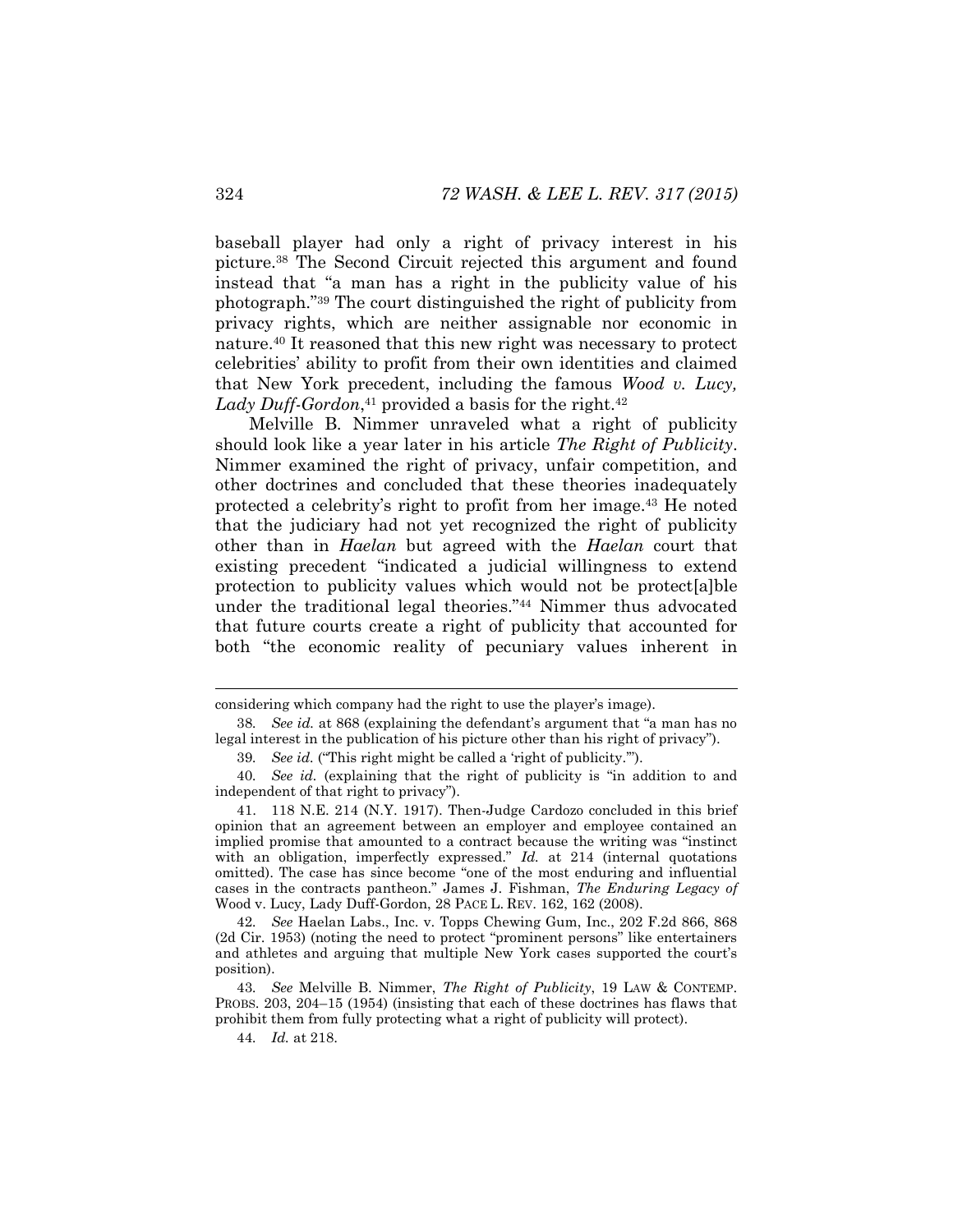publicity" and "the inadequacy of traditional legal theories in protecting such publicity values."<sup>45</sup>

# <span id="page-9-1"></span><span id="page-9-0"></span>*B. Defining the Right of Publicity*

As noted above, *Haelan* coined the right of publicity as a right distinct from that of privacy.<sup>46</sup> The main distinction between the rights of publicity and privacy is that the right of publicity protects an "individual's persona" whereas the right of privacy safeguards "conventional work[s] of authorship" among other more general privacy interests.<sup>47</sup> Although the right of publicity protects both celebrities and noncelebrities, <sup>48</sup> it is invoked almost exclusively by celebrities because people who are not famous face a much lower risk of economic exploitation of their personas.<sup>49</sup> It thus makes sense that the right of publicity originated as Americans' fascination with celebrities began to take off.<sup>50</sup> The right to privacy, conversely, is often used by both

48*. See* Waits v. Frito–Lay, Inc., 978 F.2d 1093, 1102 (9th Cir. 1992) (concluding that the right of publicity protects individuals "who fall short of superstardom"); Cheatham v. Paisano Publ'ns, Inc., 891 F. Supp. 381, 386 (W.D. Ky. 1995) (noting that a plaintiff has a remedy only if her identity has a commercial value but arguing that "celebrity status should not be an absolute prerequisite"); Ann Margaret Eames, *Caught on Tape: Exposing the Unsettled and Unpredictable State of the Right of Publicity*, 3 J. HIGH TECH. L. 41, 51 (2004) (explaining that the right of publicity has evolved to a point that it now protects everyone, not just celebrities). *But see* Bahlert, *supra* note [24,](#page-5-0) at 154 ("Some jurisdictions only grant the right of publicity to famous people, while others permit its use by every individual."); Wyman, *supra* note [25,](#page-5-1) at 170 ("Another issue exacerbated by the confusion among states and courts is exactly who may assert the right of publicity. Specifically, there is no consensus on whether the right of publicity is reserved for celebrities or whether all individuals have such a right.").

49*. See* Carson v. Here's Johnny Portable Toilets, Inc., 698 F.2d 831, 834 (6th Cir. 1983) (noting that the right of publicity protects "commercial exploitation" of one's identity and thus individuals with an identity capable of exploiting have more use for it). In addition to being invoked primarily by celebrities, the right of publicity developed specifically to protect them. *Id.* at 835.

50*. See* KWALL, *supra* note [47](#page-9-0), at 111 (crediting the "fame phenomenon" for

<span id="page-9-2"></span><sup>45</sup>*. Id.* at 215.

<sup>46</sup>*. See Haelan*, 202 F.2d at 868 (explaining that the court was creating the right of publicity in addition to the existing right of privacy).

<sup>47.</sup> ROBERTA ROSENTHAL KWALL, THE SOUL OF CREATIVITY: FORGING A MORAL RIGHTS LAW FOR THE UNITED STATES 34 (2010).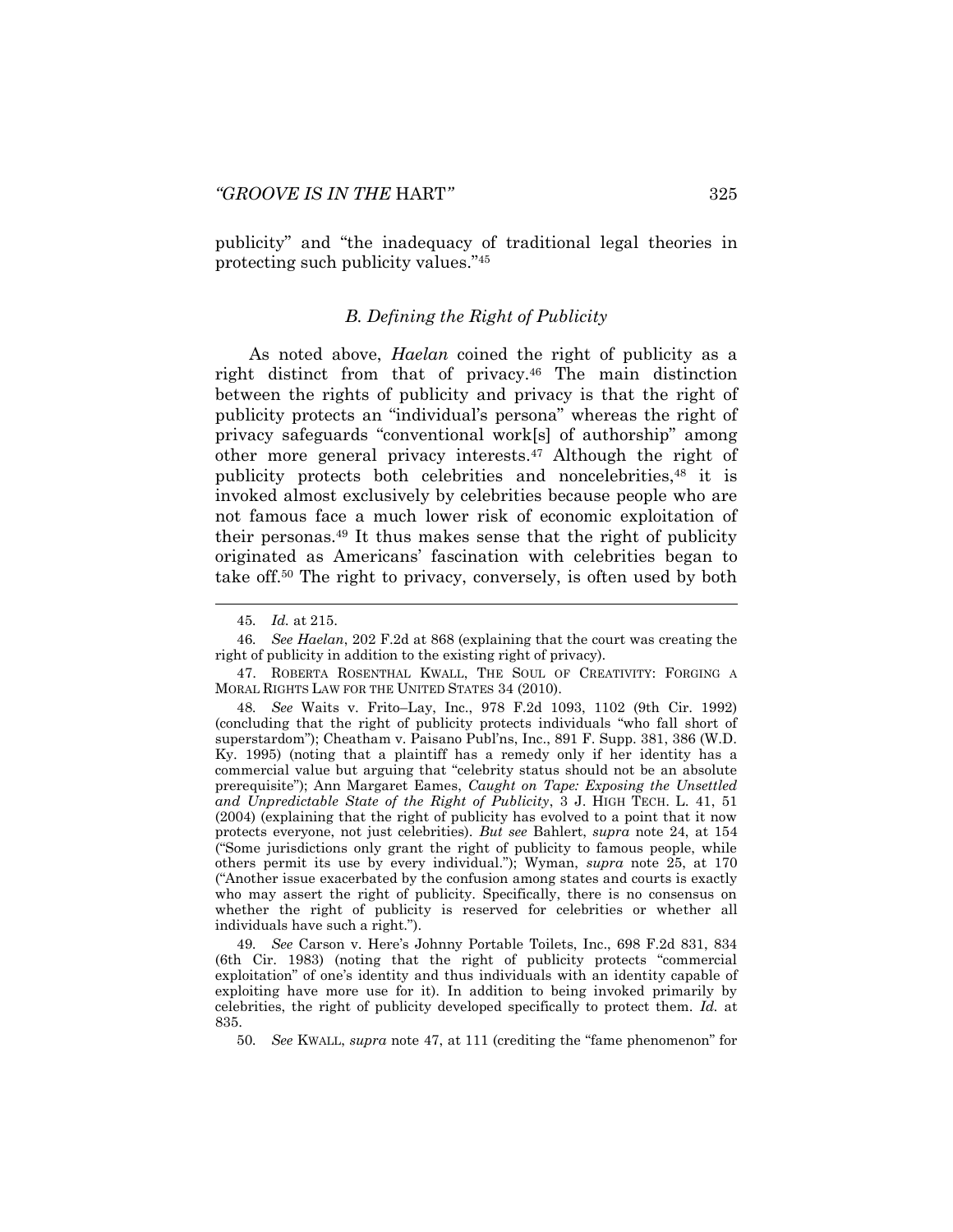celebrities and noncelebrities because it is broader and includes elements like the right to "seclusion or solitude" that celebrities and noncelebrities can equally enjoy.<sup>51</sup>

<span id="page-10-0"></span>The Restatement (Third) of Unfair Competition (the Restatement) accurately summarizes what the right of publicity generally protects.<sup>52</sup> Section 46 provides that the right of publicity guards an individual's right to profit from his own identity and thus prohibits people from exploiting another's identity without consent.<sup>53</sup> Intent to violate another's right of publicity is not normally an element of liability,<sup>54</sup> although some courts and scholars suggest that it should be.<sup>55</sup> Consumer confusion, which is often about "whether the celebrity endorsed the product,"<sup>56</sup> is also not necessary.<sup>57</sup> Because the right of

52*. See* RESTATEMENT (THIRD) OF UNFAIR COMPETITION §§ 46–49 (1995) (describing what the right of publicity protects, how the right is violated, and what the appropriate damages are).

53*. See id.* § 46 ("One who appropriates the commercial value of a person's identity by using without consent the person's name, likeness, or other indicia of identity for purposes of trade is subject to liability for the relief appropriate under the rules stated in §§ 48 and 49."); *see also* Marc Edelman, *Closing the "Free Speech" Loophole: The Case for Protecting College Athletes' Publicity Rights in Commercial Video Games*, 65 FLA. L. REV. 553, 560 (2013) ("In almost all states, a prima facie claim for violating one's right of publicity requires the showing of four elements: (1) the use of one's identity; (2) for purposes of a commercial advantage; (3) without consent; and (4) in a manner that causes monetary harm.").

54*. See* Hustler Magazine, Inc. v. Falwell, 485 U.S. 46, 52 (1988) (explaining that, under *Zacchini*, "actual malice" does not apply to the right of publicity); § 46 cmt. e (providing that a plaintiff does not have the burden of proving intent).

55*. See* Zacchini v. Scripps–Howard Broad. Co., 433 U.S. 562, 565 (1977) (noting that the Ohio Supreme Court had considered intent); Gutmann, *supra* note [25,](#page-5-1) at 234–35 (maintaining that the right of publicity test in the video game context must account for a manufacturer's intent).

56. David M. Schlachter, Note and Comment, *Adjudicating the Right of Publicity in Three Easy Steps*, 14 J.L. & POL'Y 471, 479 (2006).

57*. See In re* NCAA Student–Athlete Name & Likeness Licensing Litig.

necessitating the right of publicity).

<sup>51</sup>*. Carson*, 698 F.2d at 834. Roberta Kwall distinguishes the right of publicity from the right of privacy by arguing that the former is "the means of achieving compensation for the loss of financial gain associated with a defendant's unauthorized appropriation" whereas the latter concerns "hurt feelings." KWALL, *supra* note [47,](#page-9-0) at 119; *accord* Ventura v. Titan Sports, Inc., 65 F.3d 725, 730 (8th Cir. 1995) ("The right to publicity protects pecuniary, not emotional, interests.").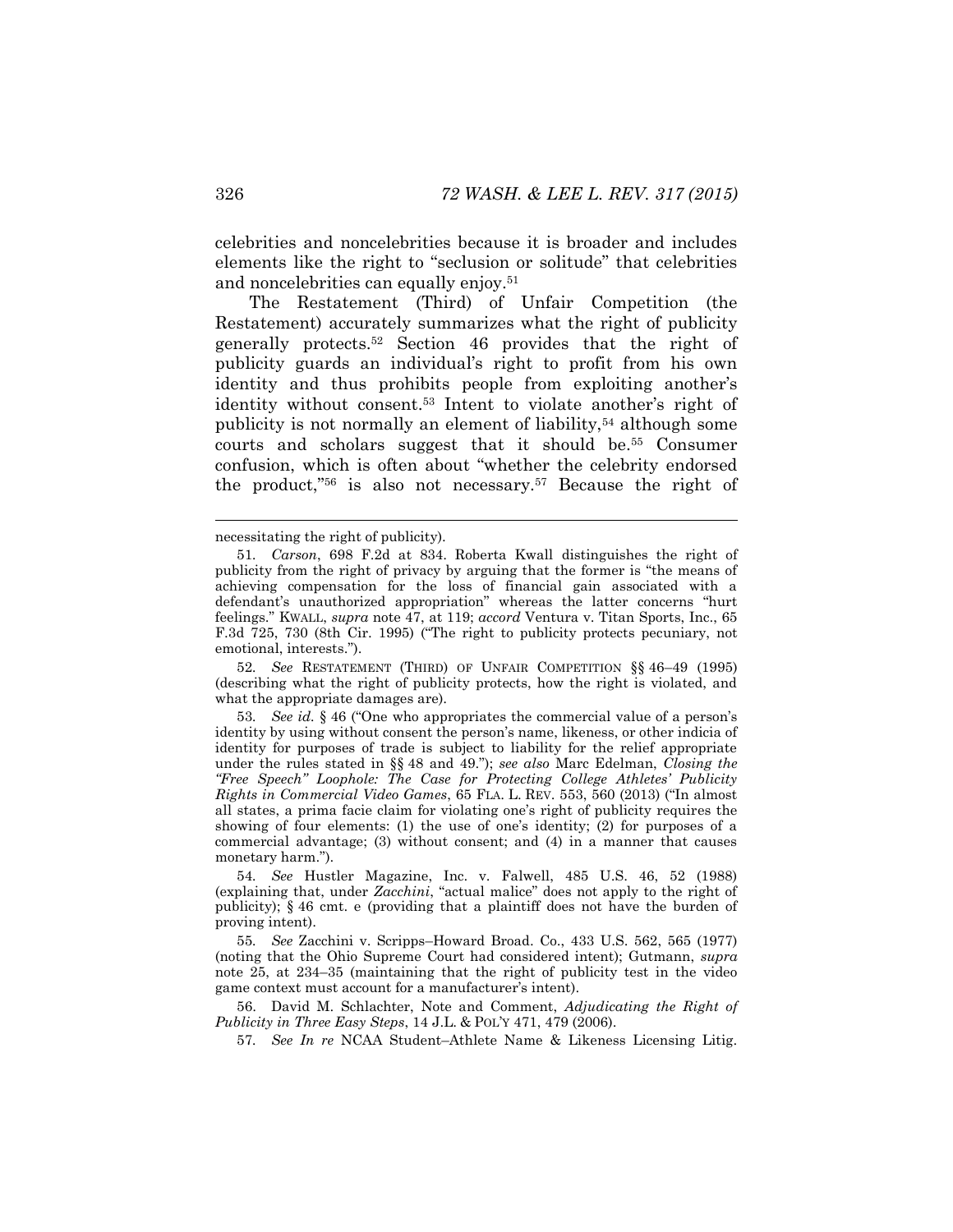publicity is a common law right that varies significantly among the states that adopt it, there are many other elements, like descendibility, that differ by state.<sup>58</sup> Although differences among states remain,<sup>59</sup> celebrities generally have more right of publicity protection in the United States than abroad.<sup>60</sup>

# *C. Justifying the Right of Publicity*

As already noted, the broad rationale for the right of publicity is protecting celebrities' rights to profit commercially from their own fame.<sup>61</sup> As the Supreme Court explained in *Zacchini v. Scripps–Howard Broadcasting*  $Co.,<sup>62</sup>$  "The rationale . . . is the straightforward one of preventing unjust enrichment by the theft of good will."<sup>63</sup> Fairness is thus the

58*. See* § 46 cmt. h (1995) (explaining that some states have not considered whether the right of publicity is descendible while others have made the right descendible only under certain conditions).

59*. See infra* Part II.D (examining these differences).

60*. See* KWALL, *supra* note [47,](#page-9-0) at 34 (noting that despite the similarities between publicity rights and moral rights, the United States "is a leader among nations in protecting publicity rights" while offering little protection of moral rights).

61*. See* Carson v. Here's Johnny Portable Toilets, Inc., 698 F.2d 831, 835 (6th Cir. 1983) ("The theory of the right is that a celebrity's identity can be valuable in the promotion of products, and the celebrity has an interest that may be protected from the unauthorized commercial exploitation of that identity."); Nimmer, *supra* note [43](#page-8-0), at 216 (insisting that "every person is entitled to the fruit of his labors unless there are important countervailing public policy considerations").

62. 433 U.S. 562 (1977).

l

63. *Id.* at 576. Justice White wrote that "the [s]tate's interest in permitting a 'right of publicity' . . . is closely analogous to the goals of patent and copyright law, focusing on the right of the individual to reap the reward of his endeavors and having little to do with protecting feelings or reputation." *Id.* at 573; *accord*  § 46 cmt. c (explaining that the right of publicity is designed to prevent freeriding off of celebrities' hard-earned reputations, especially exploitation that would diminish celebrities' reputations).

<sup>(</sup>*Keller*), 724 F.3d 1268, 1281 (9th Cir. 2013) ("The right of publicity protects the *celebrity*, not the *consumer*."); Parks v. LaFace Records, 329 F.3d 437, 460 (6th Cir. 2003) (noting that a right of publicity claim differs from a false advertising claim because a right of publicity claim does not require evidence of consumer confusion); RESTATEMENT (THIRD) OF UNFAIR COMPETITION  $\S$  46 cmt. b–c (1995) (noting that "[p]roof of deception or consumer confusion is not required for the imposition of liability").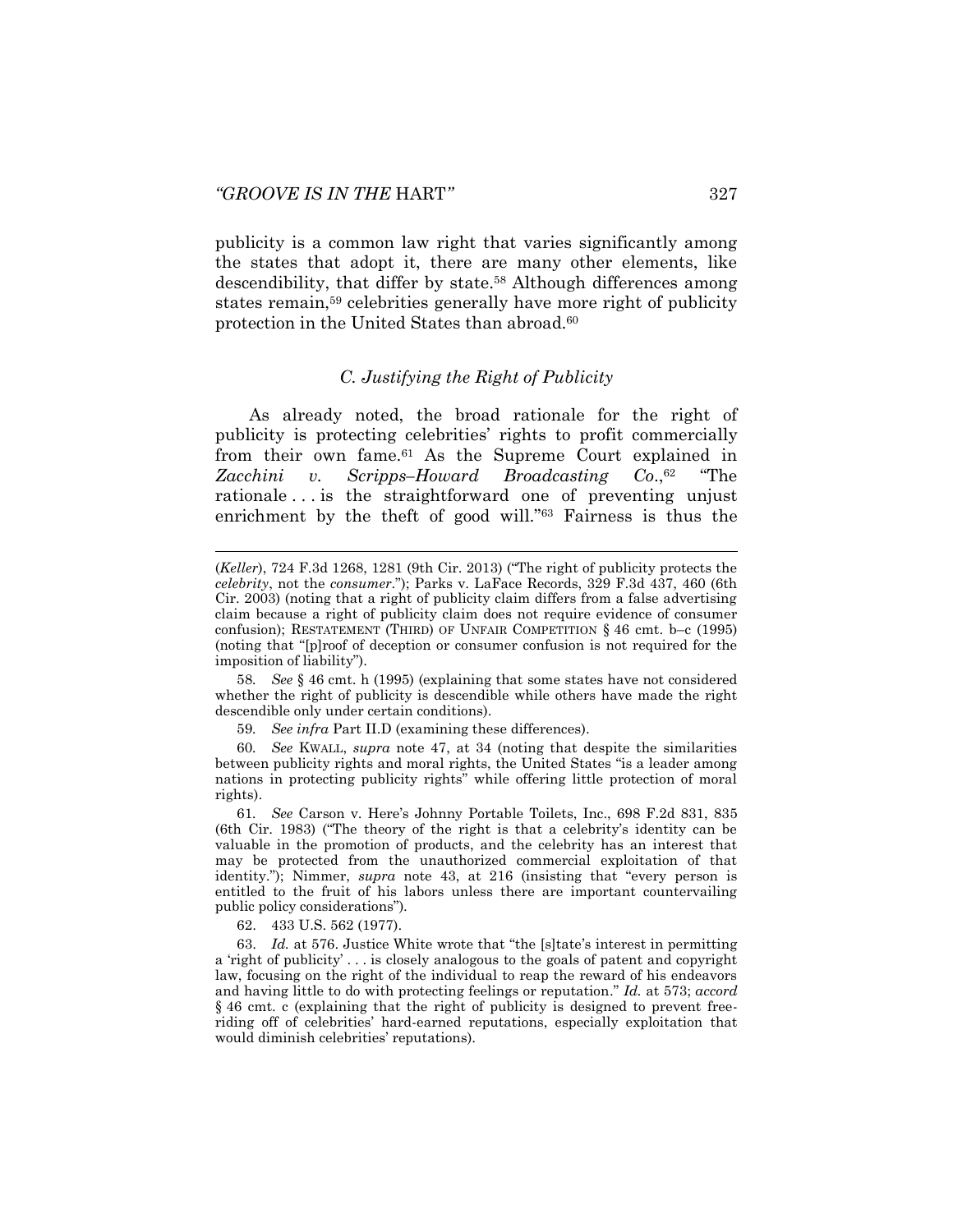doctrine's foundation.<sup>64</sup> Although the right of publicity's justification seems straightforward, Susannah Rooney suggests a more complex, multifaceted policy rationale.<sup>65</sup> Rooney's theory focuses on the right of publicity in general, but her reasoning is also applicable to the right of publicity's necessity in the video game context.<sup>66</sup>

First, Rooney proposes that the right of publicity protects moral rights similar to the way that copyright law operates abroad.<sup>67</sup> This first theory does not deal with incentivizing creativity but instead recognizes an inherent right to control one's reputation and identity.<sup>68</sup> The theory is that moral rights are a broad category and that the right of publicity deals solely with these rights in the context of an individual's likeness.<sup>69</sup> Sean Whaley suggests that this moral rights concept relates back to John Locke's theory of natural rights, which partially relies on the assumption that "every man has a right to own that which he has mixed his labor with."<sup>70</sup> In the video game context, this moral

<span id="page-12-0"></span><sup>64</sup>*. See* Palmer v. Schonhorn Enters., Inc., 232 A.2d 458, 462 (N.J. Super. Ct. Ch. Div. 1967) ("It is *unfair* that one should be permitted to commercialize or exploit or capitalize upon another's name, reputation or accomplishments merely because the owner's accomplishments have been highly publicized." (emphasis added)).

<sup>65</sup>*. See* Rooney, *supra* note [27](#page-6-1), at 927 (observing that "[t]hree major schools of thought have evolved regarding the policy reasons behind the right of publicity").

<sup>66</sup>*. See id.* at 941–44 (discussing *Hart* and *Keller* and arguing that they demonstrate the need for a federal right of publicity).

<sup>67</sup>*. See id.* at 927 (explaining the theory of moral rights and noting that American copyright law does not account for this theory).

<sup>68</sup>*. See* ETW Corp. v. Jireh Publ'g, Inc., 332 F.3d 915, 928 (6th Cir. 2003) (defining the right of publicity as "the inherent right of every human being to control the commercial use of his or her identity"); Rooney, *supra* not[e 27,](#page-6-1) at 927 (distinguishing this "inherent moral right" from a right arising from diligence and effort).

<sup>69</sup>*. See* KWALL, *supra* note [47,](#page-9-0) at 162 (suggesting that the right of publicity is only one of many ways in which laws protect moral rights).

<sup>70.</sup> Sean D. Whaley, *"I'm a Highway Star": An Outline for a Federal Right of Publicity*, 31 HASTINGS COMM. & ENT. L.J. 257, 263 (2009); s*ee also* A. JOHN SIMMONS, THE LOCKEAN THEORY OF RIGHTS 68–78 (1992) (discussing the basis for Locke's theory of natural rights and explaining how Locke viewed various rights). *But see* GILLIAN BLACK, PUBLICITY RIGHTS AND IMAGE: EXPLOITATION AND LEGAL CONTROL 97–99 (2011) (rejecting the theory that the right of publicity is needed as an "individual's desert or reward" for labor because a celebrity's fame is often the result of luck and good fortune rather than hard work).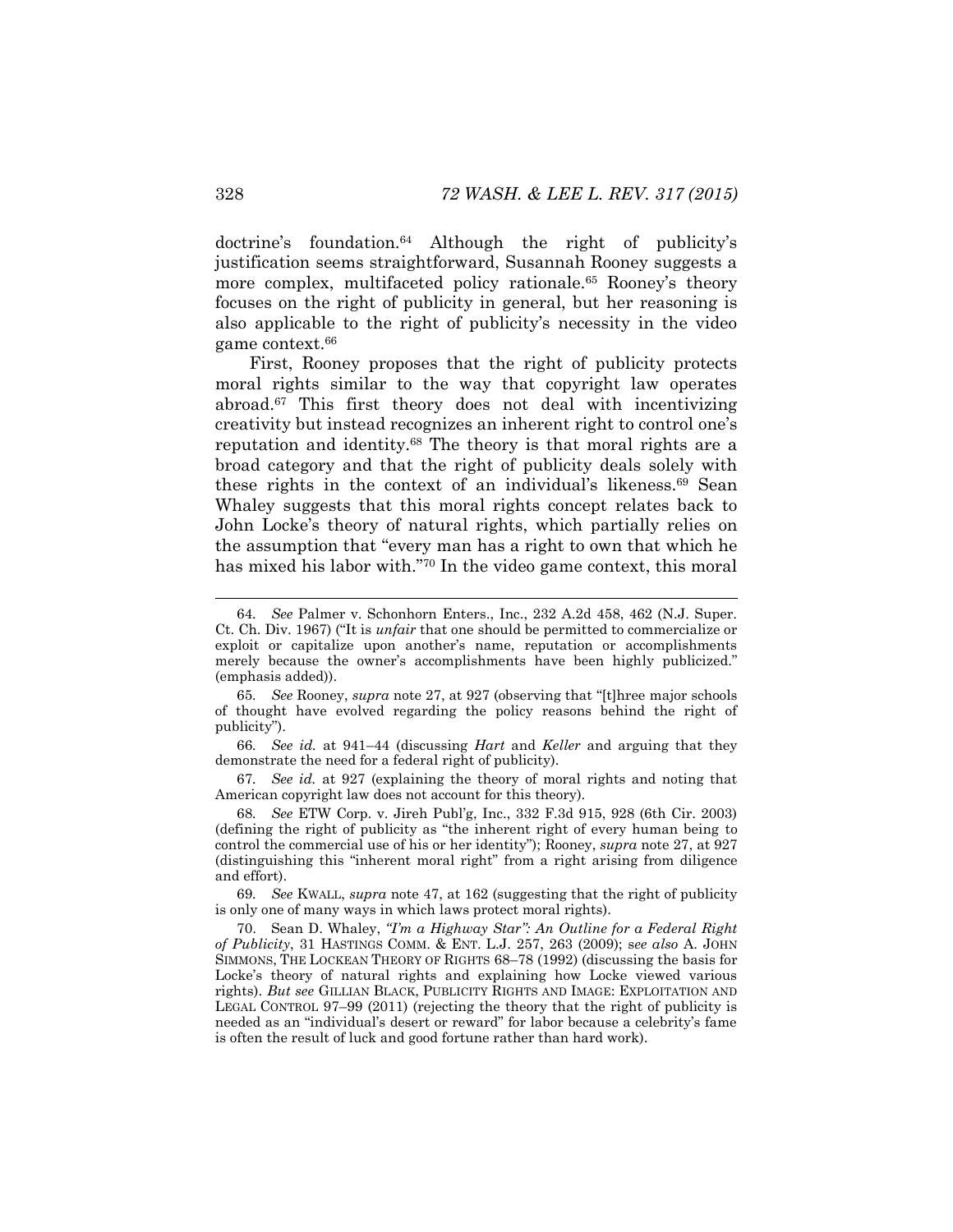rights theory means that a celebrity has the innate right to choose what games to appear in and not appear in.<sup>71</sup>

<span id="page-13-0"></span>Second, Rooney finds economics to be a major rationale for the right of publicity.<sup>72</sup> Tragedy of the commons logic requires limiting the use of publicity to prevent dilution of the value of celebrities' personas. <sup>73</sup> The more obvious economic rationale is the need to incentivize advances in creativity, just as in copyright law.<sup>74</sup> If celebrities' images are exploitable at will, individuals will have less incentive to work toward fame and fortune.<sup>75</sup> Because many celebrities are famous for making major contributions that better society, there is a policy interest in encouraging and preserving such initiative.<sup>76</sup> The policy of incentivizing fame applies in the video game context, where there is also a strong need to incentivize video game companies' creativity.

Lastly, Rooney argues that the right of publicity is necessary to prevent consumer confusion.<sup>77</sup> Similar to the rationale behind trademark law, "there must not be an unauthorized link to a brand or, in the case of publicity, a person."<sup>78</sup> As noted above, a

74*. See* BLACK, *supra* note [70,](#page-12-0) at 94–95 (analogizing the right of publicity to copyright law based on the policy goal of encouraging creativity and advancement); Rooney, *supra* note [27](#page-6-1), at 928 (noting that this rationale "mirrors the justifications for copyright and patent" law).

75*. See* BLACK, *supra* note [70,](#page-12-0) at 126 (explaining the correlation between the protection of publicity rights and the incentive to invest in one's persona); Rooney, *supra* note [27,](#page-6-1) at 928 (arguing that the right of publicity incentivizes celebrities by design). *But see* Recent Case, *In re* NCAA Student-Athlete Name & Likeness Licensing Litigation*, 724 F.3d 1268 (9th Cir. 2013)*, 127 HARV. L. REV. 1212, 1217 (2014) [hereinafter Recent Case] ("[T]here are already ample incentives to pursue fame. . . . Thus, the marginal incentive provided by the right of publicity is likely to be negligible.").

76*. See* Rooney, *supra* note [27,](#page-6-1) at 928 (providing that identities need protection if they "can be viewed as valuable to society and as useful tools of business").

77*. See id.* (explaining how the right of publicity helps to prevent consumer confusion).

78*. Id.*

<sup>71</sup>*. See infra* notes [269](#page-41-0)–[270](#page-41-1) (explaining that the right of publicity is a moral right because a celebrity's right to choose not to appear in a video game might be based on a moral objection).

<sup>72</sup>*. See* Rooney, *supra* note [27,](#page-6-1) at 927–28 (identifying and describing two economic theories that justify the right of publicity).

<sup>73</sup>*. See id.* at 928 (noting that overuse can dilute and even destroy publicity and thus recognizing the need to control the use of publicity).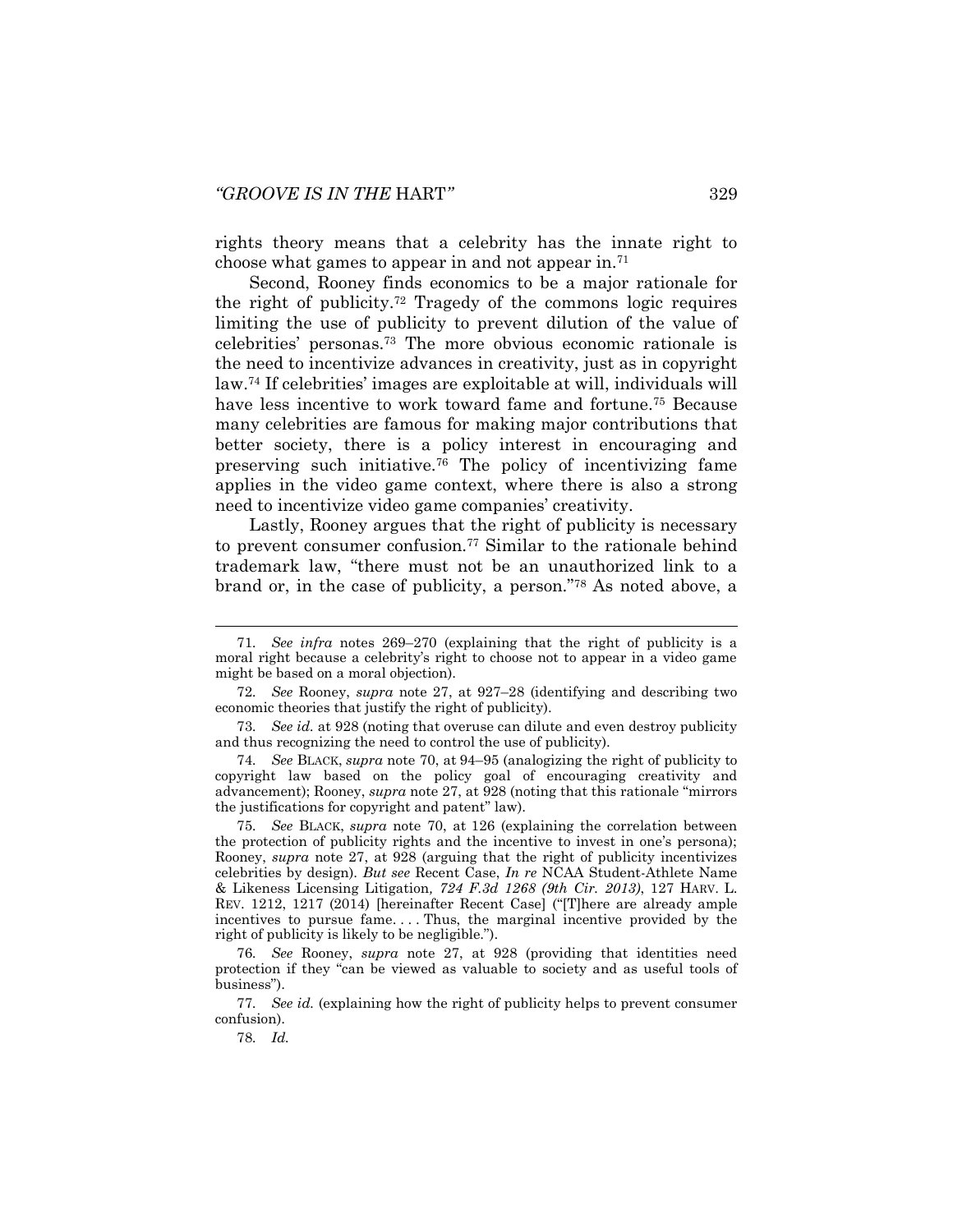right of publicity claim does not require proof of consumer confusion.<sup>79</sup> This justification nevertheless applies in the video game context because consumers playing a video game may, and often do, rationally believe that a celebrity featured in that game endorsed the game and consented to her inclusion.<sup>80</sup>

Several justifications for the right of publicity exist, all of which are relevant in the video game context. Part V.A argues that courts and legislatures must tailor the test for whether a video game infringes an individual's right of publicity toward these justifications.<sup>81</sup>

# <span id="page-14-2"></span><span id="page-14-1"></span><span id="page-14-0"></span>*D. How Various States Apply the Right of Publicity*

While the above subpart spells out the justifications behind the right of publicity, many states do not recognize the right.<sup>82</sup> Nineteen states have statutorily adopted the right of publicity.<sup>83</sup>

81*. See infra* Part V.A. (arguing that a workable test needs to be consistent to account for consumers', celebrities', and video game companies' reasonable expectations).

82*. See* Brittany A. Adkins, Comment, *Crying Out for Uniformity: Eliminating State Inconsistencies in Right of Publicity Protection Through a Uniform Right of Publicity Act*, 40 CUMB. L. REV. 499, 500–01 (2010) (observing that the right is not uniformly applied even within the states that recognize it).

83. *Id.* These nineteen states are California, CAL. CIV. CODE  $\S$ § 3344, 3344.1 (West, Westlaw through 2013 Sess.); Florida, FLA. STAT. § 540.08 (Westlaw through 2013 Sess.); Illinois, 765 ILL. COMP. STAT. §§ 1075/10 to /60 (Westlaw through 2013 Sess.); Indiana, IND. CODE §§ 32-36-1-1 to -20 (Westlaw through 2013 First Regular Sess.); Kentucky, KY. REV. STAT. ANN. § 391.170 (West, Westlaw through 2013 First Regular Sess. and 2013 Extraordinary Sess.); Massachusetts, MASS. GEN. LAWS ch. 214, § 3A (Westlaw through Chapter 25 of the 2014 Second Annual Sess.); Nebraska, NEB. REV. STAT. § 20-202 (Westlaw through 2013 Sess.); Nevada, NEV. REV. STAT. §§ 597.770–597.810 (Westlaw

<sup>79</sup>*. See supra* note 57 and accompanying text (explaining that courts and legislatures did not design the right of publicity to protect consumers).

<sup>80</sup>*. See* Kirby v. Sega of Am., Inc., 144 Cal. App. 4th 47, 61–62 (Cal. Ct. App. 2006) (noting the issue of consumers mistakenly believing that Kirby endorsed the video game); Brandon Johansson, Note, *Pause the Game: Are Video Game Manufacturers Punting Away the Publicity Rights of Retired Athletes?*, 10 NEV. L.J. 784, 810 (2010) (arguing that sports video games present "a high likelihood of consumer confusion regarding the athlete's endorsement of the game"). *But see* BLACK, *supra* note [70,](#page-12-0) at 100 (insisting that consumer confusion is not a legitimate justification for the right of publicity because "[m]embers of the public are no longer, if they ever were, likely to believe wholeheartedly that a celebrity uses or believes in the product she advertises").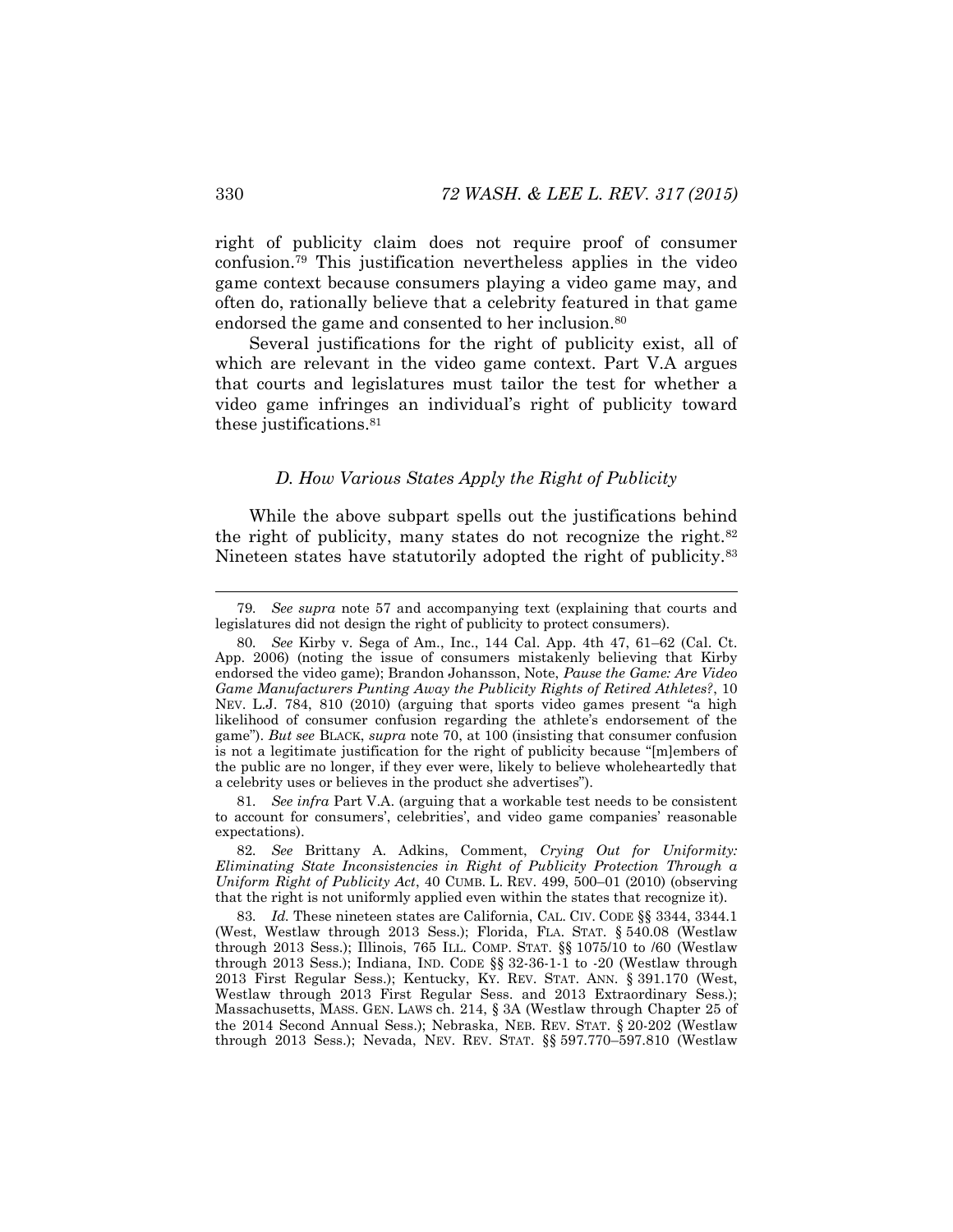<span id="page-15-1"></span>

Twelve others recognize the doctrine through common law, some by a name other than the "right of publicity," but have not codified it.<sup>84</sup>

<span id="page-15-0"></span>In the states that recognize a right of publicity, the application and intricacies of the right differ dramatically.<sup>85</sup>

84*. See* Carson v. Here's Johnny Portable Toilets, Inc., 698 F.2d 831, 835 (6th Cir. 1983) (recognizing the right of publicity in Michigan); Pooley v. Nat'l Hole-in-One Ass'n, 89 F. Supp. 2d 1108, 1112 (D. Ariz. 2000) (recognizing the right of publicity); Jim Henson Prods., Inc. v. John T. Brady & Assocs., Inc., 867 F. Supp. 175, 189 (S.D.N.Y. 1994) (recognizing the right of publicity in Connecticut); Minnifield v. Ashcroft, 903 So. 2d 818, 824 (Ala. Civ. App. 2004) (recognizing the right of publicity); Martin Luther King, Jr., Ctr. for Soc. Change, Inc. v. Am. Heritage Prods., Inc., 296 S.E.2d 697, 703 (Ga. 1982) (same); Fergerstrom v. Hawaiian Ocean View Estates, 441 P.2d 141, 144 (Haw. 1968) (same); Simpson v. Cent. Me. Motors, Inc., 669 A.2d 1324, 1326 (Me. 1996) (same); Lake v. Wal-Mart Stores, Inc., 582 N.W.2d 231, 236 (Minn. 1998) (same); Bear Foot, Inc. v. Chandler, 965 S.W.2d 386, 389 (Mo. Ct. App. 1998) (same); Palmer v. Schonhorn Enters., Inc., 232 A.2d 458, 460 (N.J. Super. Ct. Ch. Div. 1967) (same); Gignilliat v. Gignilliat, Savitz, & Bettis, L.L.P., 684 S.E.2d 756, 760 (S.C. 2009) (same); Crump v. Beckley Newspapers, Inc., 320 S.E.2d 70, 85 (W. Va. 1983) (same).

85*. See* BLACK, *supra* note [70,](#page-12-0) at 45 (noting the differences between the right of publicity in Indiana and Washington); Adkins, *supra* note [82,](#page-14-1) at 505 (explaining that common differences include "the origins of state protection and the doctrine under which protection extends," the specifics of what is protected, "assignability and descendibility," requirements that the celebrity used the right during his or her lifetime, and duration); Christina Smedley, Case Note & Comment, *Commercial Speech and the Transformative Use Test: The Necessary Limits of a First Amendment Defense in Right of Publicity Cases*, 24 DEPAUL J. ART TECH. & INTELL. PROP. L. 451, 456 (2014) (summarizing general differences among states' right of publicity laws); Wyman, *supra* note [25,](#page-5-1) at 168–69 (discussing the major differences between states' laws and arguing that this

through 2013 Sess.); New York, N.Y. CIV. RIGHTS LAW §§ 50, 51 (McKinney, Westlaw through 2013 Sess.); Ohio, OHIO REV. CODE ANN. §§ 2741.01–2741.99 (West, Westlaw through 2013 portion of 2013–2014 Sess.); Oklahoma, OKLA. STAT. tit. 12, §§ 1448, 1449 (Westlaw through 2013 Sess.); Pennsylvania, 42 PA. CONS. STAT. § 8316 (Westlaw through 2013 legislation); Rhode Island, R.I. GEN. LAWS §§ 9-1-28 to -28.1 (Westlaw through Chapter 534 of 2013 Sess.); Tennessee, TENN. CODE ANN. §§ 47-25-1102 to -1107 (Westlaw through 2013 First Regular Sess.); Texas, TEX. PROP. CODE ANN. §§ 26.001–26.015 (West, Westlaw through 2013 Third Sess.); Utah, UTAH CODE ANN. §§ 45-3-1 to -6, 76-9- 407 (West, Westlaw through 2013 Second Special Sess.); Virginia, VA. CODE ANN. § 8.01-40 (Westlaw through 2013 Sess.); Washington, WASH. REV. CODE §§ 63.60.010 to .060 (Westlaw through 2013 legislation) (but note that *Experience Hendrix L.L.C. v. HendrixLicensing.com, LTD*, 766 F. Supp. 2d 1122 (W.D. Wash. 2011), held part of this statute unconstitutional); and Wisconsin, WIS. STAT. § 995.50 (Westlaw through 2013 Act 116). Adkins, *supra* note [82,](#page-14-1) at 500–01; *Statutes*, RIGHT OF PUBLICITY, http://rightofpublicity.com/statutes (last visited Jan. 27, 2015) (on file with the Washington and Lee Law Review).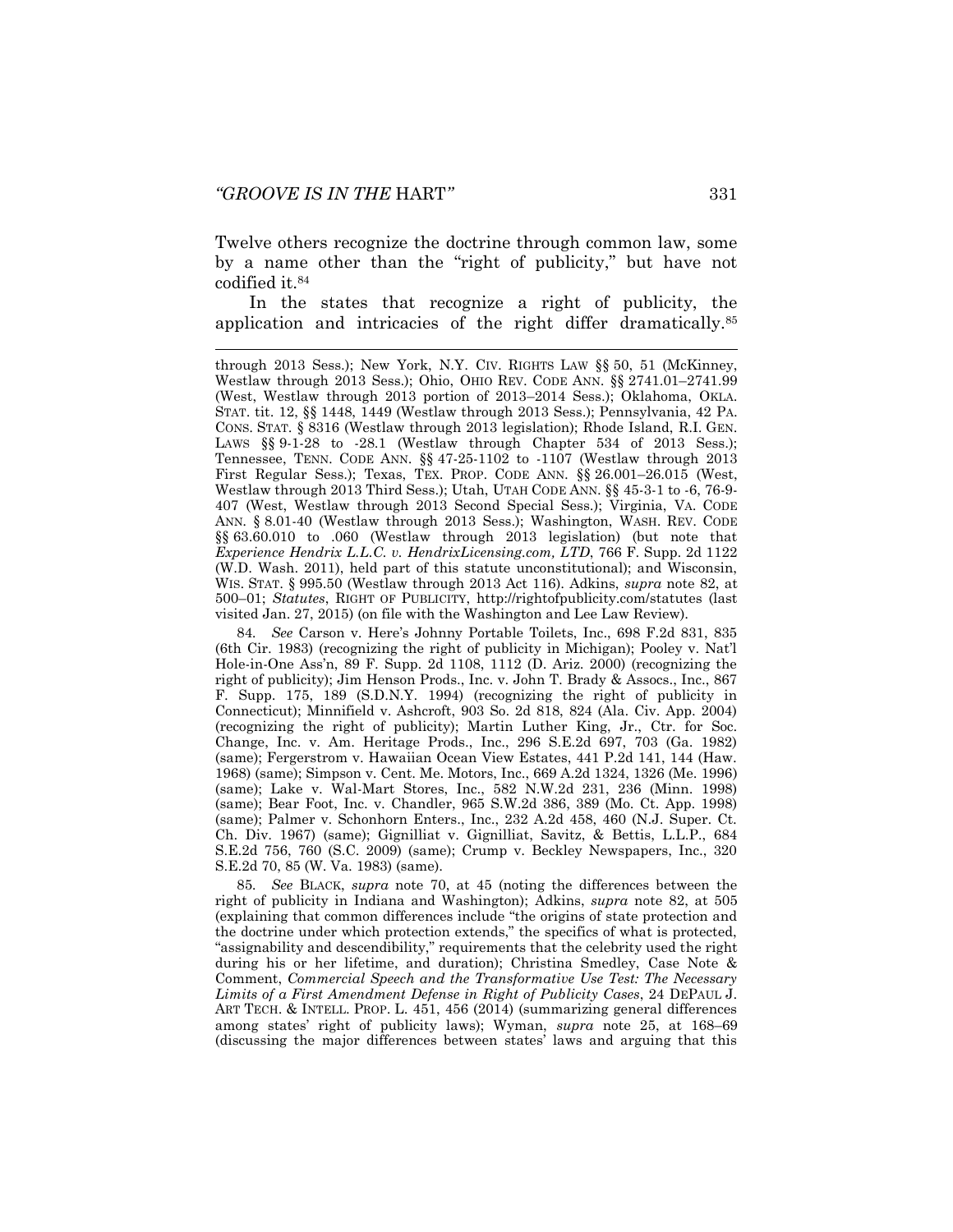Because the right of publicity is specific to states, some scholarship advocates for a uniform right of publicity that standardizes the right's protections.<sup>86</sup> While this Note does not support that suggestion, it does endorse the readily identifiable standard as the best way to analyze right of publicity claims in the video game context.<sup>87</sup> This Note argues that there are benefits to states using the same standard for video games, but the recommended test need not be used by all states to be effective in those that do adopt it.<sup>88</sup> The different state laws remain important for discussing the video game context because the cases arise from various jurisdictions, including California,<sup>89</sup> New Jersey,<sup>90</sup> and Michigan,<sup>91</sup> and apply those various states' laws.

# <span id="page-16-0"></span>*III. Precedent: Seminal Right of Publicity Cases and Cases in the Video Game Context*

This Part focuses on the cases that are critical to understanding the problem at issue. Subpart A addresses the general right of publicity cases that establish the tests currently considered in the video game context and that form the basis for this Note's suggested readily identifiable standard.<sup>92</sup> Subpart B

88*. See infra* Part V.B (maintaining that consistent application of the same test would be beneficial for protecting video game manufacturers' expectations).

variation contributes to the problem of unpredictability in evaluating right of publicity claims).

<sup>86</sup>*. See, e.g.*, Adkins, *supra* note [82,](#page-14-1) at 505–24 (providing a comprehensive comparison between New York's, California's, Tennessee's, and Indiana's right of publicity statutes and arguing that the differences in state protections necessitate a uniform right of publicity).

<sup>87</sup>*. See infra* Part V.B (advocating for the readily identifiable standard and explaining why this is a better alternative than existing tests).

<sup>89</sup>*. See generally In re* NCAA Student–Athlete Name & Likeness Licensing Litig. (*Keller*), 724 F.3d 1268 (9th Cir. 2013) (arising out of California); No Doubt v. Activision Publ'g, Inc., 192 Cal. App. 4th 1018 (Cal. Ct. App. 2011) (same); Kirby v. Sega of Am., Inc., 144 Cal. App. 4th 47 (Cal. Ct. App. 2006) (same).

<sup>90</sup>*. See generally* Hart v. Elec. Arts, Inc., 717 F.3d 141 (3d Cir. 2013) (arising out of New Jersey).

<sup>91</sup>*. See generally* Romantics v. Activision Publ'g, Inc., 574 F. Supp. 2d 758 (E.D. Mich. 2008) (arising out of Michigan).

<sup>92</sup>*. See infra* Part V.B (explaining the readily identifiable standard and how it is derived from existing precedent).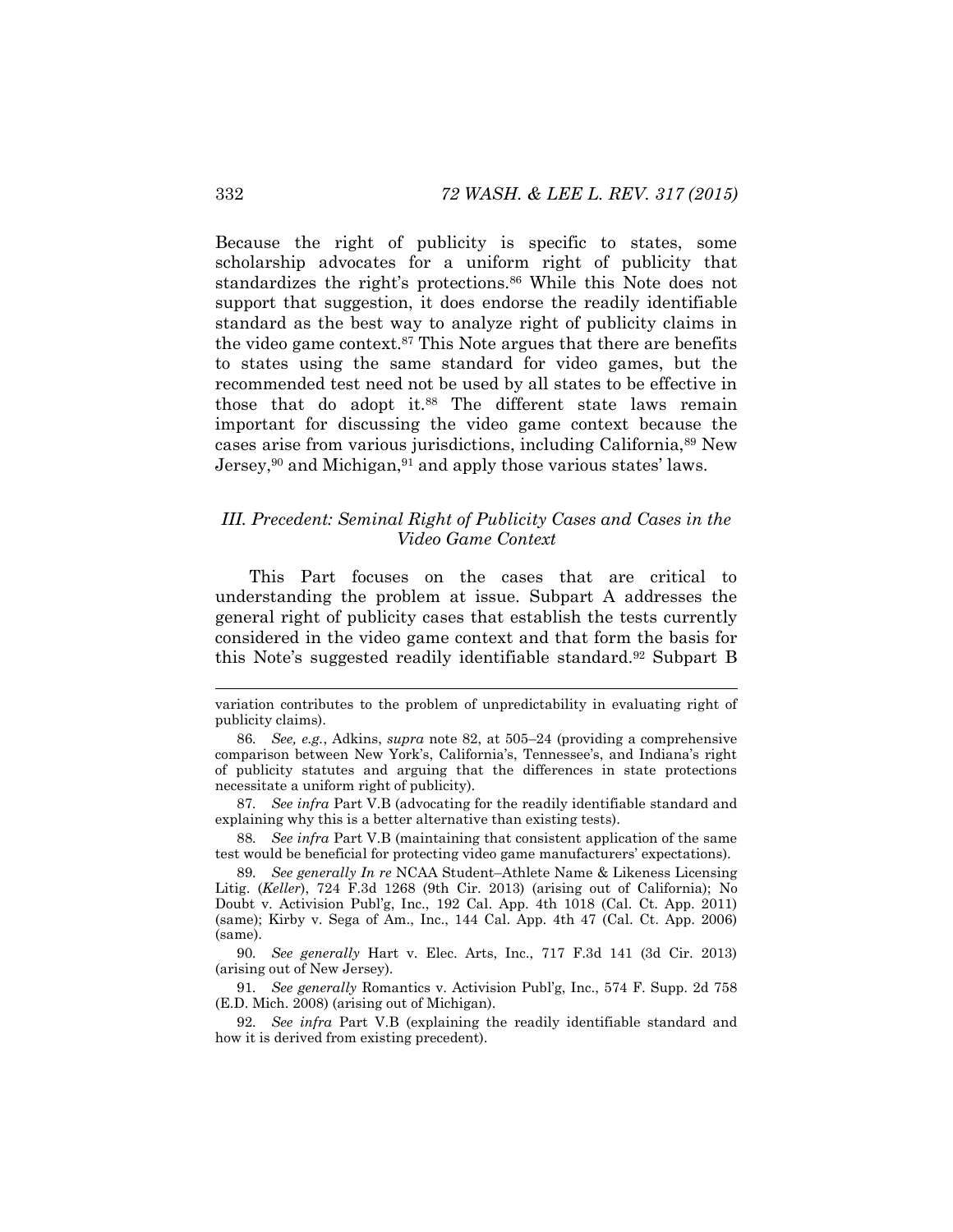addresses the primary cases from the video game sphere that consider and apply the tests explained in subpart A.

# <span id="page-17-0"></span>*A. Seminal Right of Publicity Cases*

#### *1.* Zacchini v. Scripps–Howard Broadcasting Co.

*Zacchini v. Scripps–Howard Broadcasting Co.* is the only right of publicity case the Supreme Court has decided.<sup>93</sup> In *Zacchini*, Hugo Zacchini, a human cannonball entertainer, sued a local television broadcasting station that had both videotaped Zacchini's performance after he told the reporter not to do so and showed the tape on the news.<sup>94</sup> The Supreme Court of Ohio recognized the right of publicity but found for the defendant.<sup>95</sup> It reasoned that a news station violates the right of publicity only when the station's intent is to "appropriate the benefit of the publicity for some non-privileged private use" or "to injure the individual."<sup>96</sup>

The Supreme Court of the United States reversed, finding that the First and Fourteenth Amendments do not require states to privilege the press against the right of publicity.<sup>97</sup> The Court

Like the protected, books, plays, and movies that preceded them, video games communicate ideas—and even social messages—through many familiar literary devices (such as characters, dialogue, plot, and music) and through features distinctive to the medium (such as the player's interaction with the virtual world). That suffices to confer First Amendment Protection.

*Id.*

94*. See* Zacchini v. Scripps–Howard Broad. Co., 433 U.S. 562, 563–64 (1977) (describing how Zacchini asked the reporter not to film the human cannonball show and that the reporter videotaped the full performance the next day).

95*. See id.* at 564–65 (describing the complicated procedural posture including the trial court's grant of summary judgment and reversal by the Ohio Court of Appeals).

96*. Id.* at 565 (internal quotations omitted).

97*. See id.* at 578–79 ("We conclude that although the State of Ohio may as

<sup>93</sup>*. See* Doe v. TCI Cablevision, 110 S.W.3d 363, 372 (Mo. 2003) (en banc) (observing that *Zacchini* "is the first and only right of publicity case decided by the Supreme Court"). The Supreme Court has, however, recently heard a video game case with First Amendment implications. In *Brown v. Entertainment Merchants Association*, the Court held that video games qualify for First Amendment protection. 131 S. Ct. 2729, 2733 (2011). Justice Scalia wrote,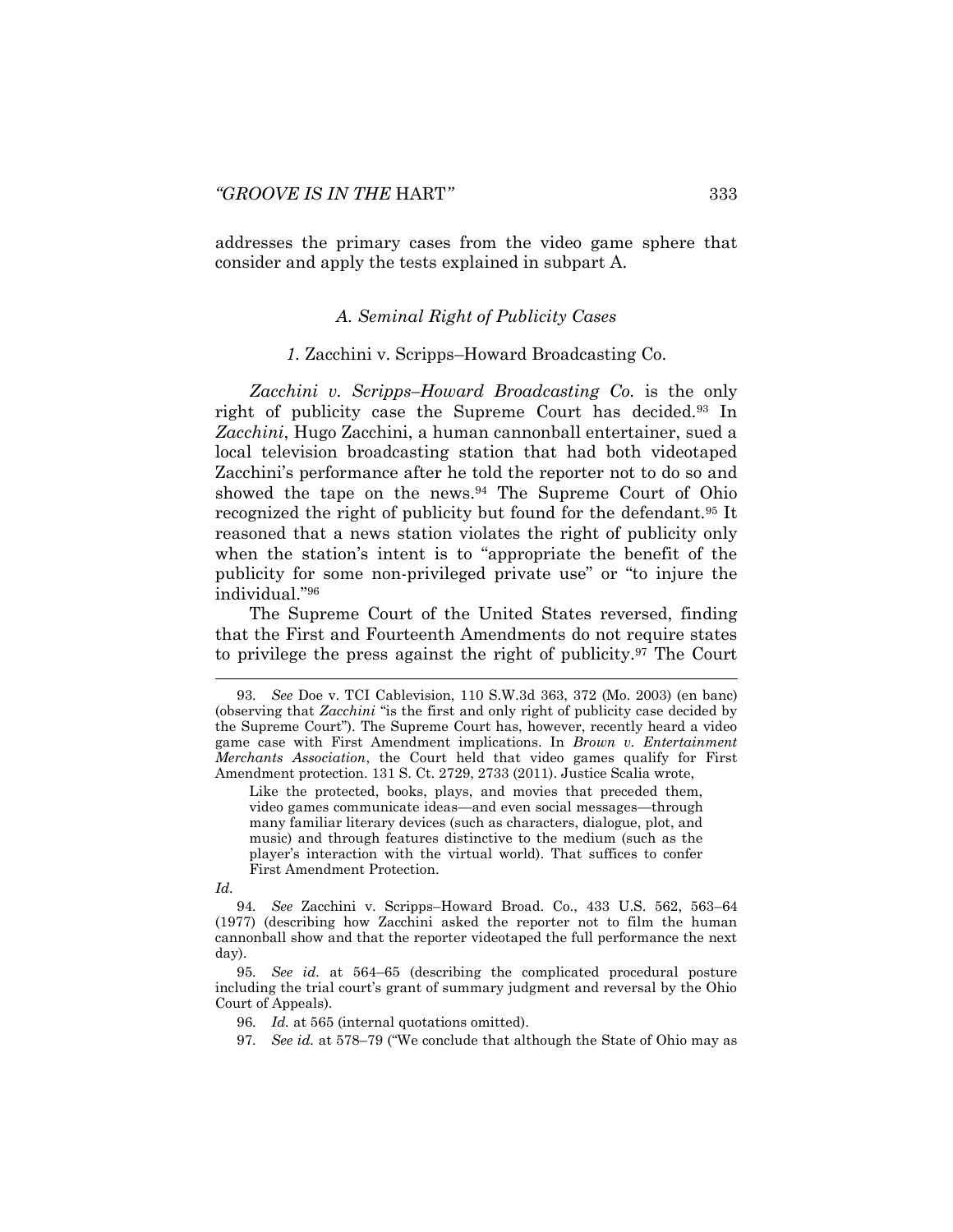distinguished this case from *Time, Inc. v. Hill*, <sup>98</sup> which the Ohio Supreme Court relied on, by noting that *Hill* did not involve the right of publicity.<sup>99</sup> The Court concluded that *Hill* "does not mandate a media privilege to televise a performer's act without his consent."<sup>100</sup> Courts today view *Zacchini* as a mandate to balance individuals' rights of publicity with the First Amendment, but the Supreme Court unfortunately failed to dictate what test courts should use for this balancing.<sup>101</sup>

#### <span id="page-18-0"></span>*2.* Rogers v. Grimaldi*: The* Rogers *Test*

The Second Circuit's *Rogers v. Grimaldi*<sup>102</sup> is the next seminal case. *Rogers* is a landmark right of publicity decision from 1989 that involves a movie title rather than a video game's contents.<sup>103</sup> It remains important in the video game context because it established the *Rogers* test, one of the three tests courts have used and considered using in determining whether a video game violates a celebrity's right of publicity.<sup>104</sup>

99*. See Zacchini*, 433 U.S. at 572–74 (noting that this case and *Hill* involved different claims and that *Hill* did not implicate broadcasting an act that the performer was paid for).

100*. Id.* at 570.

102. 875 F.2d 994 (2d Cir. 1989).

103*. See id.* at 1004–05 (explaining that the case's right of publicity issue involves a movie title's relationship to the plaintiff's name).

104*. See* Blanke, *supra* note [24,](#page-5-0) at 63 (noting that the *Rogers* test, along

a matter of its own law privilege the press in the circumstances of this case, the First and Fourteenth Amendments do not require it to do so.").

<sup>98.</sup> 385 U.S. 374 (1967). In *Hill*, the Court considered whether the New York courts had unconstitutionally denied the publisher of *Life Magazine* First Amendment protections of speech and press. *Id.* at 376. The Court, dealing with New York's right of privacy statute, reasoned that the freedom of the press was designed to benefit the public at large rather than the press itself. *Id.* at 389. It held that First Amendment protections precluded applying New York's right of privacy statute in this case. *Id.* at 387–88. The Court concluded that the original jury conclusion awarding the plaintiff both compensatory and punitive damages was reasonable, and it remanded the case. *Id.* at 392, 398.

<sup>101</sup>*. See* Kyle D. Simcox, Comment, *Selling Your Soul at the Crossroads: The Need for a Harmonized Standard Limiting the Publicity Rights of Professional Athletes*, 63 DEPAUL L. REV. 87, 93 (2013) (noting *Zacchini*'s "lasting impact" and explaining that the lack of a clear test for balancing the right of publicity and the First Amendment is in part attributable to the Court's failure to establish a test).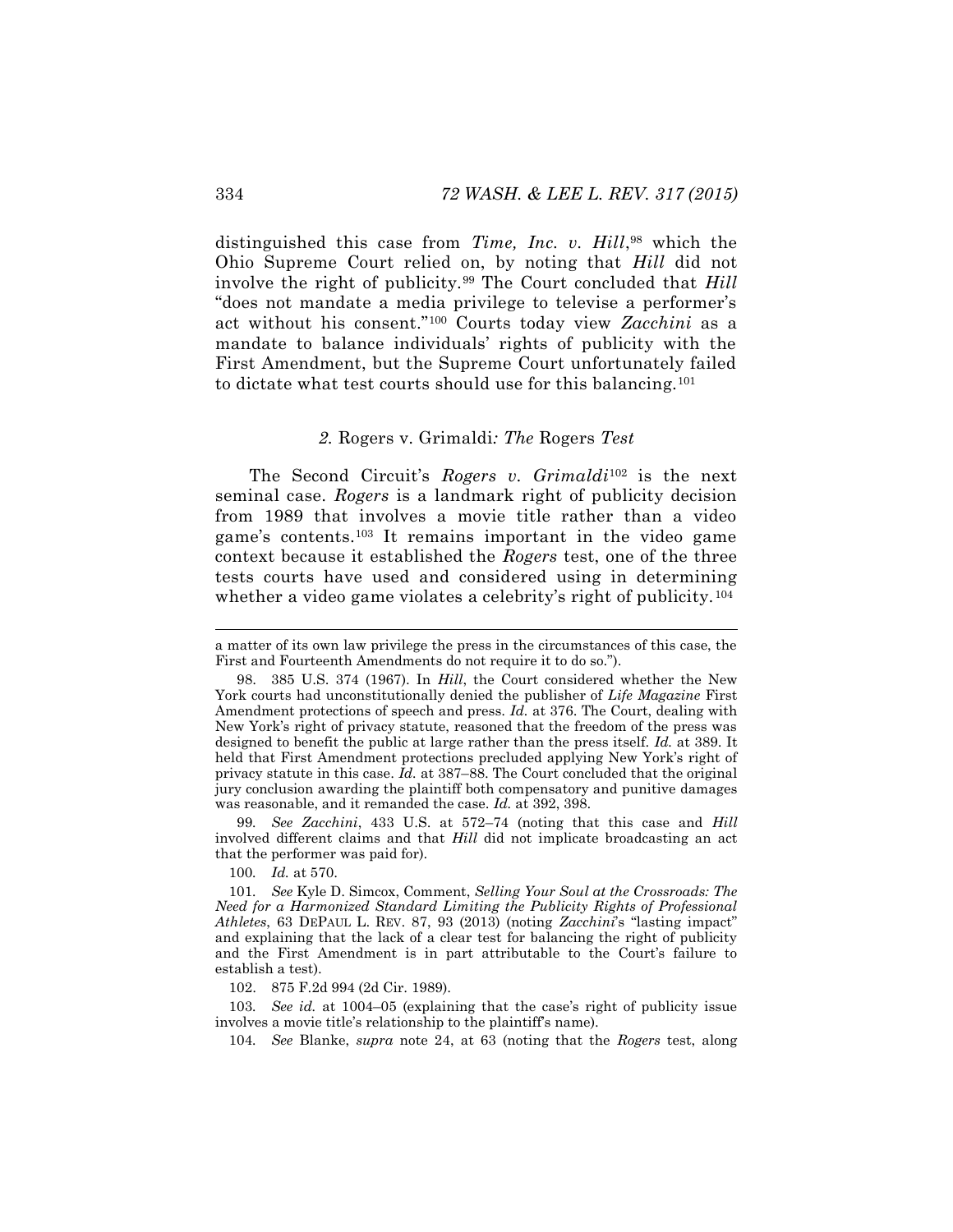<span id="page-19-1"></span>Ginger Rogers, an actress who was most famous for her roles in movies dancing with Fred Astaire, sued the company and directors who produced a movie entitled *Ginger and Fred*. <sup>105</sup> The film focused on two cabaret performers who became known as Ginger and Fred in Italy but had nothing to do with either Rogers's or Astaire's actual lives.<sup>106</sup> Rogers sued under three theories, and the District Court for the Southern District of New York granted summary judgment for the defendants.<sup>107</sup> The Second Circuit affirmed the district court's ruling.<sup>108</sup>

The Second Circuit applied Oregon law to the right of publicity claim but noted that there was no precedent in Oregon on the issue.<sup>109</sup> The court then established and adopted the test that a movie title violates one's right of publicity only if "the title [is] 'wholly unrelated' to the movie or [is] 'simply a disguised commercial advertisement for the sale of goods or services.'"<sup>110</sup> It found that the title *Ginger and Fred* was "clearly related to the content of the movie" and thus that no right of publicity violation occurred.<sup>111</sup> Although the *Rogers* court's language limits its holding to the movie title context, <sup>112</sup> courts have recently considered extending *Rogers*'s wholly unrelated standard, or simply a disguised commercial

<span id="page-19-0"></span>with the transformative use test and predominant use test, is one of three alternatives courts have tried).

<sup>105</sup>*. See Rogers*, 875 F.2d at 996–97 (describing Rogers's career and fame and explaining how she commercially profited from her name).

<sup>106</sup>*. See id.* (describing the movie's basic plot and its weak connection with the lives and careers of Rogers and Astaire).

<sup>107</sup>*. See id.* at 997 (listing Rogers's Lanham Act, right of publicity, and right of privacy claims and describing the case's early procedural posture).

<sup>108</sup>*. See id.* at 1005 (concluding that the district court properly rejected all three of Rogers's claims).

<sup>109</sup>*. See id.* at 1002 (observing that "there are no reported decisions of any Oregon court on a right of publicity claim").

<sup>110</sup>*. Id.* at 1004 (quoting Guglielmi v. Spelling–Goldberg Prods., 603 P.2d 454, 457 n.6 (Cal. 1979) and Frosch v. Grosset & Dunlap, Inc., 75 A.D.2d 768, 769 (N.Y. App. Div. 1980)).

<sup>111</sup>*. Id.*

<sup>112</sup>*. See id.* (identifying that the holding applies specifically to "the use of a celebrity's name in a movie title").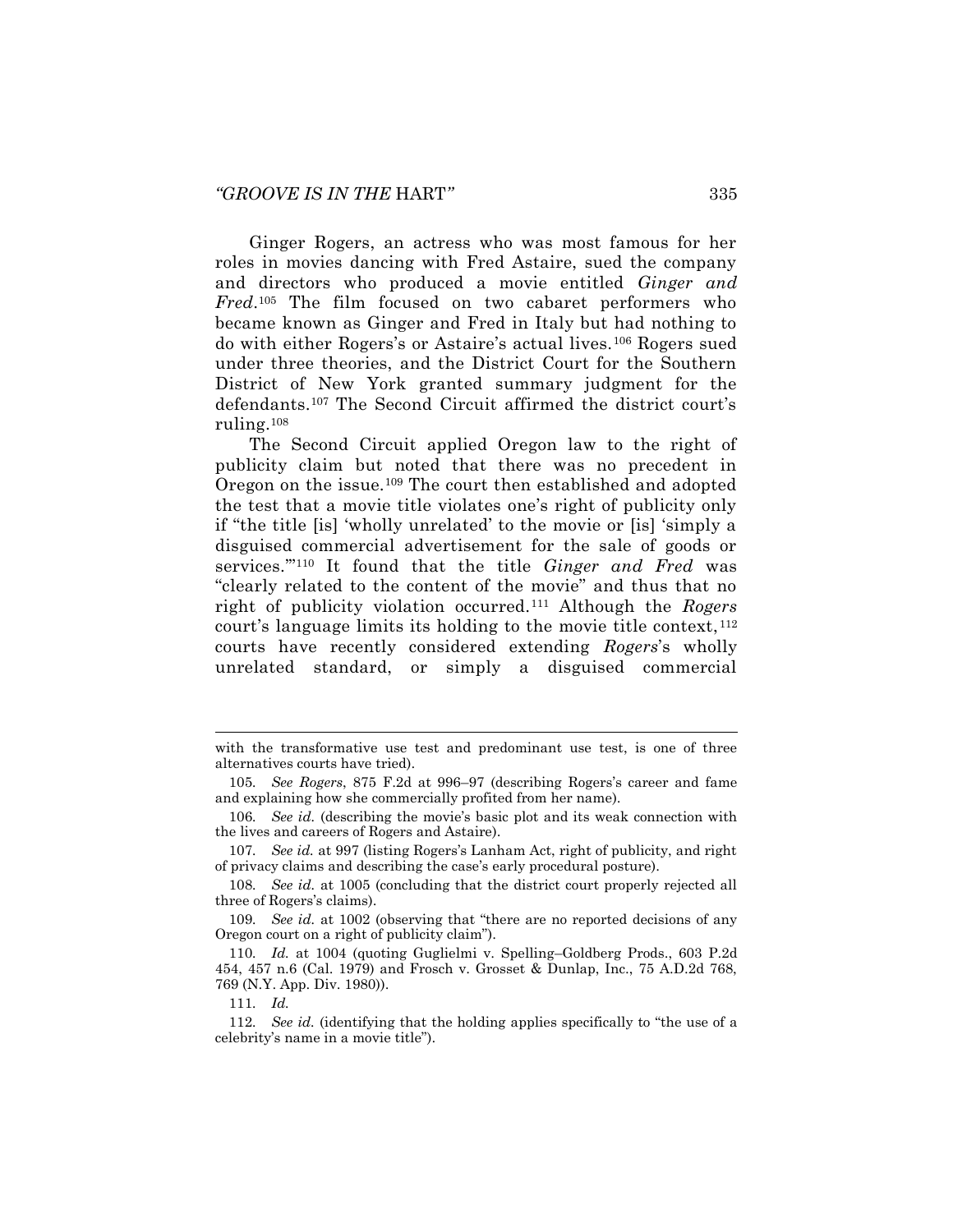advertisement standard, to the video game context.<sup>113</sup> The Restatement also adopts the *Rogers* test.<sup>114</sup>

### *3.* White v. Samsung Electronics America, Inc.

In 1992, the Ninth Circuit decided *White v. Samsung Electronics America, Inc.*<sup>115</sup> Vanna White, the popular Wheel of Fortune personality, sued Samsung for violating her right of publicity by using her image in an advertisement.<sup>116</sup> The advertisement featured a robot dressed like White posing next to a game show board similar to the Wheel of Fortune set.<sup>117</sup> The court concluded that the robot's features were "consciously selected to resemble White's hair and dress" and that the advertisement's background was "instantly recognizable as the Wheel of Fortune game show set."<sup>118</sup>

<span id="page-20-0"></span>The Ninth Circuit held that the common law right of publicity is not limited to appropriation of one's "name or likeness" as the district court below had concluded.<sup>119</sup> It cited

115. 971 F.2d 1395, 1395 (9th Cir. 1992).

<sup>113</sup>*. See, e.g.*, Hart v. Elec. Arts, Inc., 717 F.3d 141, 157 (3d Cir. 2013) (describing and analyzing the *Rogers* test but rejecting it because it is a "blunt instrument, unfit for widespread application in cases that require a carefully calibrated balancing"); Romantics v. Activision Publ'g, Inc., 574 F. Supp. 2d 758, 765–66 (E.D. Mich. 2008) (citing and applying the *Rogers* test and concluding that the game was not "wholly unrelated" to the plaintiffs' song); *see also* Recent Case, *supra* not[e 75,](#page-13-0) at 1218 (advocating that courts apply the *Rogers* test in the video game context because it is "appropriately deferential to core protected speech").

<sup>114</sup>*. See* Parks v. LaFace Records, 329 F.3d 437, 461 (6th Cir. 2003) (explaining that the "'[u]se of another's identity in a novel, play, or motion picture is . . . not ordinarily an infringement [of the right of publicity, unless] the name or likeness is used solely to attract attention to a work that is not related to the identified person'" (quoting RESTATEMENT (THIRD) OF UNFAIR COMPETITION § 47 cmt. c (1995))).

<sup>116</sup>*. See id.* at 1396 (explaining that the Wheel of Fortune-themed advertisement was one in a series of Samsung advertisements depicting technology in the future and that White sued claiming that one of the ads was a robotic impersonation of her identity).

<sup>117</sup>*. See id.* (describing the robot and the game show set).

<sup>118</sup>*. Id.*

<sup>119</sup>*. See id.* at 1397 (explaining that the district court had granted White summary judgment on her right of publicity claim because there was no appropriation of name or likeness and citing precedent that construed the right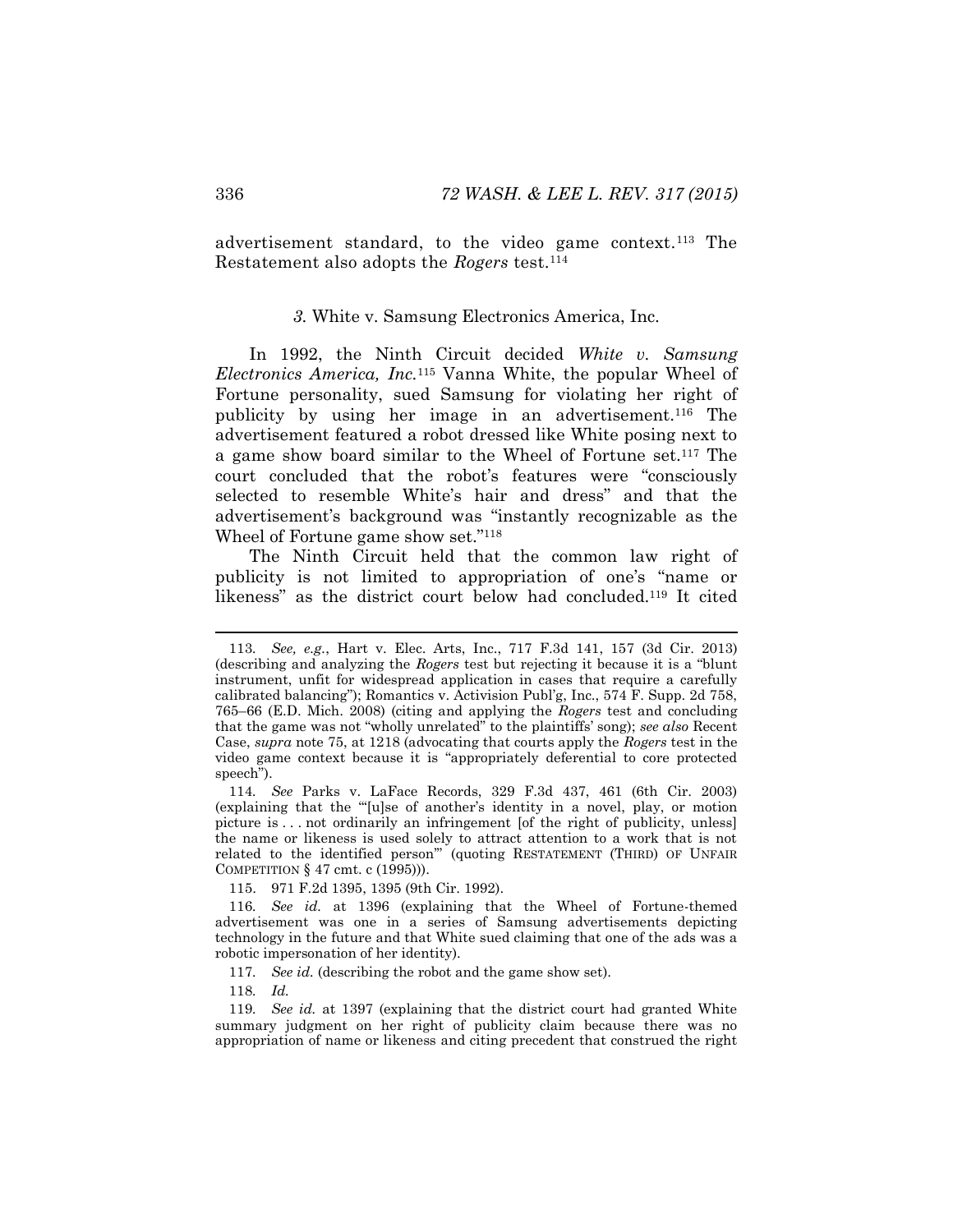both *Motschenbacher v. R.J. Reynolds Tobacco Co.*<sup>120</sup> and *Carson v. Here's Johnny Portable Toilets, Inc.*<sup>121</sup> as precedent that the right of publicity does more than prohibit an exhaustive list of activities.<sup>122</sup> The court explained that the right of publicity's decisive factor is not "*how* the defendant has appropriated the plaintiff's identity, but *whether* the defendant has done so."<sup>123</sup> The court concluded that the ad "leave[s] little doubt about the celebrity the ad is meant to depict" and thus held that Samsung violated White's right of publicity.<sup>124</sup>

<span id="page-21-0"></span>Judge Alarcon, dissenting on the right of publicity issue, vehemently advocated that the majority's standard intruded too far into First Amendment protections.<sup>125</sup> He contended that White's prominence in the game show arena makes this case unique because any image of a game show hostess will inevitably remind a viewer of Vanna White.<sup>126</sup> Judge Alarcon would thus have adopted a more stringent test and dismissed White's claim because the advertisement showed a robot instead of a human like White.<sup>127</sup> This Note's suggested readily identifiable standard adopts Judge Alarcon's view and advocates that a video game violates the right of publicity only when an image is *immediately* identifiable as *definitively* appropriating one's image.<sup>128</sup>

<span id="page-21-1"></span>l

124*. Id.* at 1399.

125*. See id.* at 1402 (Alarcon, J., dissenting) (arguing that the record does not support the majority's finding that Samsung violated White's right of publicity).

126*. See id.* at 1405 ("I quite agree that anyone seeing the commercial advertisement would be reminded of Vanna White. *Any* performance by another female celebrity as a game-show hostess, however, will also remind the viewer of Vanna White because Vanna White's celebrity is so closely associated with the role.").

127*. See id.* at 1403 ("In this case, it is clear that a metal robot and not the plaintiff, Vanna White, is depicted in the commercial advertisement. The record does not show an appropriation of Vanna White's identity.").

128*. See infra* Part V.B (explaining the readily identifiable standard).

of publicity to be much broader).

<sup>120.</sup> 498 F.2d 821 (9th Cir. 1974).

<sup>121.</sup> 698 F.2d 831 (6th Cir. 1983).

<sup>122</sup>*. See* White v. Samsung Elecs. Am., Inc., 971 F.2d 1395, 1398 (9th Cir. 1992) (explaining that these cases "teach the impossibility of treating the right of publicity as guarding only against a laundry list of specific means of appropriating identity").

<sup>123</sup>*. Id.*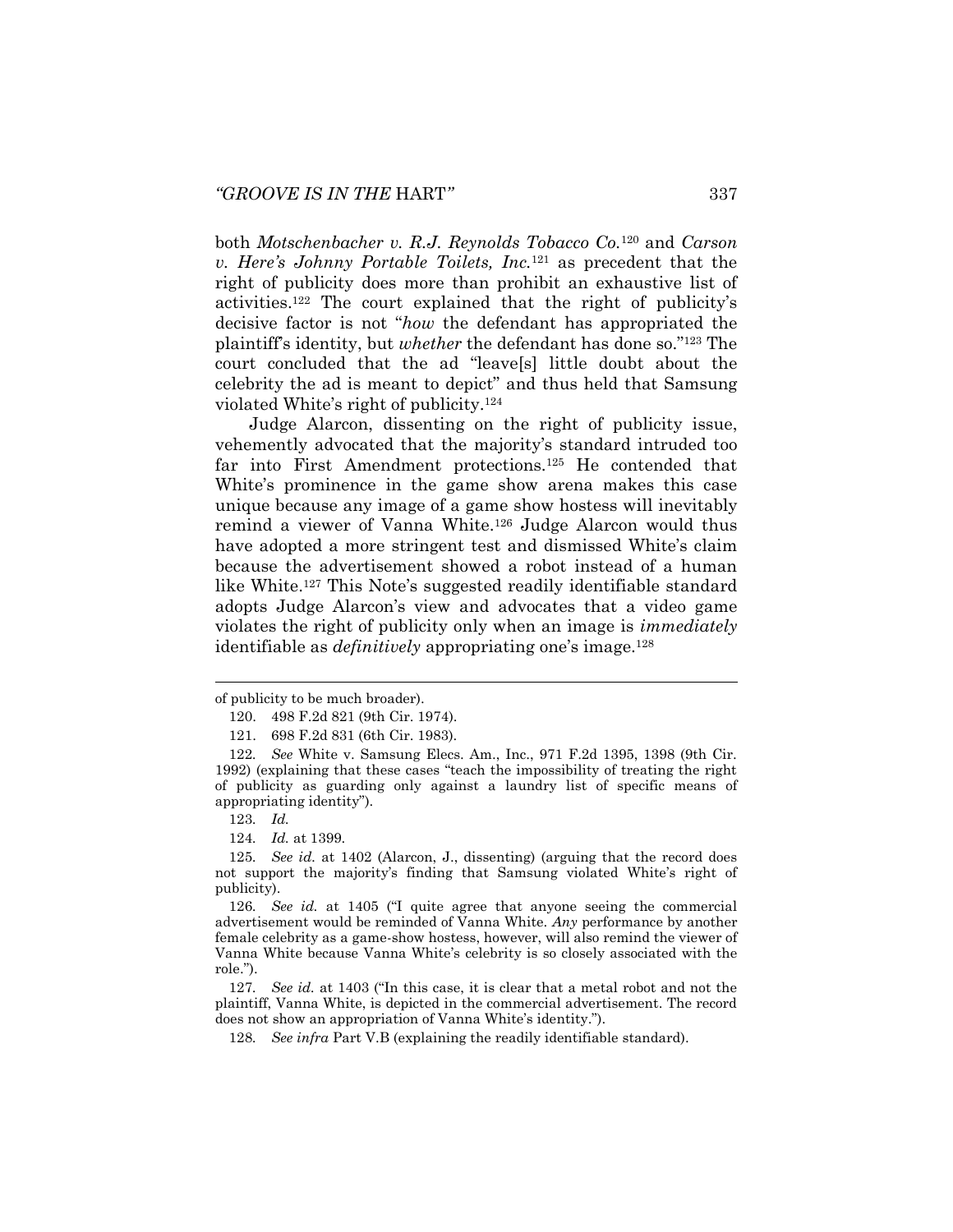# <span id="page-22-0"></span>*4.* Comedy III Productions, Inc. v. Gary Saderup, Inc.*: The Transformative Use Test*

In *Comedy III Productions, Inc. v. Gary Saderup, Inc.*,<sup>129</sup> the Supreme Court of California adopted the transformative use test, which is the primary test that courts have used to evaluate right of publicity claims relating to video games.<sup>130</sup> *Comedy III* arose from the defendant's production and sale of t-shirts that displayed an image that the defendant drew resembling The Three Stooges.<sup>131</sup> The court first described the purposes behind both the California right of publicity statute discussed above and the First Amendment's freedom of expression.<sup>132</sup> It then concluded that balancing the two interests requires determining whether the expression sufficiently transforms the person's likeness.<sup>133</sup> The court explained that the *Comedy III* test, now

131*. Comedy III*, 21 P.3d at 800–01 (explaining the defendant's business of "making charcoal drawings of celebrities" and noting that the business made \$75,000 selling t-shirts that featured such a drawing of The Three Stooges).

132*. See id.* (explaining the statute's purpose of preventing appropriation of individuals' personas and the First Amendment's dual purposes of permitting the free flow of ideas and respecting "individual development and selfrealization" (internal quotations omitted)); *supra* notes [85](#page-15-1)–[89](#page-16-0) and accompanying text (explaining California's basic right of publicity statute).

133*. See Comedy III*, 21 P.3d at 808 ("This inquiry into whether a work is 'transformative' appears to us to be necessarily at the heart of any judicial

<sup>129.</sup> 21 P.3d 797 (Cal. 2001).

<sup>130</sup>*. See* Bahlert, *supra* note [24,](#page-5-0) at 160 (explaining that the transformative use test is "[c]urrently . . . the most popular test"); Blanke, *supra* note [24,](#page-5-0) at 63 (identifying the transformative use test as one of the three major balancing tests that courts apply in video game right of publicity cases); Beth A. Cianfrone & Thomas A. Baker III, *The Use of Student–Athlete Likenesses in Sport Video Games: An Application of the Right of Publicity*, 20 J. LEGAL ASPECTS SPORT 35, 52–53 (2010) (explaining the test's origin in *Comedy III* and its importance in the video game context); *supra* Part III.B (illustrating the test's popularity in video game cases). Although *Comedy III* first adopted the transformative use test in the right of publicity context, the test is likely based on a 1990 article by Pierre Leval on fair use in copyright. *See* Gutmann, *supra* note [25,](#page-5-1) at 221–22 (discussing Leval's definition of a transformative use and its similarity to *Comedy III*'s transformative use test). Leval articulated and explained the four factors listed in federal copyright law for determining whether a work is a fair use, including "the purpose and character of the use, the nature of the copyrighted work, the quantity and importance of the material used, and the effect of the use upon the potential market or value of the copyrighted work." Pierre N. Leval, *Toward a Fair Use Standard*, 103 HARV. L. REV. 1105, 1110 (1990); *see also* 17 U.S.C. § 107 (2012) (listing the same factors).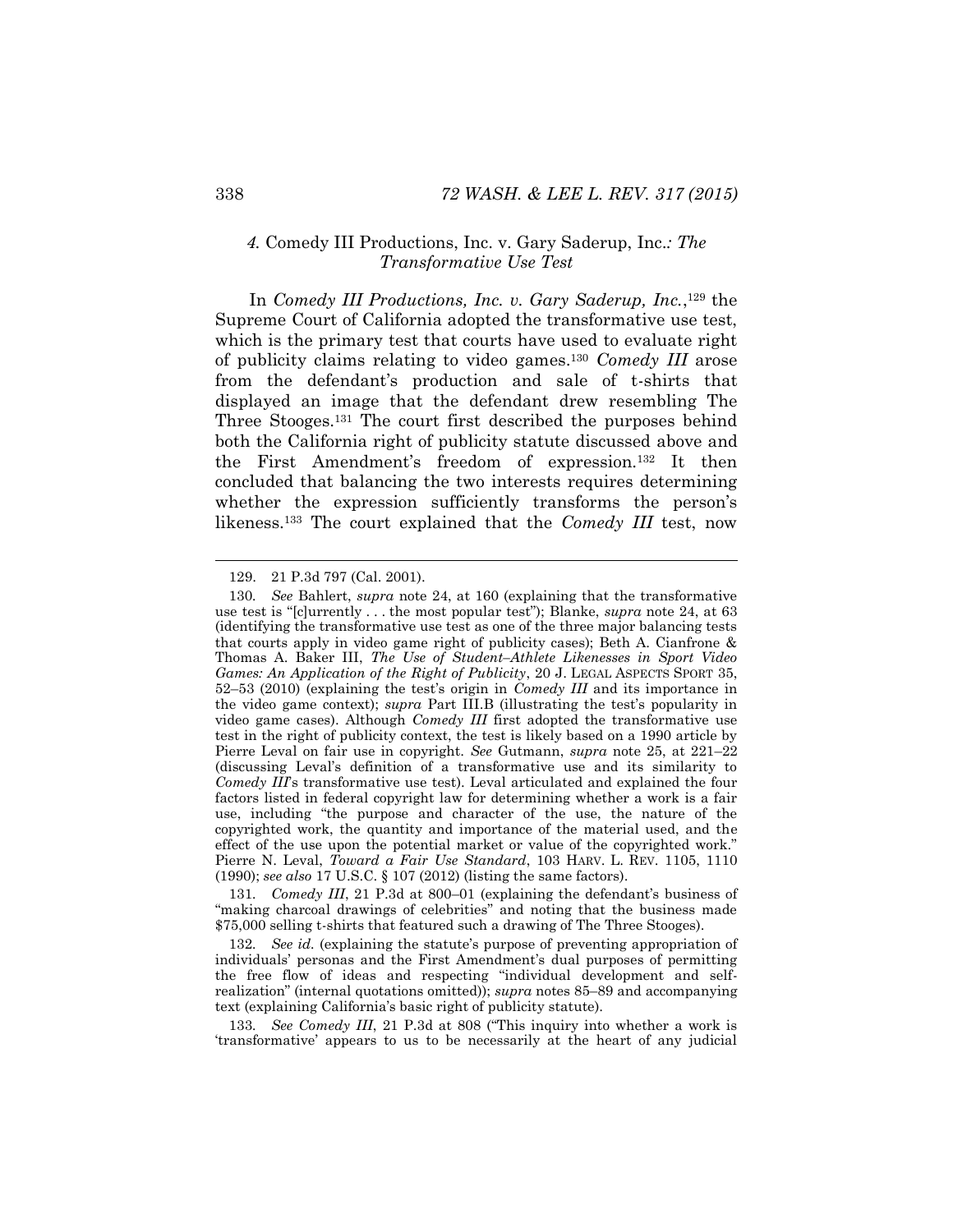known as the transformative use test, balances the two interests because a sufficiently transformed expression is both "especially worthy of First Amendment protection" and "less likely to interfere with the economic interest protected by the right of publicity." 134

The *Comedy III* court extensively discussed how courts should apply the transformative use test.<sup>135</sup> The court explained that considerations include (1) "whether the celebrity likeness is one of 'raw materials' from which an original work is synthesized . . . or whether [it] is the very sum and substance of the work in question"; (2) whether the work "is so transformed that it has become primarily the defendant's own expression"; (3) "whether the literal and imitative or the creative elements predominate the work"; (4) whether the work's "marketability and economic value . . . derive primarily from the fame of the celebrity depicted"; and (5) whether the defendant's goal is to "commercially exploit" the celebrity's fame.<sup>136</sup> After applying these five considerations, the court concluded that the t-shirt design was not sufficiently transformative and that the defendant thus violated Comedy III's right of publicity.<sup>137</sup>

### *5.* Winter v. DC Comics

The California Supreme Court retrenched the transformative use test nine years after *Comedy III*. In *Winter v. DC Comics*, 138 the Winters brothers, who were well-known musicians, alleged

attempt to square the right of publicity with the First Amendment.").

<sup>134</sup>*. Id.*

<sup>135</sup>*. See id.* at 809–10 (providing guidance on what courts using the transformative use test should consider when looking at an expressive work).

<sup>136</sup>*. Id.* Although the *Comedy III* court did not explicitly list these as considerations, the Ninth Circuit has interpreted them as "five factors" for courts to consider in the video game context. *In re* NCAA Student–Athlete Name & Likeness Licensing Litig. (*Keller*), 724 F.3d 1268, 1274 (9th Cir. 2013). *But see id.* at 1285 (Thomas, J., dissenting) (arguing that the *Comedy III* court consciously did not label these considerations as "analytical factors" because of the need to conduct a "holistic examination" under the transformative use test).

<sup>137</sup>*. See* Comedy III Prods., Inc. v. Gary Saderup, Inc., 21 P.3d 797, 811 (Cal. 2001) (applying the five considerations and finding that protecting the defendant's work would effectively nullify the right of publicity).

<sup>138.</sup> 69 P.3d 473 (Cal. 2003).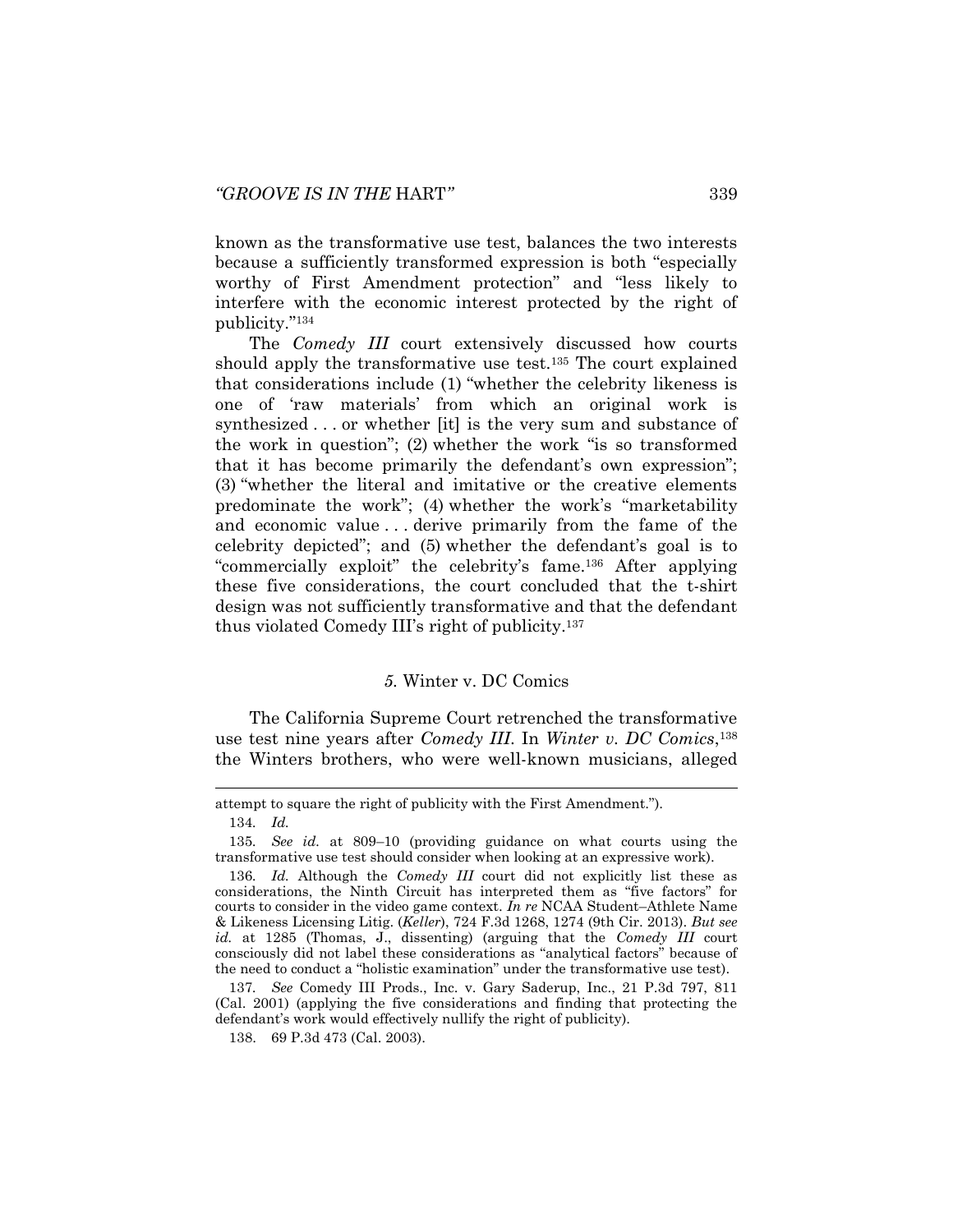that DC Comics violated the brothers' rights of publicity by appropriating their likenesses in a comic book series.<sup>139</sup> The comics featured two characters that physically resembled the brothers and shared their first names.<sup>140</sup> The court distinguished *Comedy III* based on the comic books' inherent transformative nature.<sup>141</sup> It held that the defendants' comics sufficiently transformed the Winter brothers' likenesses and that the First Amendment thus protected the comics.<sup>142</sup>

#### <span id="page-24-0"></span>*6.* Doe v. TCI Cablevision*: The Predominant Use Test*

In *Doe v. TCI Cablevision*, <sup>143</sup> the Supreme Court of Missouri adopted and applied the predominant use test.<sup>144</sup> This test, developed in 2003 after the *Rogers* and transformative use tests, is the third and final standard currently relevant in right of publicity cases in the video game context.<sup>145</sup> Anthony "Tony"

142*. See id.* at 480 (summarizing the court's transformative use test analysis).

143. 110 S.W.3d 363 (Mo. 2003) (en banc).

144*. See id.* at 374 (quoting and citing Mark Lee's formulation of this test and using the test to conclude that the right of publicity outweighed the First Amendment in this case).

145*. See* Blanke, *supra* note [24,](#page-5-0) at 63 (including the predominant use test as one of the three major balancing tests used by courts in video game right of publicity cases); Cianfrone & Baker, *supra* note [130,](#page-22-0) at 52 (same); Gutmann, *supra* note [25,](#page-5-1) at 219 (same). Although considered in many subsequent cases, no court has applied the predominant use test since *TCI Cablevision*. Gutmann, *supra* note [25,](#page-5-1) at 220. Jon Garon suggests that the case's "factually specific nature" explains its inconsistency with other opinions. Jon M. Garon, *Playing in the Virtual Arena: Avatars, Publicity, and Identity Reconceptualized Through* 

<sup>139</sup>*. See id.* at 476 (explaining the Winters brothers' careers and the comic book series's storyline).

<sup>140</sup>*. See id.* (discussing the similarities between the Winters brothers and the comic book characters and emphasizing that the Winters brothers were from Texas and that the comic books featured a cowboy theme).

<sup>141</sup>*. See id.* at 479–80 ("The artist in *Comedy III* . . . essentially sold . . . pictures of The Three Stooges, not transformed expressive works by the artist. Here, by contrast, defendants essentially sold . . . [c]omics depicting fanciful, creative characters, not pictures of the Winter brothers. This makes all the difference."). The *Winters* court's distinction indicates that it would have accepted Judge Alarcon's argument and decided *White* differently because the robot in *White* was a "fanciful, creative character[]" rather than a picture of White. *See id.* (distinguishing the creativity in *Winter* from the picture of The Three Stooges at issue in *Comedy III*).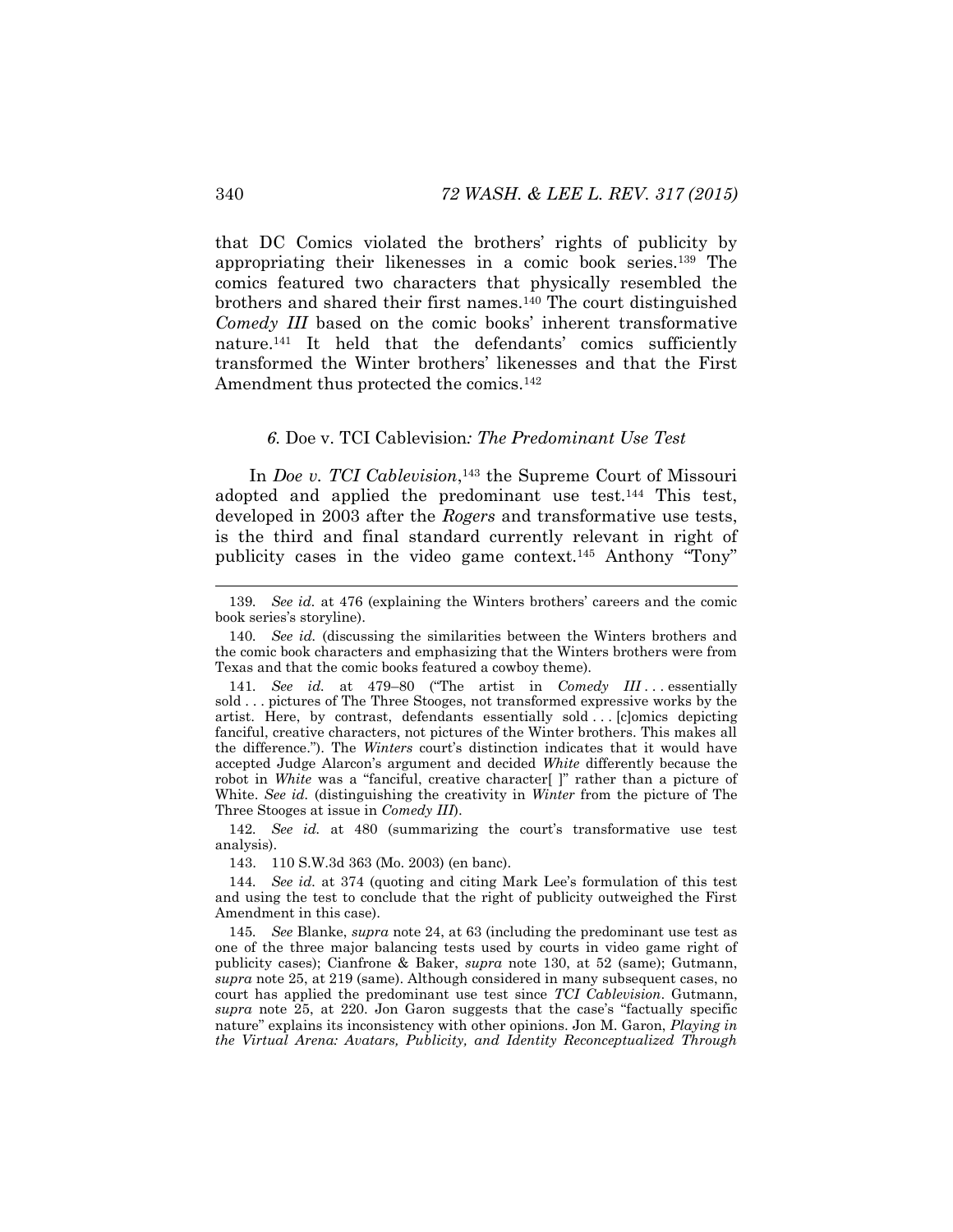<span id="page-25-0"></span>l

Twist, a former National Hockey League (NHL) player, sued the defendants after discovering that they had produced and sold a comic book titled *Spawn* that featured an evil character named Tony Twist.<sup>146</sup> Twist was an "enforcer" whose primary role was to fight opposing players and thereby protect his teammates.<sup>147</sup> The defendants admitted that they intentionally named the character after the real Twist.<sup>148</sup>

After relabeling Twist's case as a right of publicity claim,<sup>149</sup> the *TCI Cablevision* court explained the existing approaches, including the Restatement's relatedness test and the transformative use test.<sup>150</sup> The court rejected both alternatives, reasoning that the tests accounted solely for expression and thereby precluded a defendant's commercial purposes.<sup>151</sup> Instead, the court adopted what it termed the predominant use test and quoted Mark Lee's original articulation of this test.<sup>152</sup> Under the

147*. See id.* at 366 (explaining the role of an enforcer and Twist's notorious reputation for inflicting pain on his opponents).

148*. See id.* (noting that McFarlane, one of the founders of the company that marketed and produced *Spawn*, admitted numerous times that the company based the Tony Twist character on the real Twist and that the company would continue to use hockey players' names in comic books).

149*. See id.* at 368 (explaining that Twist filed a misappropriation action but that a case like this that involves a celebrity seeking to recover money derived by others from using his name is "more precisely labeled a right of publicity action").

150*. See id.* at 373 (explaining these tests and their origins).

151*. See id.* at 374 ("The weakness of [the two tests] is that they give too little consideration to the fact that many uses of a person's name and identity have both expressive and commercial components."). The court elaborated: "These tests operate to preclude a cause of action whenever the use of the name and identity is in any way expressive, regardless of its commercial exploitation. . . . Though these tests purport to balance the prospective interests involved, there is no balancing at all—once the use is determined to be expressive, it is protected." *Id.*

152*. See id.* (asserting that the predominant use test "better addresses the cases where speech is both expressive and commercial"); *see also* Mark S. Lee, *Agents of Chaos: Judicial Confusion in Defining the Right of Publicity–Free* 

*Virtual Worlds and Computer Games*, 11 CHAP. L. REV. 465, 505 (2008). He argues that *TCI Cablevision* is "far less persuasive" than other opinions because the comic book uses Twist's name as a marketing ploy, unrelated to the comic itself. *Id.* at 504.

<sup>146</sup>*. See TCI Cablevision*, 110 S.W.3d at 365–66 (describing the background of Twist's career, the teams he played for, how his career ended after a motorcycle accident, and explaining the Tony Twist character's role in the *Spawn* comic).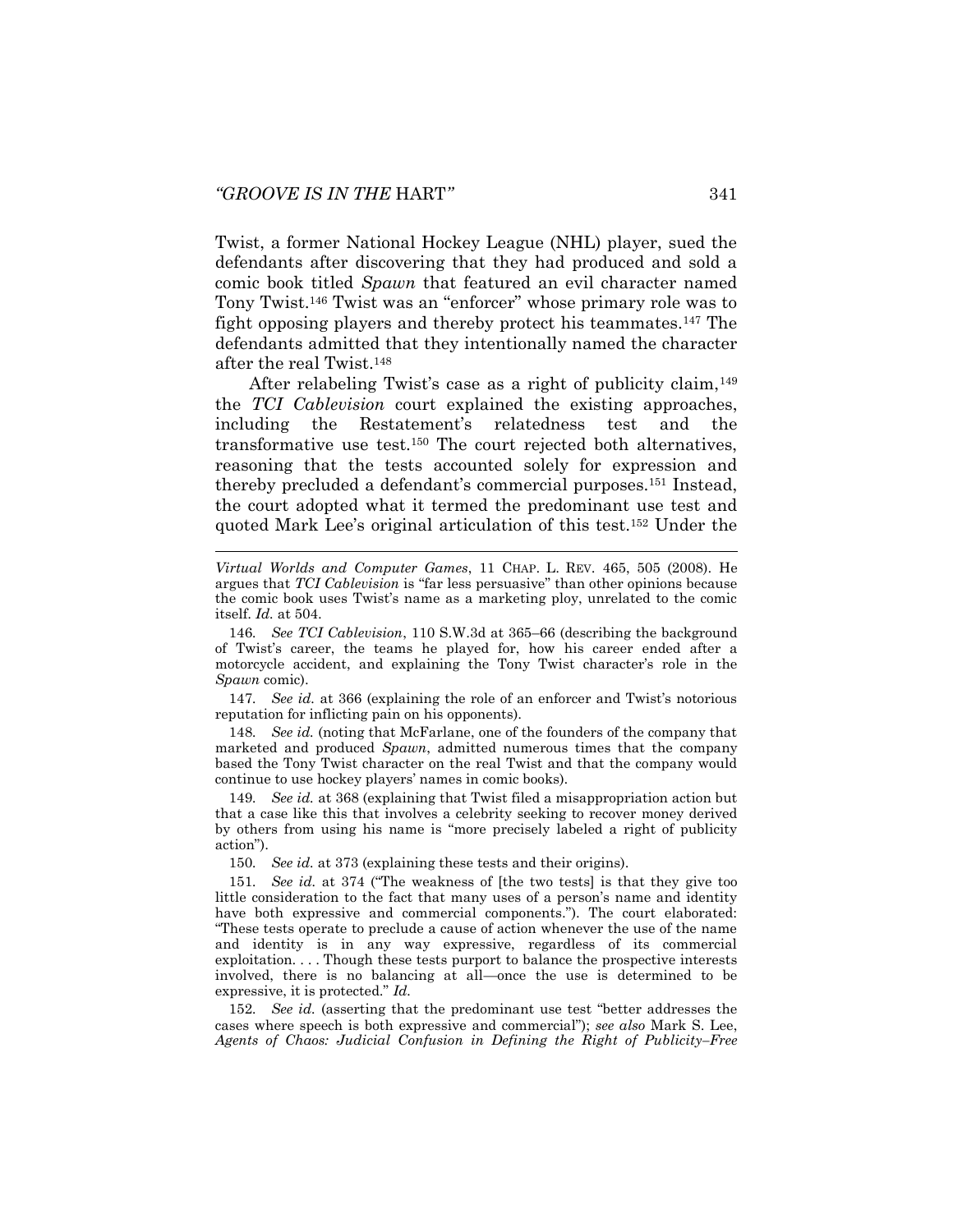predominant use test, a product that "predominantly exploits the commercial value of an individual's identity" violates the right of publicity whereas the First Amendment protects a product with the "predominant purpose" of "mak[ing] an expressive comment on or about a celebrity."<sup>153</sup> The court concluded that the comic book's predominant purpose was exploiting Twist's identity and thus held that the defendants violated Twist's right of publicity.<sup>154</sup>

### *B. Video Game Right of Publicity Cases*

### *1.* Kirby v. Sega of America, Inc.

*Kirby v. Sega of America, Inc.*<sup>155</sup> is the first major video game right of publicity case. The plaintiff, Kierin Kirby, was a singer, dancer, and member of the musical group Deee-Lite, best known for its hit "Groove is in the Heart."<sup>156</sup> Kirby sued Sega over its production of the video game *Space Channel 5*, a futuristic Japanese game involving aliens that invade Earth.<sup>157</sup> After Sega's Japanese subsidiary contacted her about promoting a North American version of the game, Kirby claimed that *Space Channel 5*'s main character, Ulala, looked and danced like Kirby.<sup>158</sup> Nahoko Nezu, the dancer and choreographer who created Ulala's dance moves, maintained that the dance moves were her own and

*Speech Interface*, 23 LOY. L.A. ENT. L. REV. 471, 500 (2003) (arguing that whether a creative work violates a celebrity's right of publicity depends on "[w]hat is being exploited").

<sup>153.</sup> Doe v. TCI Cablevision, 110 S.W.3d 363, 374 (Mo. 2003) (en banc) (internal quotations omitted).

<sup>154</sup>*. See id.* (finding that "Twist's name has become predominantly a ploy to sell comic books and related products rather than an artistic or literary expression").

<sup>155.</sup> 144 Cal. App. 4th 47 (Cal. Ct. App. 2006).

<sup>156</sup>*. Id.* at 50.

<sup>157</sup>*. See id.* at 51 (describing the game's premise).

<sup>158</sup>*. See id.* at 52 (explaining that Kirby's lawsuit followed the offer to use Kirby and possibly "Groove is in the Heart" to promote a new version of the game).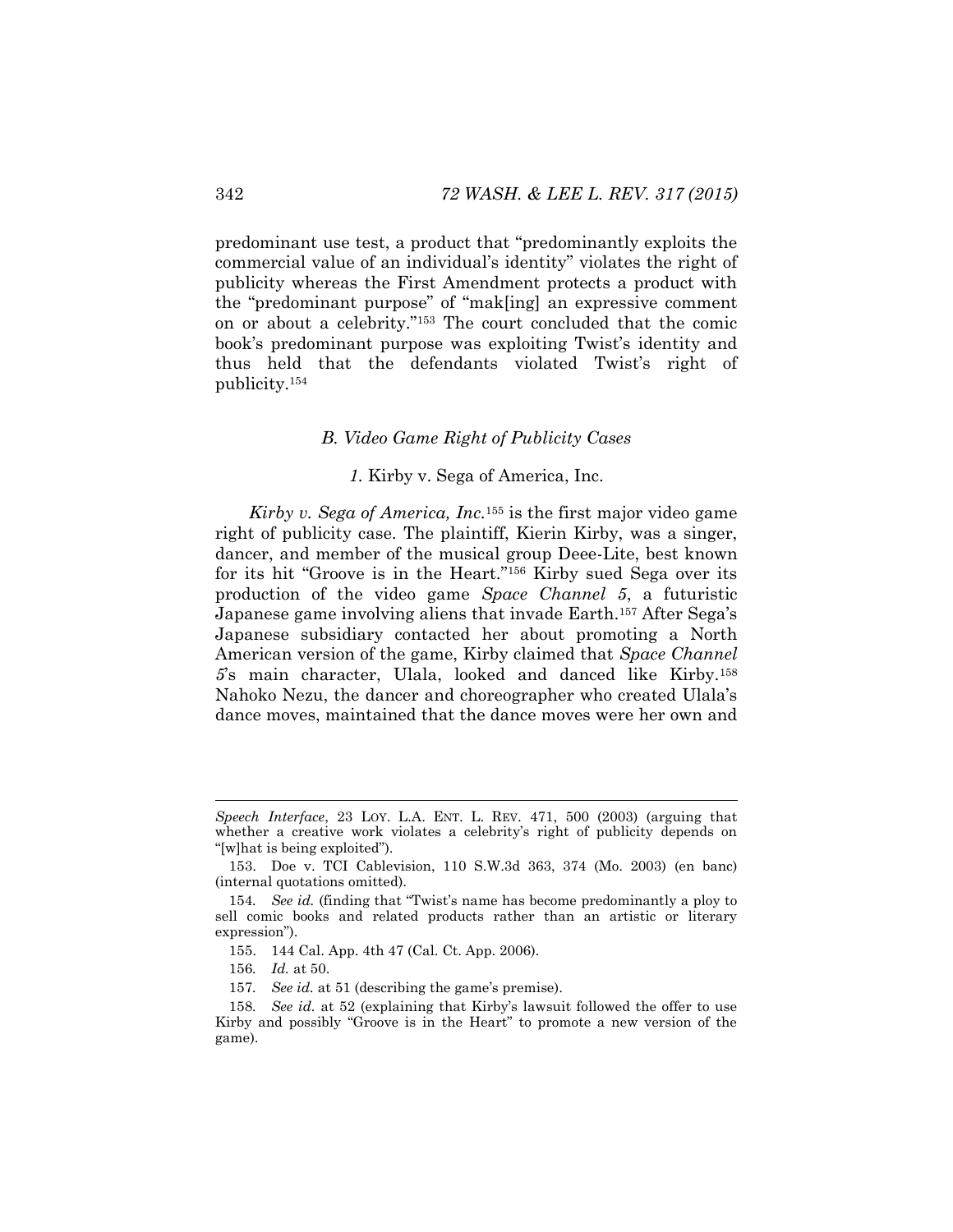that she had never heard of Kirby.<sup>159</sup> Kirby alleged six causes of action, including a right of publicity violation.<sup>160</sup>

The *Kirby* court noted that it was obliged to follow the California Supreme Court's transformative use test.<sup>161</sup> The court described how *Comedy III* formulated the test and explained both the factors that *Comedy III* and *Winter* developed and how these factors led to the two cases' respective outcomes.<sup>162</sup> The court concluded that "Ulala [was] more than a mere likeness or literal depiction of Kirby" and that Kirby's right of publicity claim thus failed under the transformative use test.<sup>163</sup> It determined that Sega added significant new expression to Kirby's image and rejected Kirby's contention that the new expression must "say something" about Kirby to receive First Amendment protection.<sup>164</sup> The court focused on the many physical differences between Ulala and Kirby<sup>165</sup> and distinguished this case from *Comedy III* because of the absence of a "literal depiction."<sup>166</sup>

#### *2.* Romantics v. Activision Publishing, Inc.

The U.S. District Court for the Eastern District of Michigan decided *Romantics v. Activision Publishing, Inc.*<sup>167</sup> in 2008 using

163*. Id.* at 59.

166*. Id.* at 61.

<sup>159</sup>*. Id.* at 51.

<sup>160</sup>*. See id.* at 53 (explaining that Kirby's complaint included misappropriation, Lanham Act, unfair competition, and other claims in addition to the right of publicity claim).

<sup>161</sup>*. See id.* at 58–59, 61 (noting that the California Supreme Court had adopted and applied this test in *Comedy III* and *Winter* and explaining that the court was "bound to follow the decisions of [the California] Supreme Court, not those of another state").

<sup>162</sup>*. See id.* at 58–60 (clarifying that the *Comedy III* court designed the test to balance a famous person's right to control her identity with First Amendment protections and noting that *Winter* clarified that the test's "pivotal issue is whether the work is transformative, not the form of literary expression").

<sup>164</sup>*. See id.* at 60 (explaining that the differences between Kirby and Sega's new expression "are not trivial" and declining to add to the transformative use test's requirements).

<sup>165</sup>*. See id.* at 59 (noting that Ulala and Kirby "share similarities" but focusing on differences in height, body build, hairstyle, fashion, and dancing style).

<sup>167.</sup> 574 F. Supp. 2d 758 (E.D. Mich. 2008).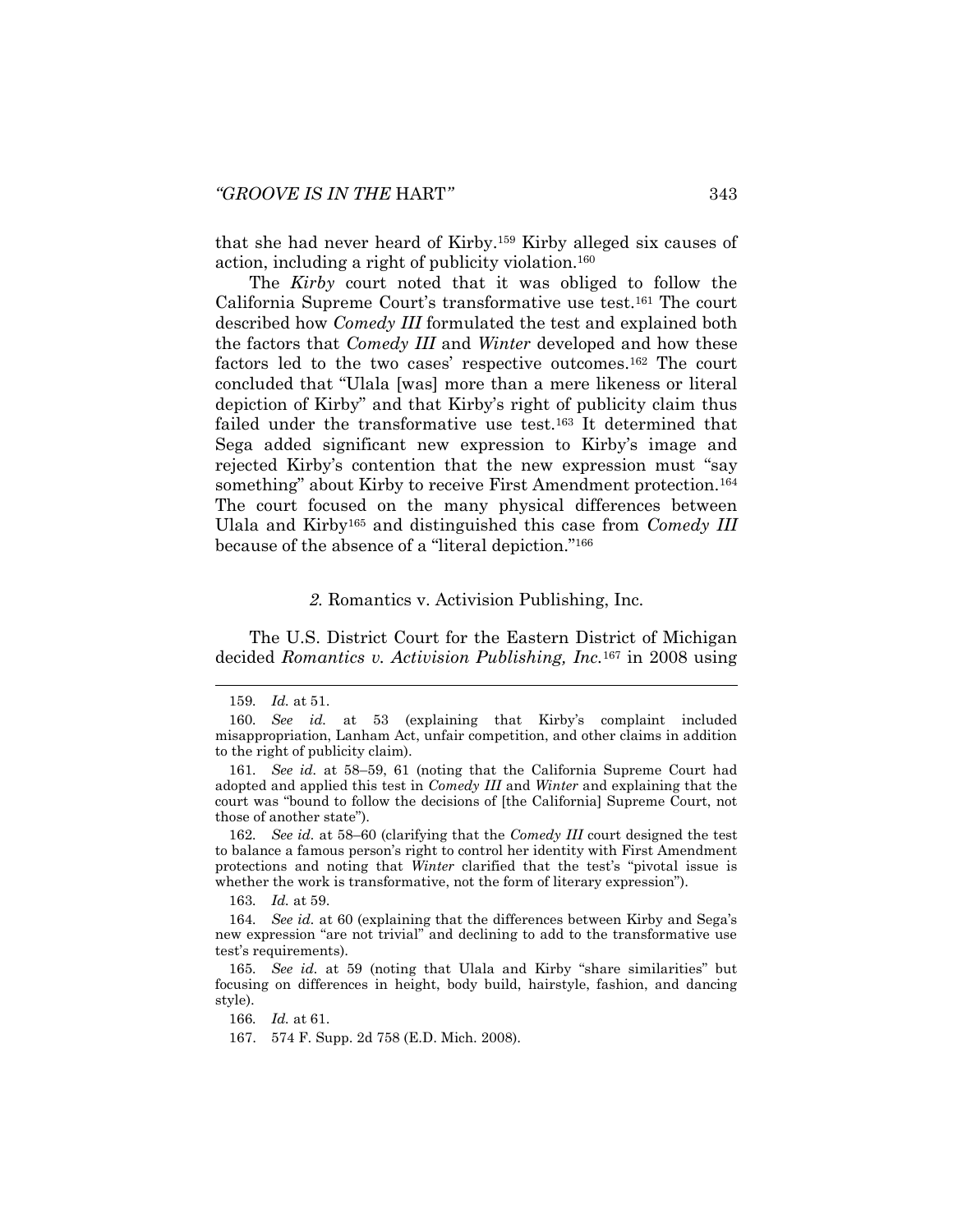the *Rogers* test.<sup>168</sup> The current members of the rock band The Romantics claimed that the publisher and distributor of the video game *Guitar Hero Encore: Rocks the 80s* violated the members' right of publicity.<sup>169</sup> The game included The Romantics' song "What I Like About You."<sup>170</sup> The plaintiffs alleged that the song in the game sounded so similar to the band's original version that the game would mislead consumers to believe that the plaintiffs had "sponsored or endorsed" the video game.<sup>171</sup> The nature of the claim distinguishes this case from most other right of publicity cases involving video games that traditionally deal with the celebrities' images rather than their sound.<sup>172</sup>

<span id="page-28-0"></span>The court first observed that Michigan's right of publicity did not apply to the sound of a voice or a combination of voices.<sup>173</sup> It then explained that the First Amendment would protect the defendants' expression even if the plaintiffs had a right of publicity over their voices.<sup>174</sup> The court cited the *Rogers* test for determining when the First Amendment shields "expressive works" from right of publicity claims.<sup>175</sup> The Sixth Circuit had adopted the *Rogers* test in *Parks v. LaFace Records*, <sup>176</sup> but its respective district courts had not applied it in the video game

173*. See* Romantics v. Activision Publ'g, Inc., 574 F. Supp. 2d 758, 764 (E.D. Mich. 2008) (explaining that a right of publicity exists in Michigan but declining to extend the doctrine to a voice or voices "even if distinctive").

174*. See id.* at 765 (agreeing with the defendants that even a "cognizable claim" would be "preempted by the First Amendment").

175*. Id.*

<sup>168</sup>*. See id.* at 765 (citing the *Rogers* test as the means of determining whether the First Amendment outweighs one's right of publicity).

<sup>169</sup>*. See id.* at 762 (explaining the relationship between the parties and the plaintiffs' claims).

<sup>170</sup>*. See id.* (describing the song's popularity).

<sup>171</sup>*. Id.* at 762–63.

<sup>172</sup>*. See, e.g.*, *In re* NCAA Student–Athlete Name & Likeness Licensing Litig. (*Keller*), 724 F.3d 1268, 1284 (9th Cir. 2013) (noting that the athletes' images are at issue); No Doubt v. Activision Publ'g, Inc., 192 Cal. App. 4th 1018, 1022 (Cal. Ct. App. 2011) (explaining that the issue is whether the game transforms the band members' images).

<sup>176</sup>*. See* Parks v. LaFace Records, 329 F.3d 437, 447–50 (6th Cir. 2003) (adopting the *Rogers* test after noting the other circuits that had adopted it and after rejecting the "likelihood of confusion factors" and "alternative avenues test").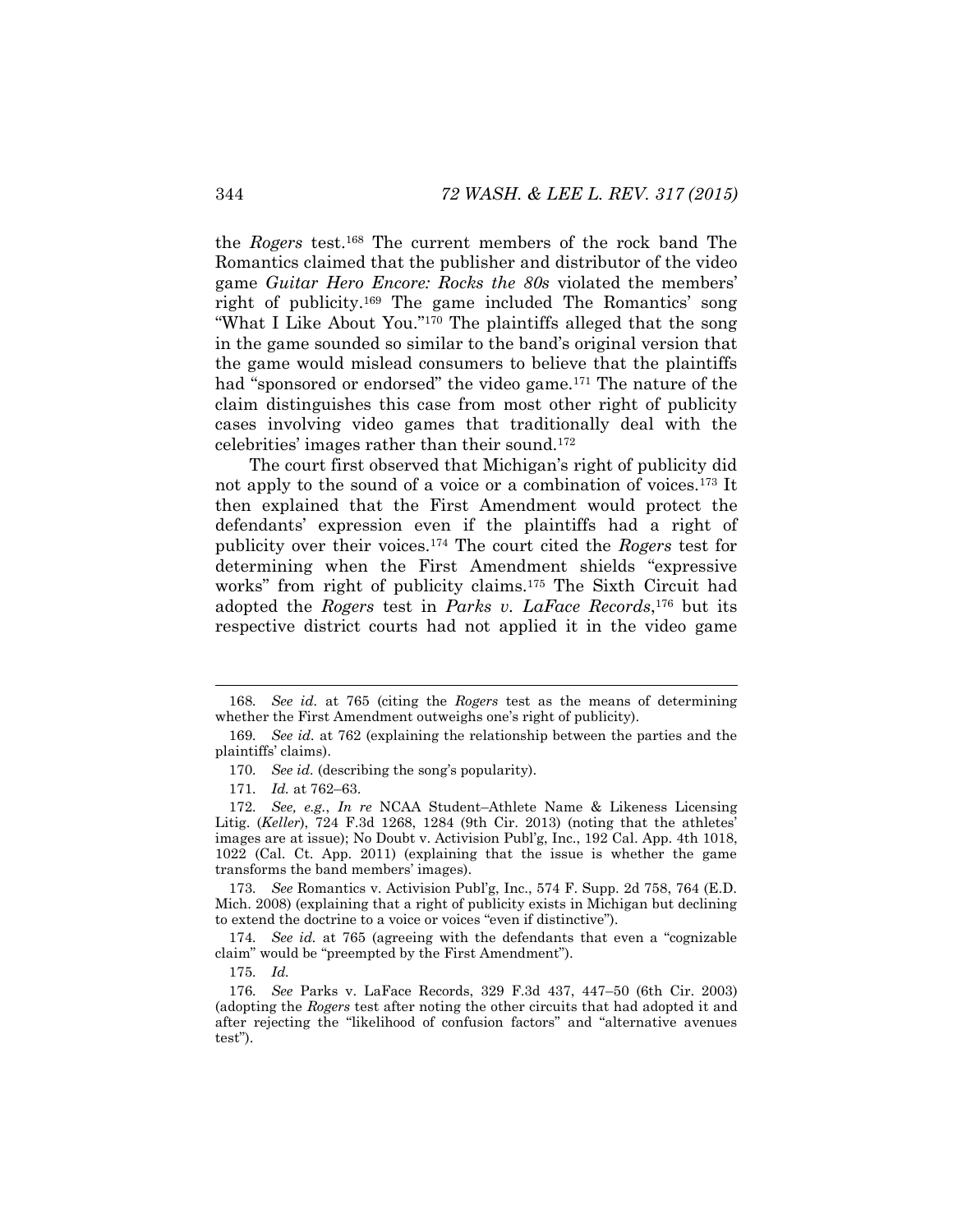context until *Romantics*. <sup>177</sup> The *Romantics* court determined that the game's original content and a user's choices in playing the game rendered the game an expressive work and thus necessitated applying the *Rogers* test.<sup>178</sup> The court concluded that the *Guitar Hero Encore: Rocks the 80s* survived the *Rogers* test because the song was not wholly unrelated to the game's content and because the song was not a disguised commercial advertisement for the game.<sup>179</sup>

#### <span id="page-29-0"></span>*3.* No Doubt v. Activision Publishing, Inc.

*No Doubt v. Activision Publishing, Inc.*<sup>180</sup> is the most recent right of publicity case involving a music group and a video game. The famous rock band No Doubt<sup>181</sup> sued Activision over depictions of No Doubt in the video game *Band Hero*, a part of Activision's *Guitar Hero* series.<sup>182</sup> No Doubt had licensed its members' likenesses to Activision for use in the game but argued that Activision used the members' likenesses in ways that

<sup>177</sup>*. See id.* at 450 ("Although the *Rogers* test has been criticized, we find it the most appropriate method to balance the public interest in avoiding consumer confusion with the public interest in free expression." (citation omitted)).

<sup>178</sup>*. See Romantics*, 574 F. Supp. 2d at 766 (explaining that the game was an expressive work because it "allows players to customize their game play experience, contains large amounts of original artwork, and requires complex synchronization so that the audio and visual elements of the [g]ame line up with a player's manipulation of the controller").

<sup>179</sup>*. See id.* (applying the *Rogers* test and clarifying why the video game passed the test). The court concluded, "Given that the purpose of the [g]ame is to allow players to pretend they are in a rock band, the [s]ong is not wholly unrelated to the content of the work....  $[N]$ either the song nor [the p]laintiffs are referenced in the [g]ame's advertising, and it is possible to play the [g]ame and never encounter the [s]ong. Thus, the [s]ong cannot be 'a disguised commercial advertisement.'" *Id.*

<sup>180.</sup> 192 Cal. App. 4th 1018 (Cal. Ct. App. 2011).

<sup>181</sup>*. See id.* at 1023 (calling No Doubt "internationally-recognized" and noting that Gwen Stefani is the band's lead singer).

<sup>182</sup>*. See id.* at 1022–23 (explaining No Doubt's allegations and Activision's response); *see also* Marta Baffy, Note, *Right of Publicity Licensing in a New Age:*  No Doubt v. Activision Publishing, Inc., 28 CARDOZO ARTS & ENT. L.J. 359, 362– 63 (2010) (describing *Band Hero*'s features and how the game fits into the *Guitar Hero* series).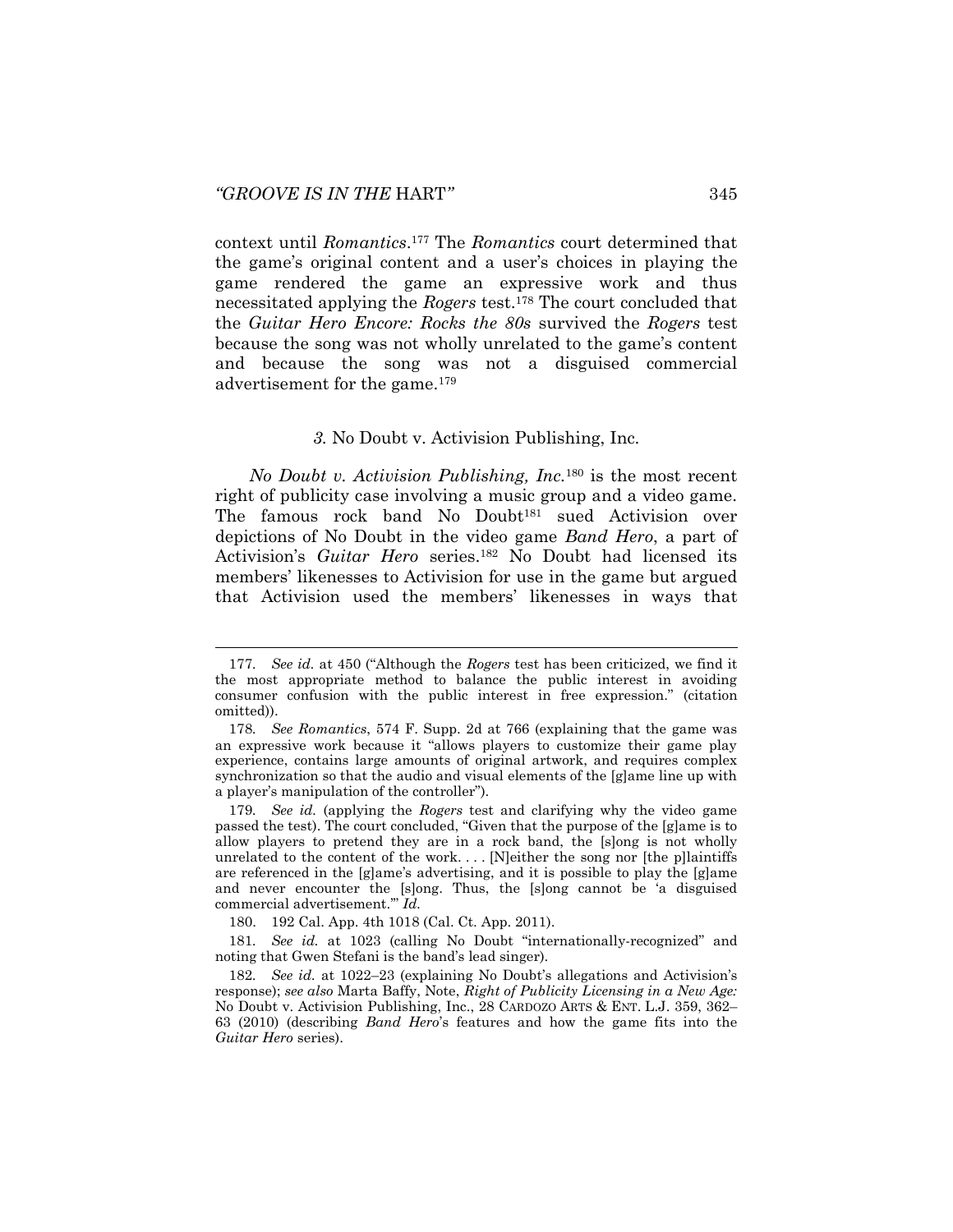violated the agreement.<sup>183</sup> *Band Hero* featured avatars<sup>184</sup> that intentionally resembled the band members, but the game allowed the members to sing other bands' songs, to sing in the voices of the opposite sex, and to perform without the full band.<sup>185</sup> No Doubt claimed that the agreement permitted Activision to use the members' likenesses "only in conjunction with the selected No Doubt songs" and that it did not permit Activision to alter the members' avatars.<sup>186</sup> No Doubt brought six claims, including a right of publicity action.<sup>187</sup>

The trial court found for No Doubt, applying the transformative use test and concluding that Activision did not sufficiently transform the band members' avatars.<sup>188</sup> The California Court of Appeal first explained the transformative use test as articulated by *Comedy III* and as applied in *Winter* and *Kirby*. <sup>189</sup> It emphasized that the avatars clearly resembled the band members.<sup>190</sup> The court explained that surrounding the

185*. See No Doubt*, 192 Cal. App. 4th at 1024 (explaining No Doubt's qualms with these features of the game that the band claimed represented "additional exploitation of their likeness").

186*. Id.*; *see also* Baffy, *supra* note [182,](#page-29-0) at 365–68 (citing No Doubt's complaint and elaborating on the band's basis for its allegations).

187*. See No Doubt*, 192 Cal. App. 4th at 1025 (summarizing No Doubt's claims including fraudulent inducement, breach of contract, and injunctive relief among others).

188*. See id.* (explaining the lower court's application of the transformative use test and noting the lower court's finding that Activision may have also contracted away certain First Amendment rights).

189*. See id.* at 1030–33 (describing the test and how the courts applied it in these cases).

190*. See id.* at 1033 (noting that Activision admitted that the avatars were "painstakingly designed to mimic [the No Doubt members'] likenesses"). The court also focused on the lack of a feature that would allow users to alter the characters: "The game does not permit players to alter the No Doubt avatars in any respect; they remain at all times immutable images of the real celebrity musicians, in stark contrast to the 'fanciful, creative characters' in *Winter* and *Kirby*." *Id.*

<span id="page-30-0"></span><sup>183</sup>*. See No Doubt*, 192 Cal. App. 4th at 1023–24 (quoting the agreement's language and explaining No Doubt's claims relating to features in the game that No Doubt was not informed about).

<sup>184</sup>*. See* Jason Ross, Note, *Licensing and Access Problems Producers of Video Games Face in Foreign Markets: A Case Study*, 35 HASTINGS INT'L & COMP. L. REV. 429, 429 n.2 (2012) ("An avatar is a computerized puppet controlled by the human player that interacts within the virtual game world."). This Note uses "avatar" and "character" interchangeably.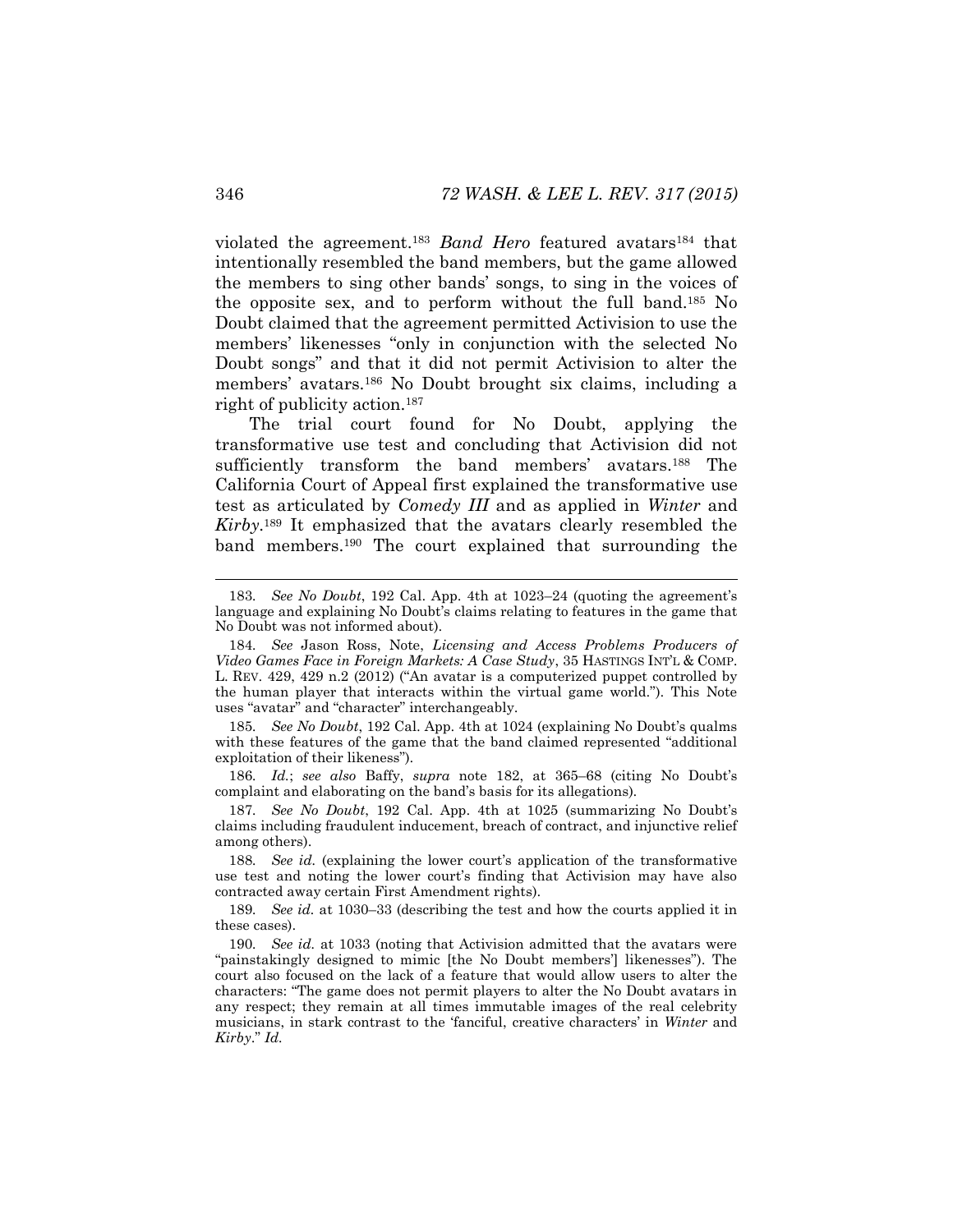avatars with creative elements is not sufficient to pass the transformative use test; instead, the game must transform the celebrity's image.<sup>191</sup> It distinguished this case from *Kirby* by explaining that *Kirby* involved a completely new character performing acts distinct from the plaintiff's acts, whereas the avatars in *Band Hero* performed music just as the real No Doubt members did.<sup>192</sup> The court thus concluded that Activision violated No Doubt's right of publicity and affirmed the trial court's judgment.<sup>193</sup>

# *4.* Hart v. Electronic Arts, Inc. *and* In re NCAA Student–Athlete Name & Likeness Licensing Litigation (Keller)

*Hart* and *Keller* are the two most recent right of publicity decisions in the video game context.<sup>194</sup> The cases' facts are nearly

191*. See id.* at 1034 (explaining that the transformative use test requires that an added element alter the celebrity's likeness).

193*. See No Doubt*, 192 Cal. App. 4th at 1034 (finding that Activision did not add any new elements to the band members' images and thus holding that Activision's First Amendment defense failed). Although the *No Doubt* court writes as if this was a clear case, commentary prior to the decision viewed it as much closer. *See* Baffy, *supra* note [182,](#page-29-0) at 382–83 (noting that *No Doubt*'s outcome was "not clear" and explaining how Activision could have avoided the suit by revealing the game's features to the band).

194. Although they are the most recent decisions, former athletes are still litigating the right of publicity as it relates to sports-themed video games. *See generally* O'Bannon v. Nat'l Collegiate Athletic Ass'n, No. 09-CV-3329-CW (N.D. Cal. Aug. 8, 2014). The *O'Bannon* plaintiffs, twenty current and former Division I football players and athletes, originally brought a right of publicity claim against Electronic Arts in addition to their antitrust and right of publicity claims against the NCAA. *See id.* at \*6 (explaining that the plaintiffs originally sued both Electronic Arts and Collegiate Licensing Company). The plaintiffs reached a settlement with Electronic Arts before the Northern District of California decided *O'Bannon*. *See id.* (acknowledging the settlement). But *O'Bannon* remains important for studying the right of publicity. The court rejected the NCAA's argument "that the First Amendment and certain state laws preclude student-athletes from asserting any rights of publicity." *Id.* at \*68. Finally, the court noted that the Ninth Circuit, in *Keller*, rejected the NCAA's argument that the First Amendment exempts video game companies

<sup>192</sup>*. See id.* ("In *Kirby*, the pop singer was portrayed by an entirely new character—the space-age news reporter Ulala. In [this case], by contrast, . . . the avatars perform rock songs, the same activity by which the band achieved and maintains its fame."); Blanke, *supra* note [24,](#page-5-0) at 52–53 (discussing the differences between *Kirby* and *No Doubt* and concluding that the *No Doubt* court found these differences to be "dispositive").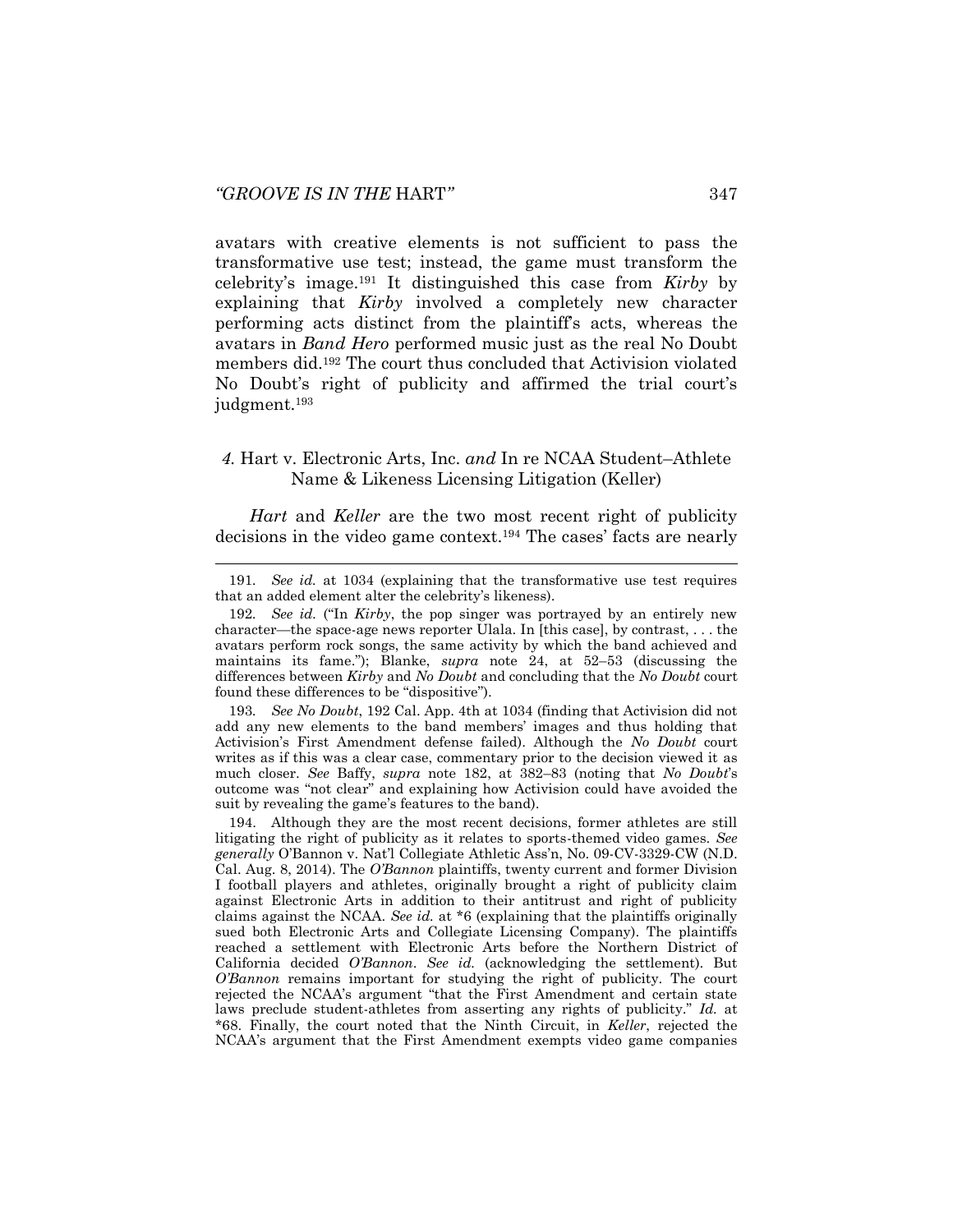<span id="page-32-0"></span>identical.<sup>195</sup> Electronic Arts produced the *NCAA Football* video game series.<sup>196</sup> The games allow users to play with Division I football teams composed of avatars that are accurate visual representations of the team's players in real life.<sup>197</sup> The avatars' talent levels also mimic those of the real college athletes.<sup>198</sup> The avatars are only one dimension of how each game mimics a real college football environment,<sup>199</sup> a feature that has facilitated the series's success.<sup>200</sup>

195*. See Bahlert*, *supra* note [24](#page-5-0), at 163 ("[T]he only significant factual difference between the two [cases] was the identity of the plaintiff.").

196. Hart v. Elec. Arts, Inc., 717 F.3d 141, 145 (3d Cir. 2013); *In re* NCAA Student–Athlete Name & Likeness Licensing Litig. (*Keller*), 724 F.3d 1268, 1271 (9th Cir. 2013). Electronic Arts first produced the annual game in 1993, but the company did not title the game *NCAA Football* until its 1997 version. *Hart*, 717 F.3d at 146. Electronic Arts chose not to release the game's 2014 version because of the litigation surrounding previous versions. Tom Risen, *Electronic Arts Cancels NCAA 2014 Video Game After Lawsuit*, U.S. NEWS & WORLD REP. (Sept. 27, 2013, 5:26 PM), http://www.usnews.com/news/articles/2013/ 09/27/electronic-arts-cancels-ncaa-2014-video-game-after-lawsuit (last visited Jan. 27, 2015) (on file with the Washington and Lee Law Review).

197*. See Hart*, 717 F.3d at 146 (noting the similarities between Hart's avatar and the athlete in real life, including number, height, weight, home state and town, college team, and class year); *Keller*, 724 F.3d at 1272 (describing the similarities between Keller and his avatar, including number, "height, weight, skin tone, hair color, hair style, handedness, home state, play style (pocket passer), visor preference, facial features, and school year"); Bahlert, *supra* note [24,](#page-5-0) at 150 (summarizing the similarities that Electronic Arts intentionally replicates); Edelman, *supra* note [53,](#page-10-0) at 554–55 ("[I]n NCAA Football 12, the avatar that represents University of Florida running back Chris Rainey possesses Chris Rainey's actual height, weight, skin complexion, and hair style. In addition, both Chris Rainey and his virtual counterpart wear the same jersey number, visor, gloves, and sweatbands.").

198*. See* Edelman, *supra* note [53](#page-10-0), at 568 ("Moreover, Electronic Arts does not stop at simply copying the visual likeness of college athletes. NCAA Football avatars also have specific ratings based on athleticism and tendencies of the actual players they represent.").

199*. See Hart*, 717 F.3d at 146 (noting *NCAA Football*'s "focus on realism and detail—from realistic sounds, to game mechanisms, to team mascots"); *Keller*, 724 F.3d at 1271 (describing the game's accurate representations of stadiums, coaches, cheerleaders, fans, and noises).

200*. See Hart*, 717 F.3d at 146 (explaining that the game's success is due in

from having to acquire licenses to use "student-athletes' names, images, and likenesses." *Id.* at \*75 n.13. For a fuller analysis of *O'Bannon* and its significance in both the right of publicity and antitrust contexts, see Marc Edelman, *The District Court Decision in* O'Bannon v. National Collegiate Athletic Association*: A Small Step Forward for College-Athlete Rights, and a Gateway for Far Grander Change*, 71 WASH. & LEE L. REV. 2319 (2014).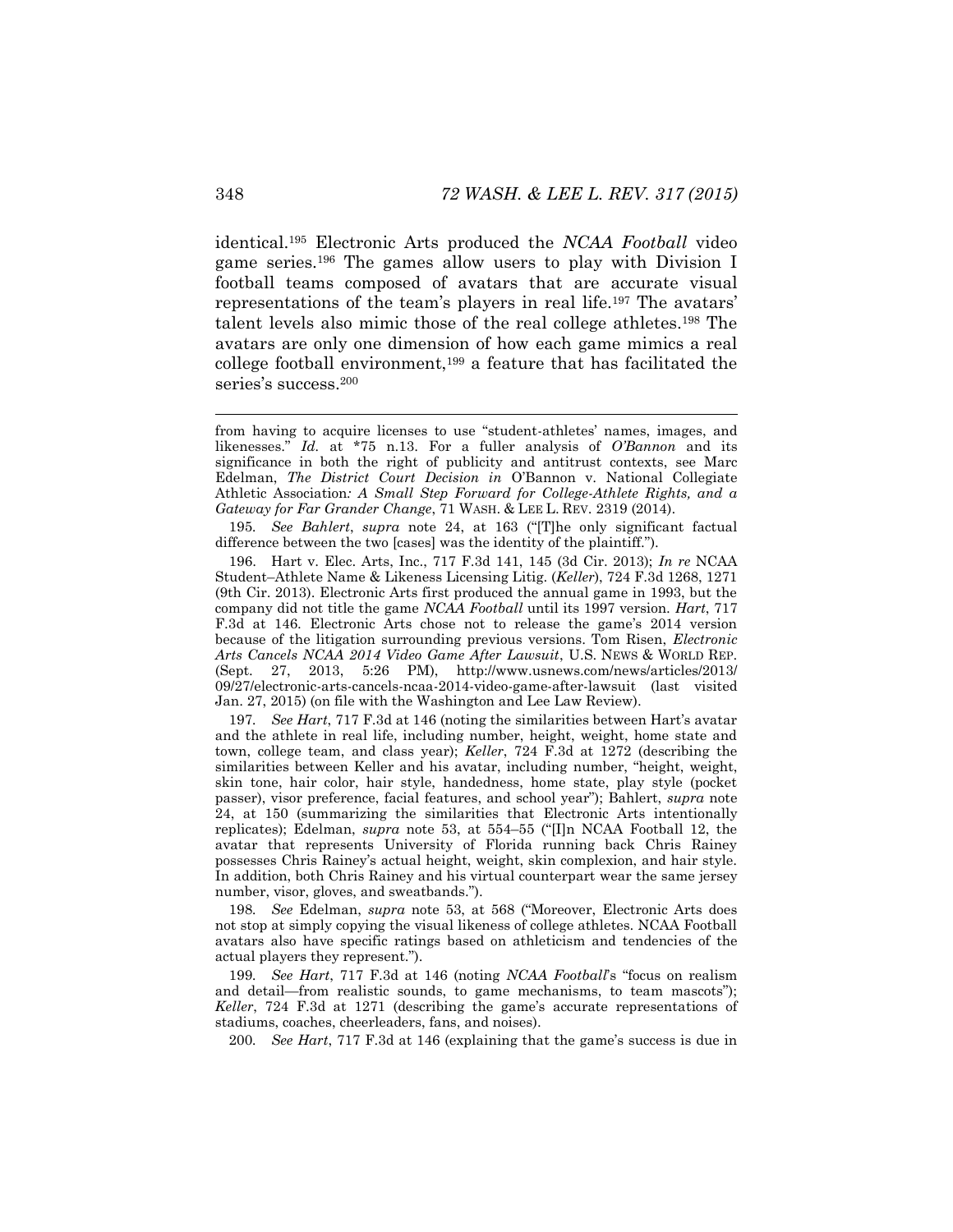<span id="page-33-0"></span>The *NCAA Football* games have various game play modes, differing with each year's specific game.<sup>201</sup> Examples include "Dynasty Mode," in which the user acts as a college team's head coach for up to thirty years, and "Campus Legend Mode," in which the user controls a single player for that player's college career.<sup>202</sup> Unlike the game in *No Doubt*, which did not allow users to alter the celebrities' avatars,<sup>203</sup> users of *NCAA Football* games "can change the digital avatar's appearance and most of the vital statistics."<sup>204</sup>

<span id="page-33-1"></span>Hart brought a right of publicity action regarding the 2004, 2005, and 2006 *NCAA Football* games.<sup>205</sup> The district court granted summary judgment for Electronic Arts, and Hart appealed.<sup>206</sup> The Third Circuit began by noting that video games qualify as speech under the First Amendment<sup>207</sup> and explaining that the court thus had to balance Hart's right of publicity against Electronic Arts' First Amendment rights.<sup>208</sup> The court considered the predominant use test, the *Rogers* test, and the transformative use test.<sup>209</sup> After discussing *TCI Cablevision*, the court rejected the predominant use test because of its subjective nature.<sup>210</sup> The court then declined to apply the *Rogers* test

large part to its reproduction of real life); Cianfrone & Baker, *supra* note [130,](#page-22-0) at 47 (noting that "EA prides itself on producing the most realistic college football and basketball games on the market").

<sup>201</sup>*. See id.* (describing the game's typical single game format and the newer more advanced "multi-game" modes).

<sup>202</sup>*. See id.* (describing the game modes in more detail); *Keller*, 724 F.3d at 1271–72 (same).

<sup>203</sup>*. See supra* note [190](#page-30-0) (noting the lack of a transformative element in *Band Hero*).

<sup>204.</sup> Hart v. Elec. Arts, Inc., 717 F.3d 141, 146 (3d Cir. 2013).

<sup>205</sup>*. Id.* at 147.

<sup>206</sup>*. See id.* (explaining the case's procedural posture and the district court's reasoning for granting the defendant's motion for summary judgment).

<sup>207</sup>*. See supra* note [93](#page-17-0) (explaining that the Supreme Court's recent *Brown* decision expressly conferred First Amendment rights on video games).

<sup>208</sup>*. See Hart*, 717 F.3d at 148–49 (citing *Brown* and explaining the balancing process).

<sup>209</sup>*. See id.* at 153 (explaining that these three tests "are of particular note" among the balancing tests adopted since *Zacchini*).

<sup>210</sup>*. See id.* at 153–54 (explaining the test's origin, its application in *TCI Cablevision*, and the court's reasons for rejecting it); *infra* note [306](#page-46-0) and accompanying text (highlighting just how little the *Hart* court thought of the predominant use test).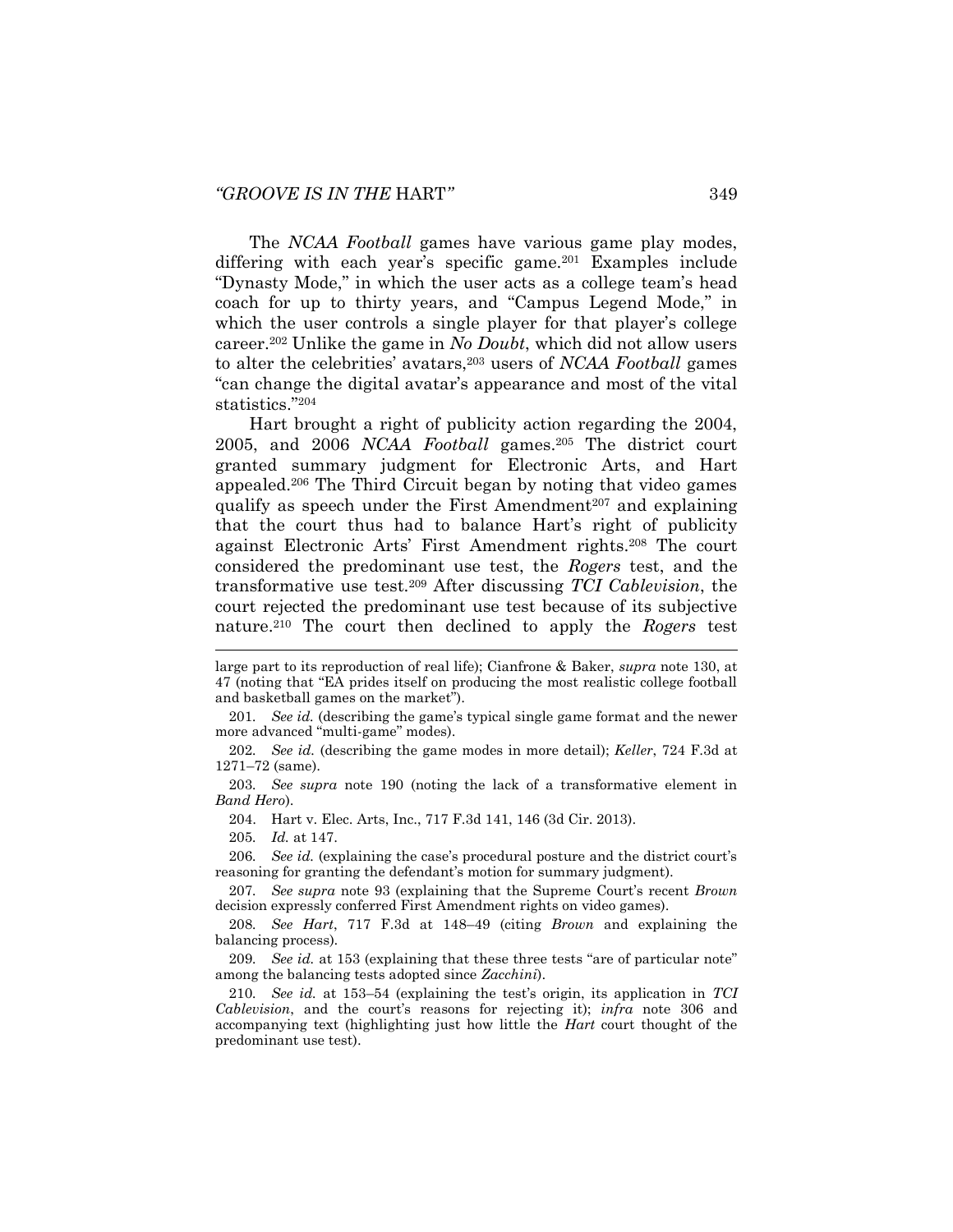because it would effectively allow any video game company to use a celebrity's image in a game related to that celebrity's area of fame.<sup>211</sup>

The *Hart* court settled on the transformative use test based on its "flexible—yet uniformly applicable—analytical framework."<sup>212</sup> It described the test's formation in *Comedy III* and its application in *Winter*, *Kirby*, and *No Doubt*. <sup>213</sup> In applying the transformative use test, the Third Circuit first noted the remarkable resemblance between Hart and his avatar in *NCAA Football*. <sup>214</sup> Although the court noted that the avatar was thus "not transformative," it explained that the game's feature allowing a user to alter players demanded further consideration.<sup>215</sup>

<span id="page-34-0"></span>The court clarified that the ability to alter avatars is not by itself enough for a game to pass the transformative use test.<sup>216</sup> If it were, the court explained, producers like Electronic Arts could completely appropriate a celebrity's likeness and avoid liability

213*. See id.* at 158–63 (explaining how the courts articulated and applied the test in each of these cases).

214*. See id.* at 166 (noting similarities in physical appearance, clothing accessories, biographical information, and activity (i.e., playing football)).

215*. See id.* at 166–67 (explaining that the "ability to alter the avatar's appearance" prohibited the court from quickly ruling for Hart based on the lack of a transformative element). The court distinguished this case from *No Doubt* by explaining that there is even less "transformative content" in *NCAA Football* than in *Band Hero* and by noting that *Band Hero* lacks an option to alter avatars. *Id.* at 166.

216*. See id.* at 167 (noting that changeability is not "sufficient to *surmount* the already-existing First Amendment protections").

<sup>211</sup>*. See* Hart v. Elec. Arts, Inc., 717 F.3d 141, 157–58 (3d Cir. 2013) (explaining that, under the *Rogers* test, Hart's claim would fail simply because he is a football player, and his likeness would accordingly not be "wholly unrelated" to a football video game). The court also compared the right of publicity to trademark law, noting that a "broader, more nuanced test" is needed for video game right of publicity cases. *Id.* at 158.

<sup>212</sup>*. Id.* at 163. The court noted that it favored the transformative use test over the *Rogers* test because the former "maintains a singular focus on whether the work sufficiently transforms the celebrity's likeness or identity." *Id.* It preferred the transformative use test over the predominant use test because the latter does not sufficiently consider "whether [a video game] was merely created to exploit a celebrity's likeness." *Id.* Finally, the court explained that "the [t]ransformative [u]se [t]est is most consistent with other courts' ad hoc approaches to right of publicity cases." *Id.* at 164.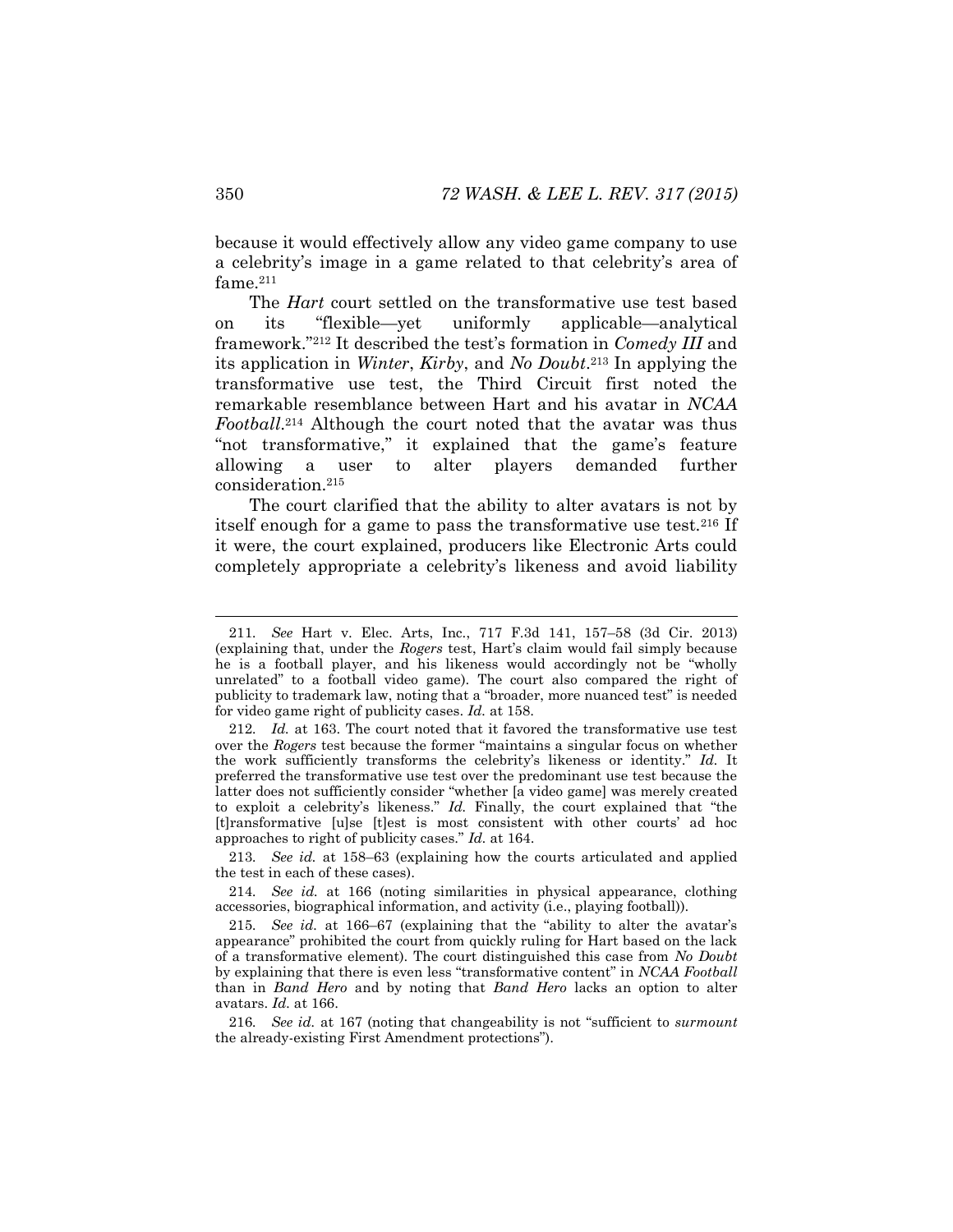<span id="page-35-0"></span>simply by adding such a feature.<sup>217</sup> The court emphasized that Hart's avatar was the "*default* position" and that any transformation was "predicated on the users' desire to alter the avatar's appearance."<sup>218</sup> It further reasoned that minor alterations to the player's information and accessories were insufficient transformations<sup>219</sup> and that more major alterations, like those of the player's physical body, were not transformations of Hart's likeness at all, but rather the user's creation of a new player.<sup>220</sup> The Third Circuit thus reversed the district court's judgment and held that the *NCAA Football* games did not transform Hart's likeness and that Electronic Arts violated Hart's right of publicity.<sup>221</sup>

<span id="page-35-1"></span>Unlike *Hart*, *Keller* was a class action lawsuit against Electronic Arts.<sup>222</sup> The district court in *Keller* concluded that Electronic Arts lacked a First Amendment defense and accordingly held for the former college athletes.<sup>223</sup> Electronic Arts appealed, asserting both the transformative use test and the *Rogers* test as affirmative defenses.<sup>224</sup> The Ninth Circuit first discussed the transformative use test as formulated in *Comedy* 

220*. See* Hart v. Elec. Arts, Inc., 717 F.3d 141, 168–69 (3d Cir. 2013) (explaining that Hart's likeness would no longer exist after these larger changes).

221*. See id.* at 170 (summarizing the transformative use test analysis).

222*. In re* NCAA Student–Athlete Name & Likeness Licensing Litig. (*Keller*), 724 F.3d 1268, 1272 (9th Cir. 2013).

224*. See Keller*, 724 F.3d at 1273 (explaining that the issue on appeal was whether one of Electronic Arts' affirmative defenses applied).

<sup>217</sup>*. See id.* (summarizing the policy considerations against allowing video game companies this easy way around the right of publicity).

<sup>218</sup>*. Id.* at 168.

<sup>219</sup>*. See id.* ("The ability to make minor alterations—which substantially maintain the avatar's resemblance to [Hart] . . . is likewise insufficient, for '[a]n artist depicting a celebrity must contribute something more than a merely trivial variation.'" (quoting Winter v. D.C. Comics, 69 P.3d 473, 478–79 (Cal. 2003))). *But see* Garon, *supra* note [145,](#page-24-0) at 504 (arguing that the precedent prior to *Hart* indicated that a user's ability to "manipulate the names and likeness to create new characters, cast those characters into a variety of sports, enhance the play of the characters, and evolve the people in a wide variety of ways" was sufficiently transformative).

<sup>223</sup>*. See id.* at 1271 (discussing the case's procedural history); Blanke, *supra* note [24,](#page-5-0) at 53 (explaining that the contradictory district court judgments in *Hart* and *Keller* are a major difference between the cases); Bucher, *supra* note [26,](#page-6-0) at 19 (same).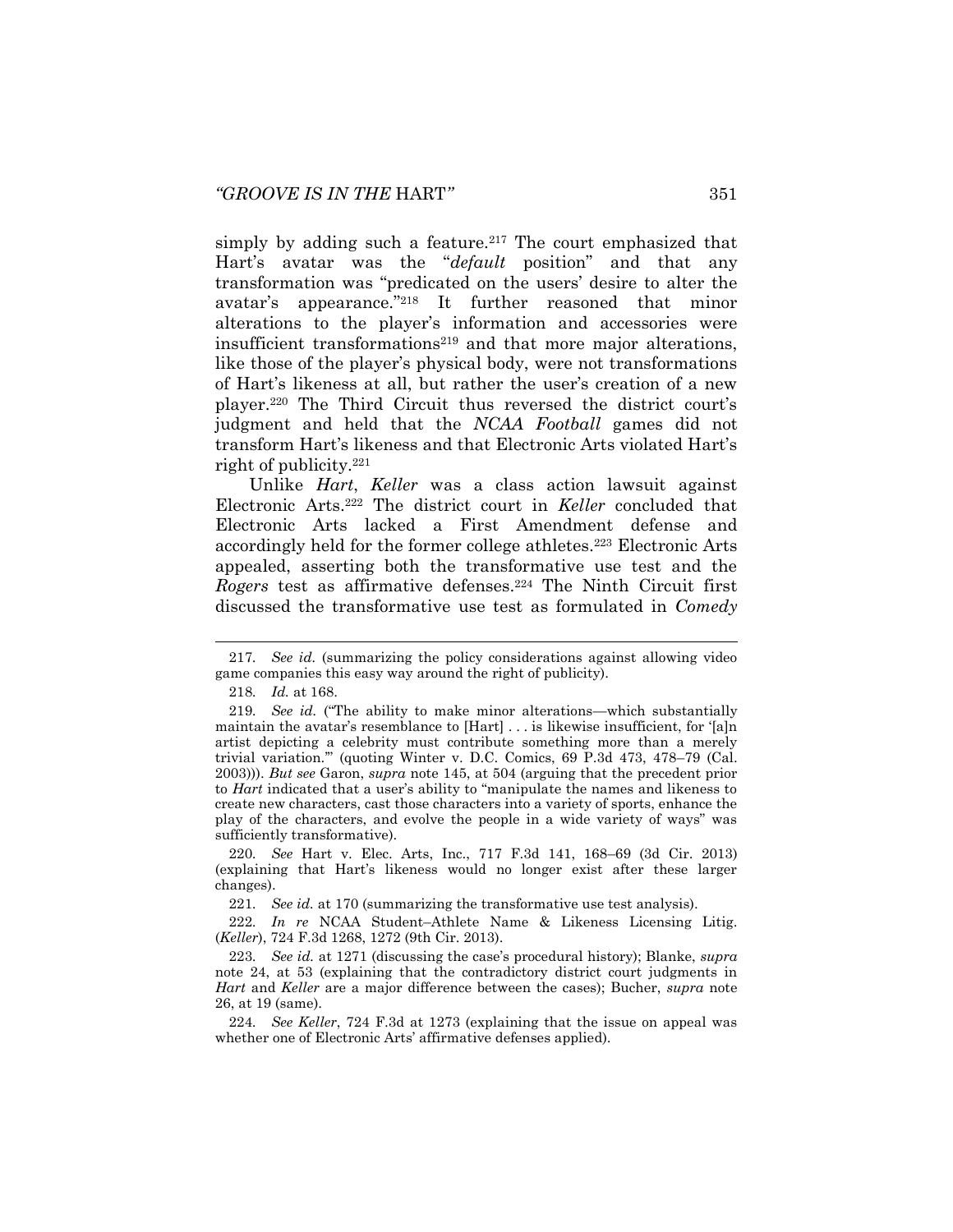*III* and as applied in *Winter*, *Kirby*, and *No Doubt*. <sup>225</sup> The court accepted this as the correct test based on the court's obligation to follow state law and the existing California precedent for the transformative use test in the video game context.<sup>226</sup> It noted that *No Doubt* "provide[d] persuasive guidance" and analogized *NCAA Football*'s features to those of *Band Hero*. <sup>227</sup> The court emphasized that both this case and *No Doubt* lack transformed or completely new characters like those in *Kirby*. <sup>228</sup> The *Keller* court also cited *Hart* as persuasive precedent in its transformative use analysis.<sup>229</sup>

The Ninth Circuit rejected Electronic Arts' *Rogers* test defense.<sup>230</sup> It reasoned that the *Rogers* test protects consumers whereas the right of publicity protects celebrities.<sup>231</sup> Because the plaintiffs' claims related to celebrities, the *Rogers* test could not achieve the necessary balancing.<sup>232</sup> It also explained that the *Rogers* test is not well accepted in the right of publicity arena.<sup>233</sup> The court thus affirmed the district court's judgment.<sup>234</sup>

The dissenting opinions in both *Hart* and *Keller* agree with their respective majorities that the transformative use test is the proper balancing approach but insist that the majority opinions applied this test incorrectly.<sup>235</sup> Both dissents contend that the

228*. See id.* at 1277 (distinguishing the "realistically portrayed" celebrities in this case and *No Doubt* from the fantastical character Ulala in *Kirby*).

<sup>225</sup>*. See id.* at 1273–75 (describing the test's factors and its application in video game and non-video game California cases).

<sup>226</sup>*. See id.* at 1278 (noting that the court was bound to rule as it believed the California Supreme Court would).

<sup>227</sup>*. See id.* at 1277–78 (discussing the similarities between this case and *No Doubt*, including realistic settings, avatars doing what their respective celebrities do in real life, and avatars that look like the celebrities).

<sup>229</sup>*. See id.* at 1278 (noting that the Ninth Circuit's conclusion aligned with that of the Third Circuit in *Hart*).

<sup>230</sup>*. See id.* at 1280 (explaining that the court's rejection of the *Rogers* test is consistent with *Hart*).

<sup>231</sup>*. Id.* at 1280–81.

<sup>232</sup>*. See id.* at 1281 (describing the plaintiffs' arguments and concluding that the *Rogers* test "is simply not responsive to Keller's asserted interests").

<sup>233</sup>*. See id.* at 1281–82 (explaining that the only circuit to use the *Rogers*  test in a right of publicity case was the Sixth Circuit in *Parks* but that the Sixth Circuit later declined to apply the test in another right of publicity decision).

<sup>234</sup>*. Id.* at 1284.

<sup>235</sup>*. See* Hart v. Elec. Arts, Inc., 717 F.3d 141, 171 (3d Cir. 2013) (Ambro, J.,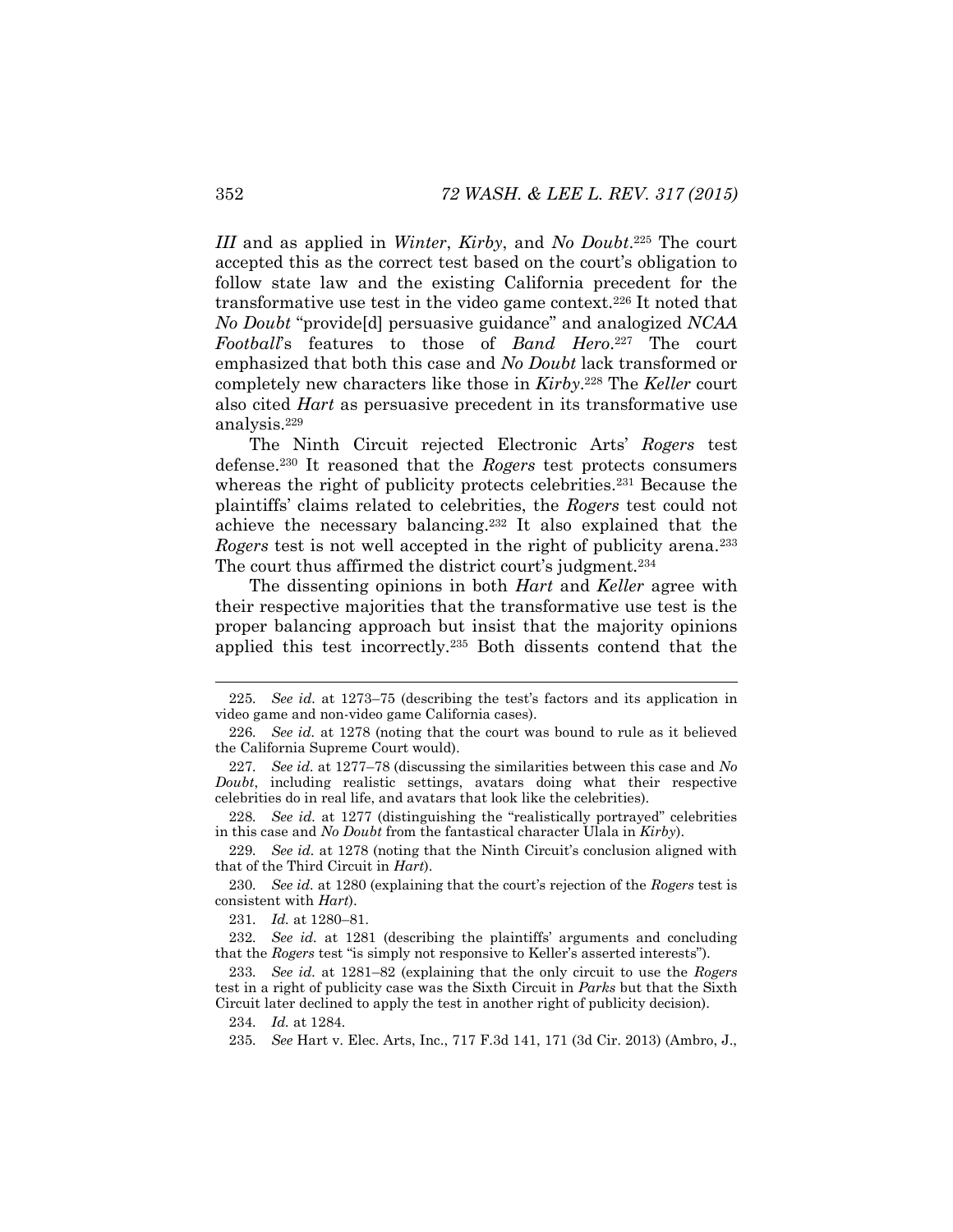proper inquiry is whether the video game as a whole—not an individual avatar—is transformative.<sup>236</sup> The opinions identify the many creative and transformative elements elsewhere in the *NCAA Football* games.<sup>237</sup> The dissenting judges also distinguish these cases from prior right of publicity cases in the video game context by noting the *NCAA Football* games' high number of avatars,<sup>238</sup> use of "publicly available data,"<sup>239</sup> and ability for users to alter avatars.<sup>240</sup>

#### *IV. Scholars' Suggested Alternatives to Current Tests*

Scholars recognize that multiple, inconsistently applied tests create major problems.<sup>241</sup> They have suggested numerous alternatives for remedying issues with the right of publicity as a whole.<sup>242</sup> Two scholars have proposed new tests specifically for the video game context, although no court deciding a major case has seriously considered either of them.<sup>243</sup>

237*. See Hart*, 717 F.3d at 175 (describing the game series's creative elements including "original graphics, videos, sound effects, and game scenarios"); *Keller*, 724 F.3d at 1271–72 (identifying creative elements such as the ability to create new players and the multiple game modes).

238*. See Keller*, 724 F.3d at 1287 (contrasting the high number of football players in the *NCAA Football* games to the relatively low number of band members in *No Doubt*'s *Band Hero*).

239*. Id.* at 1288.

240*. See Hart*, 717 F.3d at 175 (arguing that the ability to alter avatars "furthers the game's transformative interactivity").

241*. See supra* notes [25](#page-5-1)–[27](#page-6-1) and accompanying text (explaining that scholars are aware of the need for uniform application of a single test).

242*. See, e.g.*, Adkins, *supra* not[e 82](#page-14-1), at 502 (advocating for a "Uniform Right of Publicity Act"); Smedley*, supra* note [85,](#page-15-1) at 471–72 (proposing a new spin on the transformative use test to remedy inconsistencies in right of publicity cases generally).

243*. See supra* Part III.B (explaining the tests that courts have used and

dissenting) (disagreeing with the majority opinion's "interpretation and application" of the transformative use test); *In re* NCAA Student–Athlete Name & Likeness Licensing Litig. (*Keller*), 724 F.3d 1268, 1284 (9th Cir. 2013) (Thomas, J., dissenting) (asserting that the transformative use test's balancing favors Electronic Arts' First Amendment freedoms).

<sup>236</sup>*. See Hart*, 717 F.3d at 171 ("I believe it is necessary to review the likeness in the context of the work in its entirety, rather than focusing on the individual's likeness."); *Keller*, 724 F.3d at 1285 (asserting the need to evaluate the game as a whole).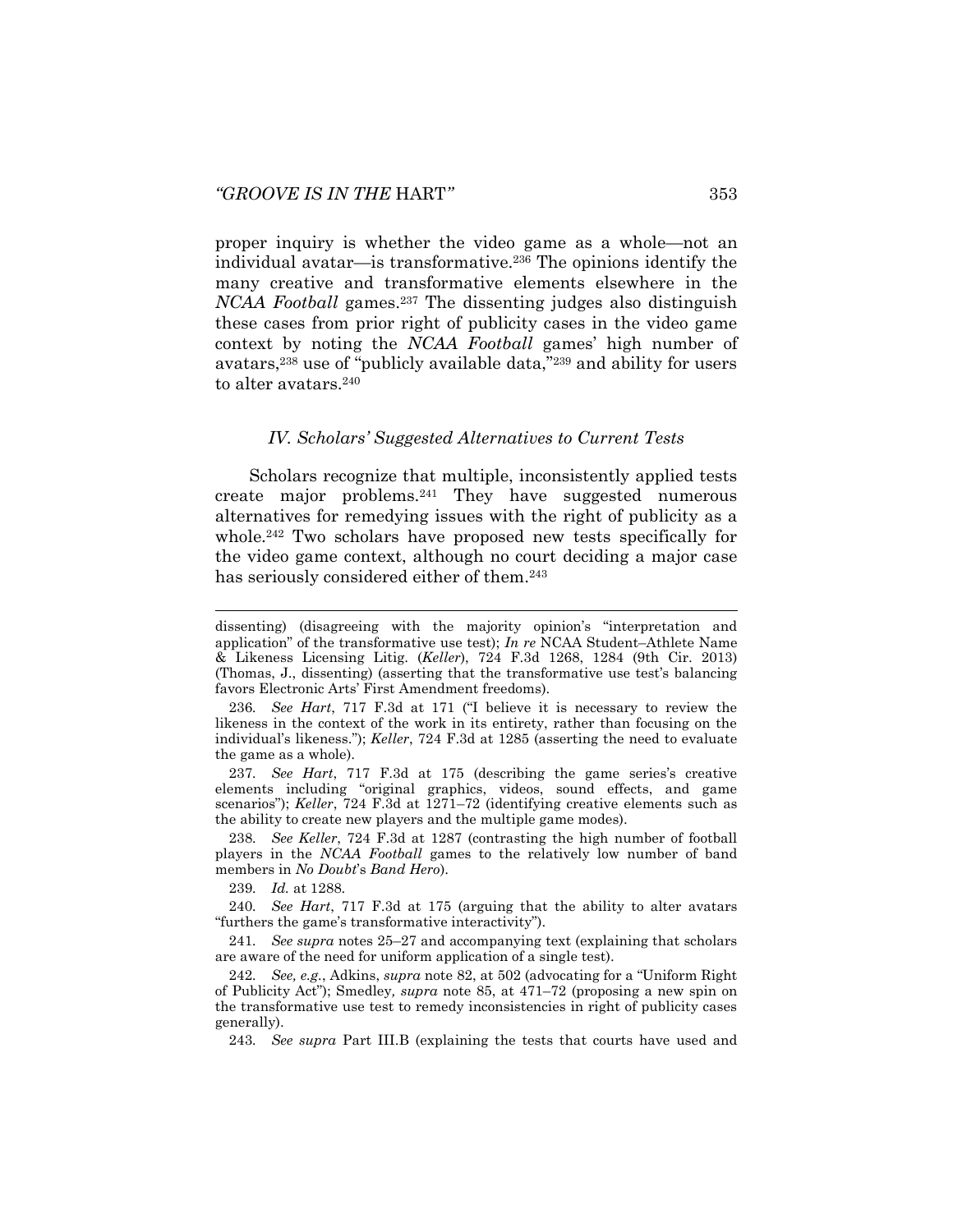Brittany Adkins suggests a uniform right of publicity act that would govern the right of publicity as a whole.<sup>244</sup> Adkins articulates four benefits of a uniform act that would apply in the right of publicity arena: (1) enabling businesses to operate interstate, (2) simplifying the law for individuals who frequently travel between states, (3) cutting the costs of doing business through "simplif[ied] transactions," and (4) reducing forum shopping.<sup>245</sup> Adkins's uniform act would include "an expansive scope of rights" that are "both freely assignable and freely descendible" and would include provisions on the available remedies.<sup>246</sup> Although her suggestion has substantial merit,<sup>247</sup> it ignores the significance of the substantial variation among the laws enacted by various states.<sup>248</sup> The states that recognize a right of publicity have defined this right according to their policy decisions, making it unlikely that these states will choose to abandon their traditional laws for a new act that combines snippets of various states' laws.<sup>249</sup>

Other scholars advocate for a federal right of publicity.<sup>250</sup> Alex Wyman argues that "the need for consistent federal treatment of [the right of publicity] is more urgent than ever

considered in right of publicity cases in the video game context).

<sup>244</sup>*. See* Adkins, *supra* note [82](#page-14-1), at 502 (asserting that the "confused and convoluted litigation" spawning from the current state-specific system mandates a uniform act).

<sup>245</sup>*. Id.* at 525.

<sup>246</sup>*. Id.* at 530, 534, 542. Although these are the primary features of Adkins's suggestion, the proposal includes numerous specific provisions, definitions, and intricacies that Adkins borrows from the California, Indiana, and Tennessee right of publicity statutes. *See id.* at 528–45 (explaining precisely what Adkins's uniform act would include and the importance of each provision).

<sup>247</sup>*. See id.* at 527 (explaining that a uniform act would offer "protection of federalism, . . . conservation of state legislative resources, . . . and the benefit of learning from the experience of other states").

<sup>248</sup>*. See supra* Part II.D (describing the differences among a small sampling of state right of publicity statutes).

<sup>249</sup>*. See* Calvin R. Massey, *Abstention and the Constitutional Limits of the Judicial Power of the United States*, 1991 BYU L. REV. 811, 854–55 (1991) (noting the importance of public policy in the creation of state law and warning federal courts against forcing policy decisions on states).

<sup>250</sup>*. See* Bahlert, *supra* note [24,](#page-5-0) at 154 (explaining that the right of publicity's variation among states "has led many to call for a federal right of publicity statute").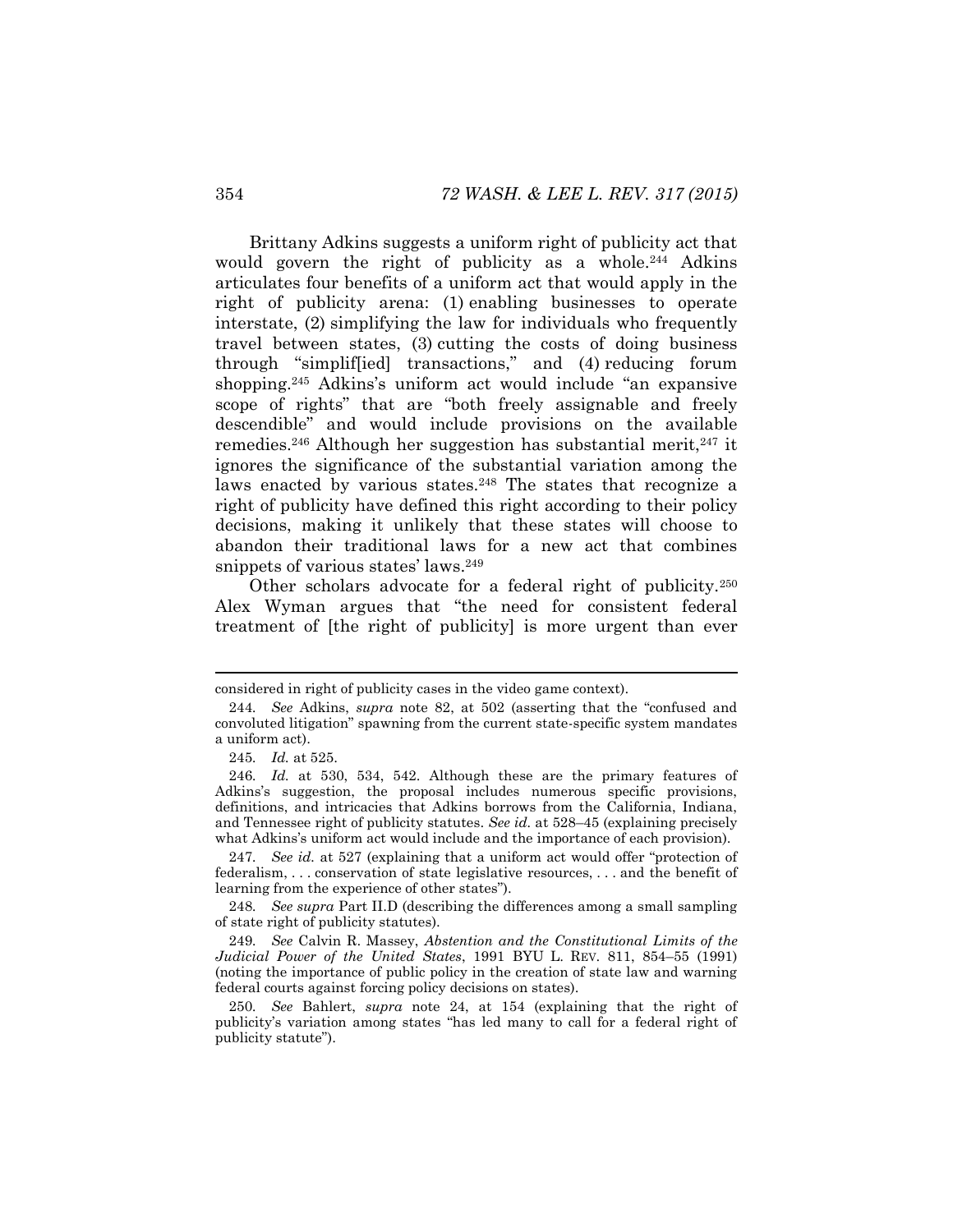before."<sup>251</sup> Susannah Rooney suggests using the Lanham Act,<sup>252</sup> which governs federal trademark law, to administer the right of publicity.<sup>253</sup> She argues that Congress has authority to regulate the right of publicity under the Commerce Clause and that it would be a "logical step" for the federal government to standardize the right of publicity because it already regulates other intellectual property rights.<sup>254</sup> Rooney proposes that the Lanham Act approach would have three major benefits, similar to those envisioned by Adkins.<sup>255</sup> She believes her proposal would reduce forum shopping,<sup>256</sup> carve back some states' expansive laws that protect "minute elements of a person's identity,"<sup>257</sup> and better protect First Amendment rights.<sup>258</sup> Wyman expressly rejects Rooney's suggestion, reasoning instead that the Lanham Act would be an "inadequate federal approach" for evaluating the right of publicity.<sup>259</sup>

Sean Whaley also advocates for a federal right of publicity, albeit not specifically under the Lanham Act as Rooney

<sup>251.</sup> Wyman, *supra* note [25](#page-5-1), at 173. He asserts that "we need a federal right of publicity not just to clarify the mess of laws on the subject, but also to restrain the right to prevent it from impinging on our constitutional rights any further." *Id.* at 175.

<sup>252.</sup> 15 U.S.C. §§ 1051–1114n (2012); *see* Rebecca Tushnet, *Running the Gamut From A to B: Federal Trademark and False Advertising Law*, 159 U. PA. L. REV. 1305, 1309–13 (2011) (describing the history behind false advertising claims under the Lanham Act).

<sup>253</sup>*. See* Rooney, *supra* note [27,](#page-6-1) at 924 (proposing that this change is necessary in light of new technology and inconsistent and unpredictable application of state laws).

<sup>254</sup>*. See id.* at 945–46 (explaining the expansive scope of Congress's Commerce Clause power and describing the similarities between the right of publicity and copyright, patent, and trademark law).

<sup>255</sup>*. See id.* at 924 (introducing these benefits as the principle reasons for regulating the right of publicity under the Lanham Act).

<sup>256</sup>*. See id.* at 934 (explaining that inconsistent domicile rules in states' right of publicity laws leave forum shopping "uncorrected").

<sup>257</sup>*. Id.* at 924.

<sup>258</sup>*. See id.* at 944 (contending that Rooney's suggestion would allow Congress to protect the First Amendment by limiting the right of publicity).

<sup>259</sup>*. See* Wyman, *supra* note [25,](#page-5-1) at 171. Wyman rejects using the Lanham Act to evaluate right of publicity claims because many federal courts of appeals have already rejected using it and because the right of publicity and the Lanham Act "address very distinct problems." *Id.* at 171–72.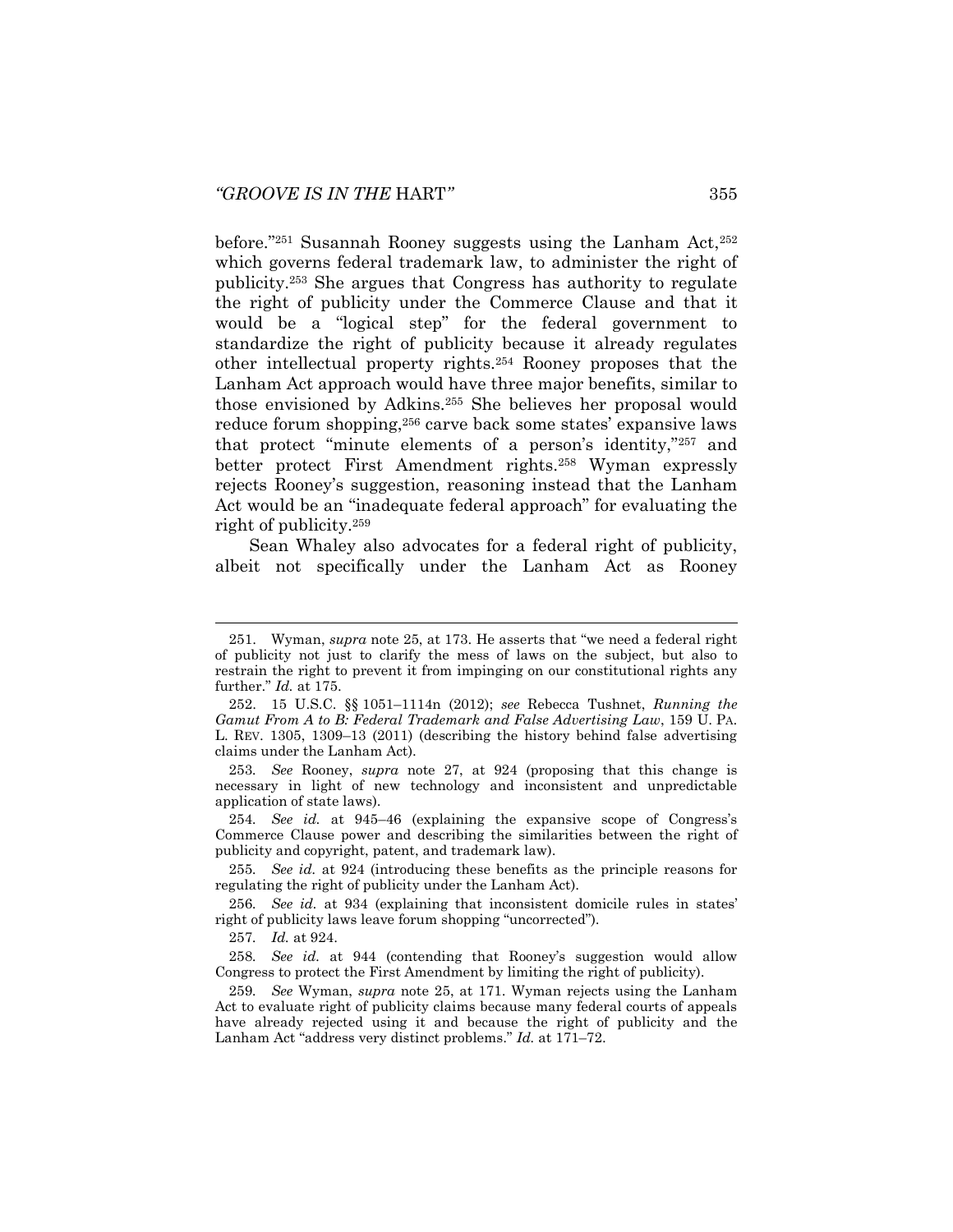suggests.<sup>260</sup> Like Rooney, however, Whaley recognizes that the federal government currently regulates other intellectual property rights.<sup>261</sup> Whaley also asserts that a federal right of publicity would advance both the right of publicity's economic incentive to make a name for oneself and the moral right to develop one's identity.<sup>262</sup> Finally, he argues that federal regulation would reduce administrative costs and forum shopping.<sup>263</sup>

Although their policy considerations are laudable, Rooney's and Whaley's suggested alternatives are flawed for two reasons. First, the right of publicity needs to remain with states because many individuals are well-known in some states but not in other states.<sup>264</sup> A federal test would not account for different levels of familiarity to the same degree that the readily identifiable standard will.<sup>265</sup>

Second, a federal right of publicity would encroach on state sovereignty.<sup>266</sup> Under states' police powers, each state has the authority to regulate the morality of its citizens.<sup>267</sup> Even Whaley concedes that moral rights are "an important foundation of

264*. See infra* note [372](#page-56-0) and accompanying text (introducing the concept of "regionally known personas").

265*. See* Rooney, *supra* note [27,](#page-6-1) at 950–55 (explaining the specifics of Rooney's proposal, which does not account for differing levels of familiarity with the celebrity); *infra* note [332](#page-50-0) and accompanying text (explaining that the readily identifiable standard applies from the perspective of someone familiar with the individual in question).

266*. See* Nat'l Fed'n of Indep. Bus. v. Sebelius, 132 S. Ct. 2566, 2578 (2012) (explaining that the framers crafted state sovereignty, an essential element of a federalist system, to ensure that "the facets of governing that touch on citizens' daily lives are normally administered by smaller governments closer to the governed").

267*. See* Berman v. Parker, 348 U.S. 26, 32 (1954) (explaining that morality, along with public health and safety and other areas of regulation, fall within states' traditional police powers).

<sup>260</sup>*. See* Whaley, *supra* note [70,](#page-12-0) at 259–60 (introducing Whaley's proposed federal right of publicity).

<sup>261</sup>*. See id.* at 260 (explaining that the right of publicity, like the federally regulated trademark and unfair competition laws, "protect[s] the value of certain intangible property used in commerce").

<sup>262</sup>*. See id.* at 261–65 (discussing economic and moral justifications for a federal right of publicity).

<sup>263</sup>*. See id.* at 266–67 (articulating the public policy advantages of a federal right of publicity).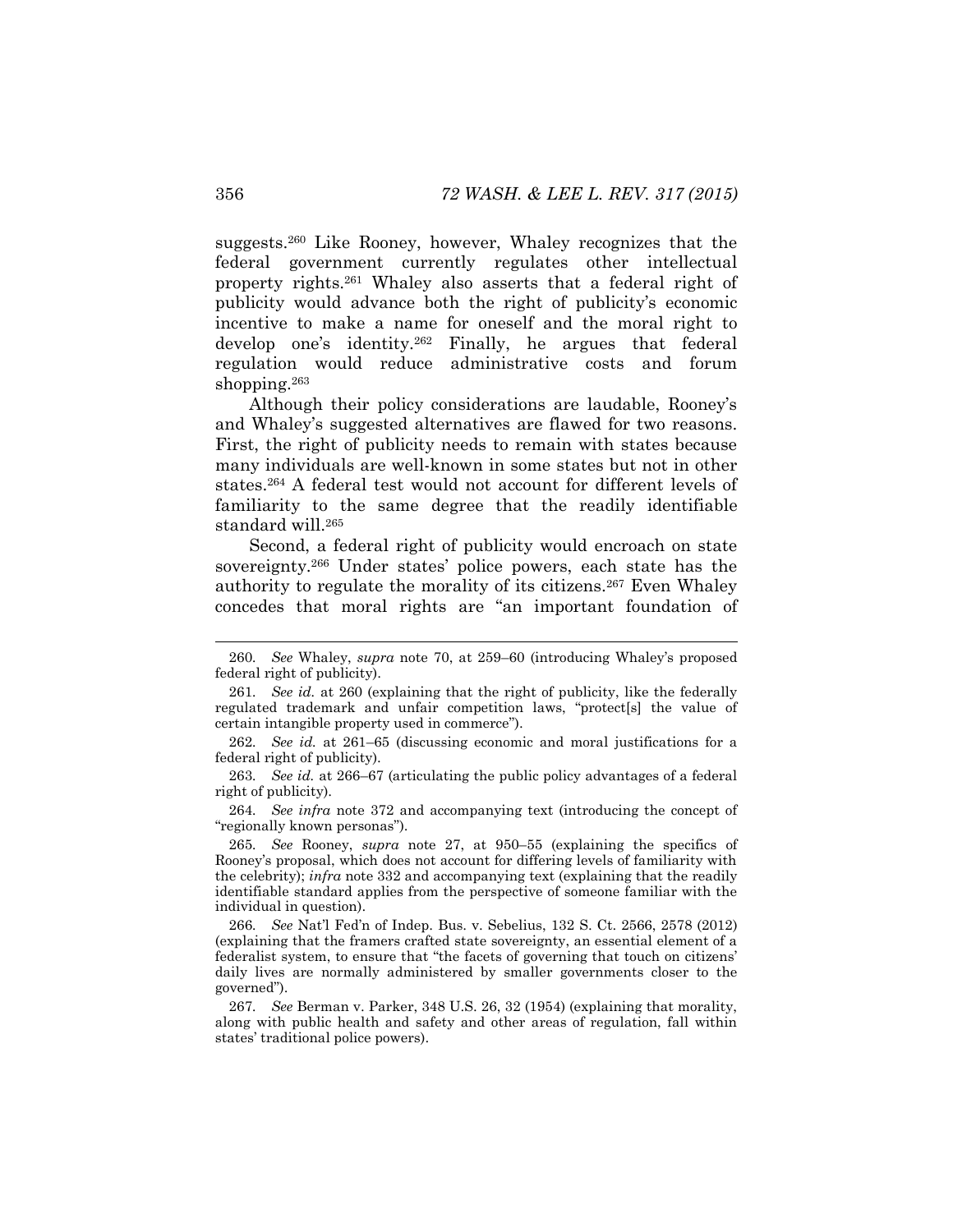<span id="page-41-1"></span><span id="page-41-0"></span>publicity rights."<sup>268</sup> The right of publicity is a moral right because a company can violate it by using a celebrity's likeness in conjunction with a product that the celebrity views as morally objectionable.<sup>269</sup> Alternatively, a person may morally object to any appropriation of her likeness.<sup>270</sup> A federal right of publicity would place the power to regulate this moral right with the federal government and thereby violate a foundational principle of the United States' federalist system.<sup>271</sup> Nineteen states do not recognize the right of publicity under either a statute or the common law.<sup>272</sup> A federal right of publicity law would force a moral law on these states that their democratically elected state legislatures have declined to adopt themselves.<sup>273</sup>

<span id="page-41-2"></span>Joseph Gutmann has suggested an alternative to existing tests for the video game context.<sup>274</sup> Using the lower court *Hart* and *Keller* opinions as a springboard, Gutmann advocates for a "redefined transformative test" that will be "simpler and better equipped to deal with . . . increased litigation" in the booming video game industry.<sup>275</sup> The core of the redefined transformative

269*. See* KWALL, *supra* note [47,](#page-9-0) at 122–23 (explaining the multiple forms of moral objections that the right of publicity guards against).

270*. See id.* at 123 (listing examples of this type of general moral objection).

271*. See* Usha Rodrigues, Note, *Race to the Stars: A Federalism Argument for Leaving the Right of Publicity in the Hands of the States*, 87 VA. L. REV. 1201, 1211 (2001) (noting the "elementary proposition" that the right of publicity falls under the rights governed by state law in a federalist society).

272*. See supra* notes [83](#page-14-0)–[84](#page-15-0) (listing the nineteen states that have right of publicity statutes and the twelve that recognize the right under common law).

273*. See* Rodrigues, *supra* note [271,](#page-41-2) at 1212 (arguing that a federal right of publicity would be "premature" until states reach more of a consensus on how much protection a right of publicity should confer). Rodrigues warns that adopting a federal right of publicity at this stage of the right's development could result in "a model of persona protection that might cement into an unwieldy and oppressive regime." *Id.* at 1227.

274*. See* Gutmann, *supra* note [25,](#page-5-1) at 217 (introducing his test and the need for it).

275*. Id.* at 227. Gutmann emphasizes the increasing popularity of video games within unexpected demographics. He cites a 2011 study that provides that video and computer games are played in 72% of American households, that 29% of video game players are over 50, and that 33% of video game players report gaming as their favorite computer activity. *Id.* at 226–27.

<sup>268.</sup> Whaley, *supra* note [70,](#page-12-0) at 271. Admittedly, Rooney disagrees. She argues that the elements of an individual's "commercial value," which the right of publicity protects, do not "fit[] neatly into an inherent moral right." Rooney, *supra* note [27,](#page-6-1) at 927.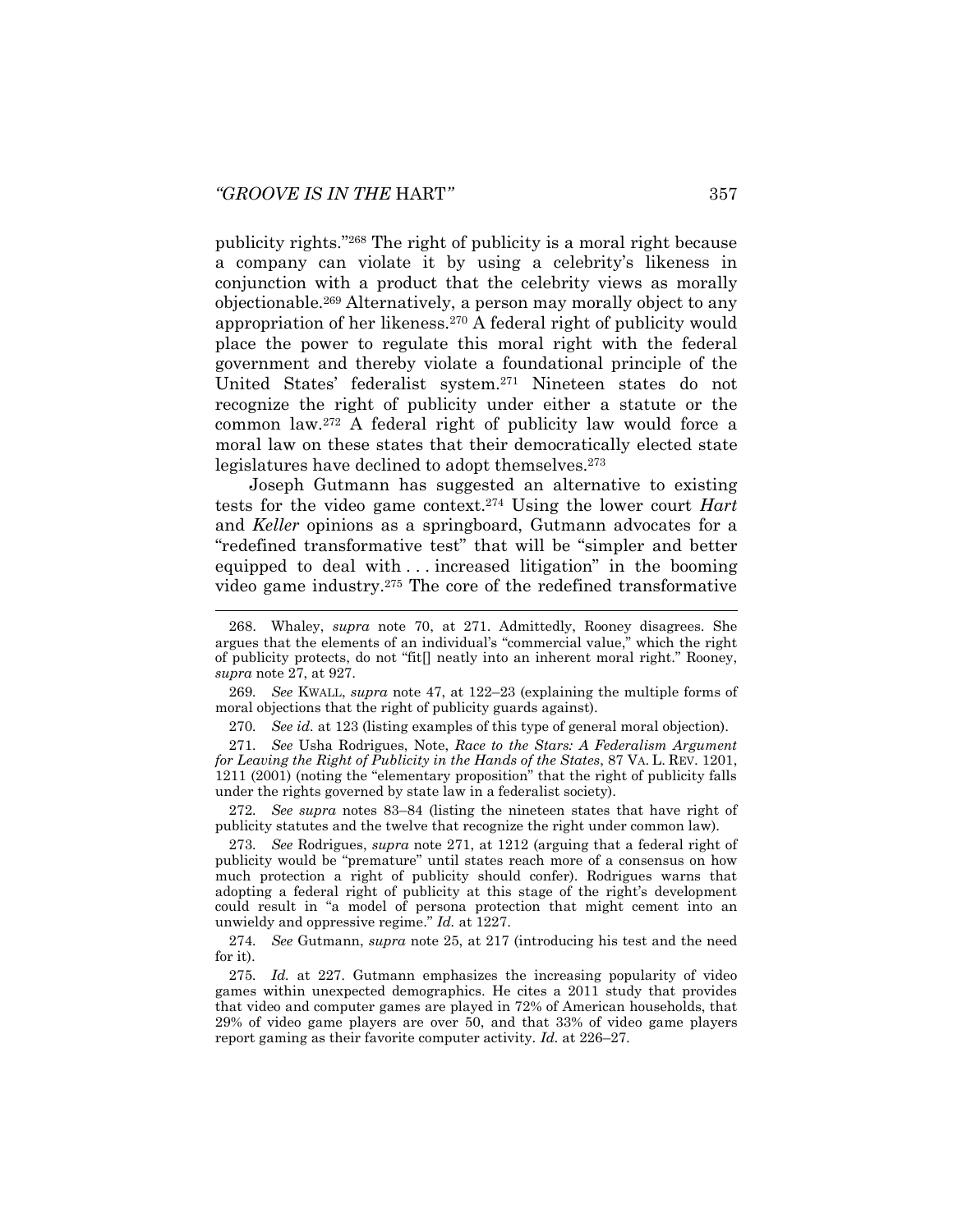test is distinguishing video games that place characters in an "altered reality" from those that feature avatars in an "imitation of life."<sup>276</sup> A video game is in the altered reality category and is thus transformative "[e]ven if the likeness has similarities to an actual person, as long as the intention is for the likeness'[s] path in the game to be open to different scenarios from the ones present in the person's life."<sup>277</sup> Gutmann cites *Kirby* as the "baseline" case in this category.<sup>278</sup>

<span id="page-42-1"></span><span id="page-42-0"></span>A game is an imitation of life and thus not sufficiently transformative if "the likeness's intended path in the game . . . match[es] the path taken by the actual person in his or her life."<sup>279</sup> Gutmann extensively describes what factors courts should consider in making the classification, including the video game character's environment and the "changeability" of avatars.<sup>280</sup> He reasons that the changeability feature in *Hart* and *Keller* weighs toward altered reality classification, but concludes that the clear similarities between the games and reality put the *NCAA Football* games in the imitation of life category.<sup>281</sup>

Gutmann's work is commendable for its attempt to establish a standard that, if adopted, would help video game companies predict the outcome of litigation and would help courts reach consistent results.<sup>282</sup> Gutmann's suggestion also takes a step in the right direction by ignoring interactivity in determining

280*. See id.* at 228–38 (describing the altered reality and imitation of life categories in detail and using *No Doubt* to demonstrate how courts should apply the redefined transformative test).

281*. See id.* at 230–31 (evaluating the classification of *Hart* and *Keller* under the redefined transformative test).

282*. See id.* at 248 (explaining that Gutmann intended to resolve inconsistent opinions by creating a test that is "fair, easily applicable, and faithful to the ideas upon which [*Comedy III*'s transformative use test] was based").

<sup>276</sup>*. Id.* at 227.

<sup>277</sup>*. Id.* at 228.

<sup>278</sup>*. See id.* at 229 (explaining that *Kirby* fits within the altered reality category because Ulala "was given a new environment, new characteristics[,] and a new profession").

<sup>279</sup>*. Id.* at 231. Gutmann argues that no major case involves a clear imitation of life video game. *Id.* at 233. He asserts, however, that *Hilton v. Hallmark Cards*, 580 F.3d 874 (9th Cir. 2009), is a good non-video game illustration because it considered a greeting card that featured a photo of Paris Hilton doing exactly what she did on her television show *The Simple Life*. *Id.*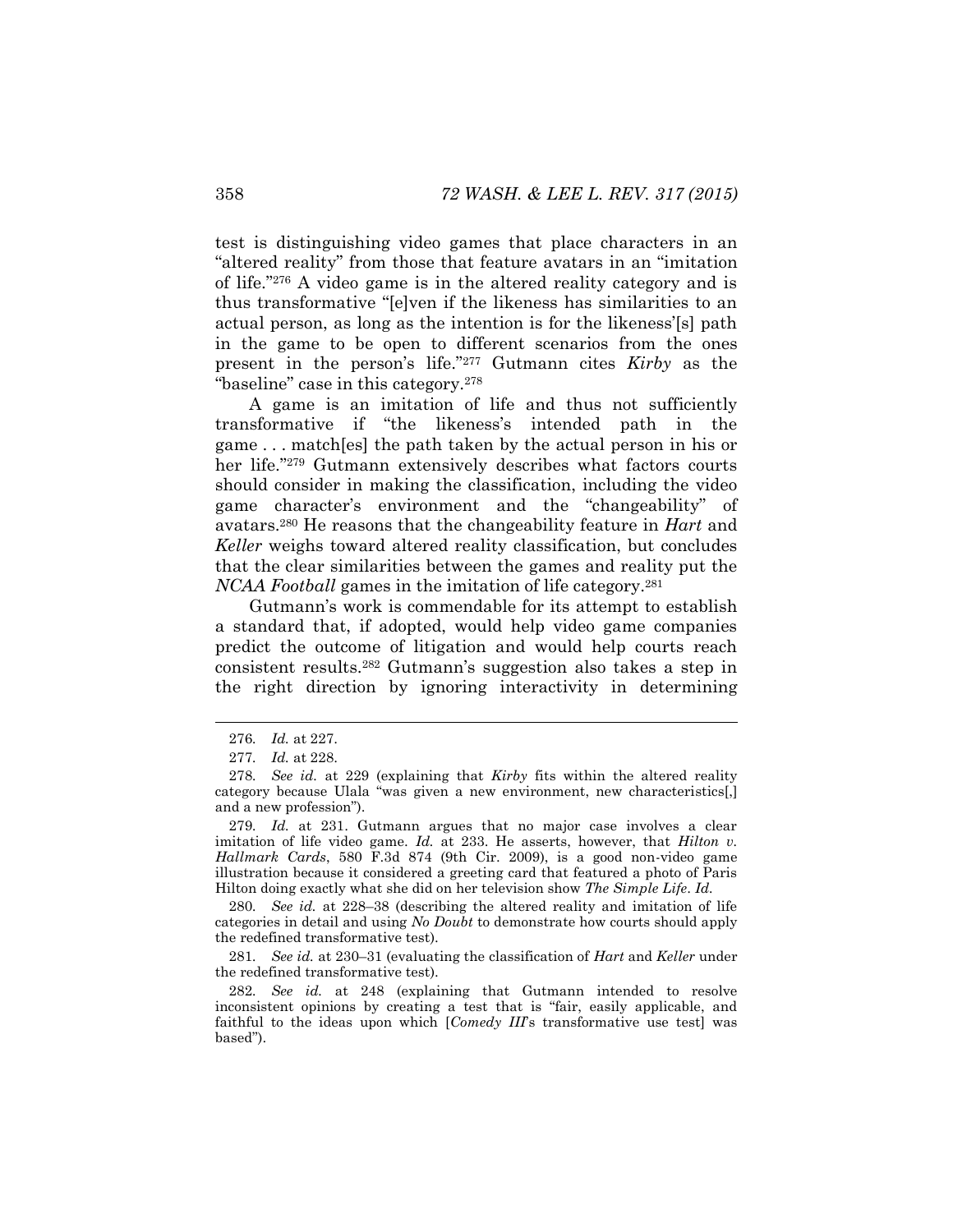<span id="page-43-3"></span><span id="page-43-2"></span><span id="page-43-1"></span><span id="page-43-0"></span>whether a video game violates the right of publicity.<sup>283</sup> But his redefined transformative test has several serious flaws. First, the test's changeability suggestion evades logic. Gutmann asserts that the user's ability to alter characters makes a game transformative, but the Third Circuit observed in *Hart* that this feature, standing alone, cannot give a video game First Amendment protection.<sup>284</sup> Instead, courts must evaluate video games in their default form.<sup>285</sup> Second, the redefined transformative test's use of a video game producer's intent as an "integral piece"<sup>286</sup> would be difficult to prove and thus contradicts Gutmann's purpose of simplifying litigation.<sup>287</sup> Third, it is possible to have a single game that has various game modes, some of which qualify as altered reality and others of which qualify as imitation of life.<sup>288</sup> For example, the *Hart* and *Keller* courts noted that the *NCAA Football* games include the primary single game mode as well as a dynasty mode in which the user acts as a team's coach.<sup>289</sup> Gutmann would classify the former game mode as an imitation of life but the latter as an altered

285*. See infra* Part V.B (explaining that evaluation in the default form is necessary to avoid giving video game companies an easy route around right of publicity liability).

286. Gutmann, *supra* note [25,](#page-5-1) at 235.

<sup>283</sup>*. See id.* at 228 (explaining that the redefined transformative test would not consider interactivity). Gutmann's reasoning on this point is straightforward and logical: "The fact that a user can control a character is not relevant, because control alone does not make any change to the work. It is the way that the character can be used, and whether such manner of use diverts from reality, that is key." *Id.*

<sup>284</sup>*. See supra* note [216](#page-34-0) and accompanying text (explaining that transformative elements beyond changeability are necessary to pass the transformative use test).

<sup>287</sup>*. See* D. Don Welch, *Removing Discriminatory Barriers: Basing Discriminatory Treatment Analysis on Motive Rather Than Intent*, 60 S. CAL. L. REV. 733, 773–75 (1987) (outlining why it is so difficult for courts to determine intent).

<sup>288</sup>*. See* Mary Catherine Moore, Note, *There is No "I" in NCAA: Why College Sports Video Games Do Not Violate College Athletes' Rights of Publicity Such to Entitle Them to Compensation for Use of Their Likenesses*, 18 J. INTELL. PROP. L. 269, 289 (2010) (recognizing the mix of realistic and fantasy game modes in video games).

<sup>289</sup>*. See* Hart v. Elec. Arts, Inc., 717 F.3d 141, 175 (3d Cir. 2013) (outlining the various game modes); *In re* NCAA Student–Athlete Name & Likeness Licensing Litig. (*Keller*), 724 F.3d 1268, 1271–72 (9th Cir. 2013) (same).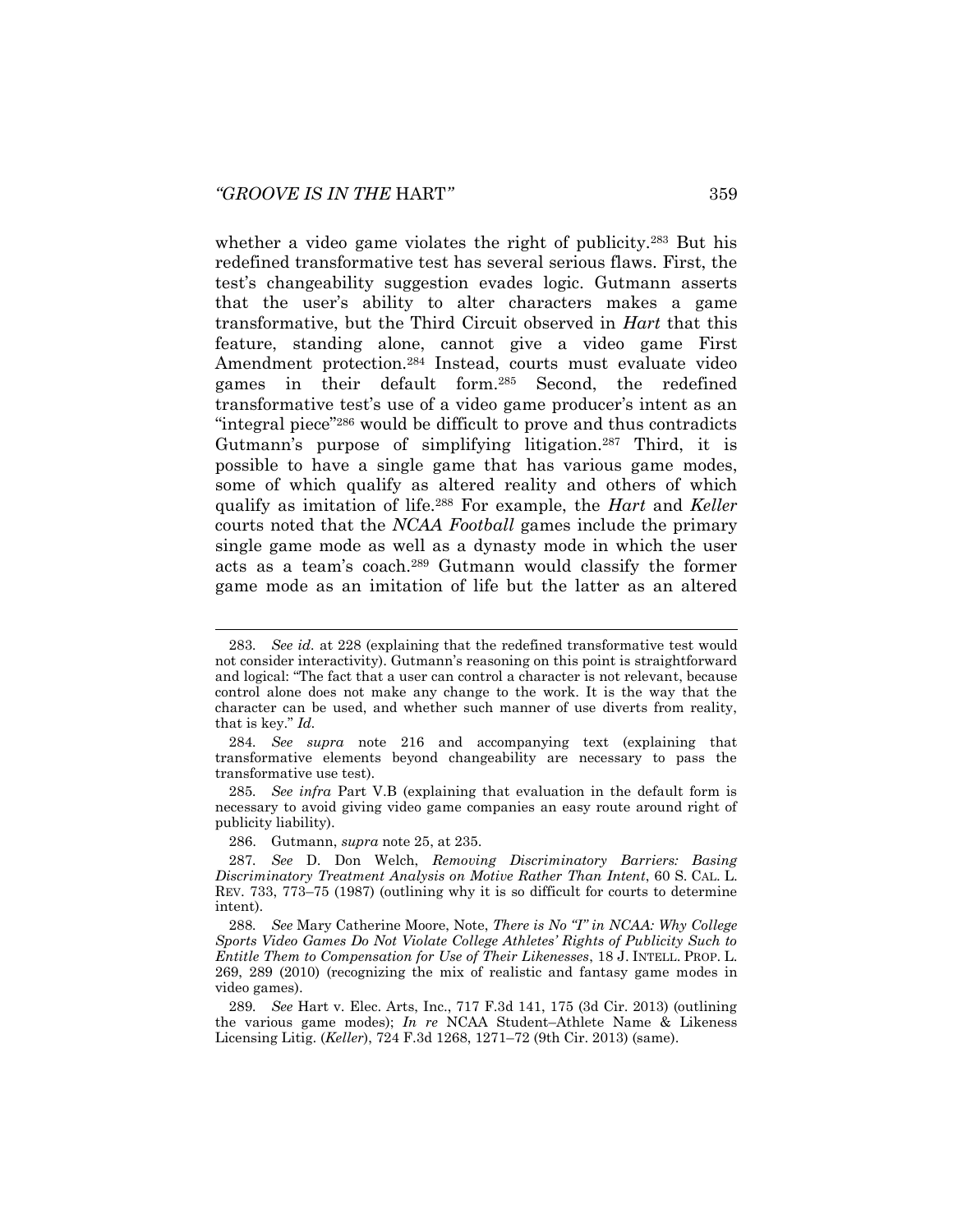reality.<sup>290</sup> His redefined transformative test does not address how courts should categorize such games.<sup>291</sup>

Finally, Charles Bahlert has proposed the "reality-mimicking predominant use test," which is essentially a hybrid of the transformative use and predominant use tests.<sup>292</sup> Bahlert's test would instruct courts to consider six factors in evaluating video games:

(1) The purpose and character of the use; (2) [e]vidence of intent; (3) [w]hether the use contains the actual name or likeness of the person versus more generalized indicia of identity; (4) [e]xtent of appropriation; (5) [e]xtent to which the person is distinctive or famous; [and] (6) [the d]efendant's prior dealings in same or similar circumstances.<sup>293</sup>

Bahlert argues that considering intent is necessary to protect the right of publicity's policy justifications.<sup>294</sup> But, as explained below, considering intent is extremely subjective.<sup>295</sup> Bahlert's Brennan-like pragmatic approach thus muddies the transformative use test's waters.

### *V. A Better Alternative: The Readily Identifiable Standard*

This Part addresses the need for a workable solution by proposing the readily identifiable standard. Subpart A explains what an effective test must do, in part by highlighting the three existing tests' flaws. Subpart B outlines in detail the specifics of the readily identifiable standard, including which of a game's elements the test will and will not consider. Subpart B also explains how the new test aligns with public policy and how it

<sup>290</sup>*. See supra* notes [277](#page-42-0)–[279](#page-42-1) and accompanying text (defining the imitation of life and altered reality categories).

<sup>291</sup>*. See* Gutmann, *supra* note [25,](#page-5-1) at 227 (explaining that Gutmann's test is a "[m]ethod of delineation" that depends on a clear classification for each video game).

<sup>292</sup>*. See* Bahlert, *supra* note [24,](#page-5-0) at 166 (explaining that Bahlert's test "expand[s] the [t]ransformative [u]se [t]est to include a defendant's underlying purpose in using a person's likeness").

<sup>293</sup>*. Id.* at 167.

<sup>294</sup>*. See id.* (discussing these justifications).

<sup>295</sup>*. See infra* notes [359](#page-55-0)–[364](#page-55-1) and accompanying text (explaining why the readily identifiable standard will ignore a video game producer's intent).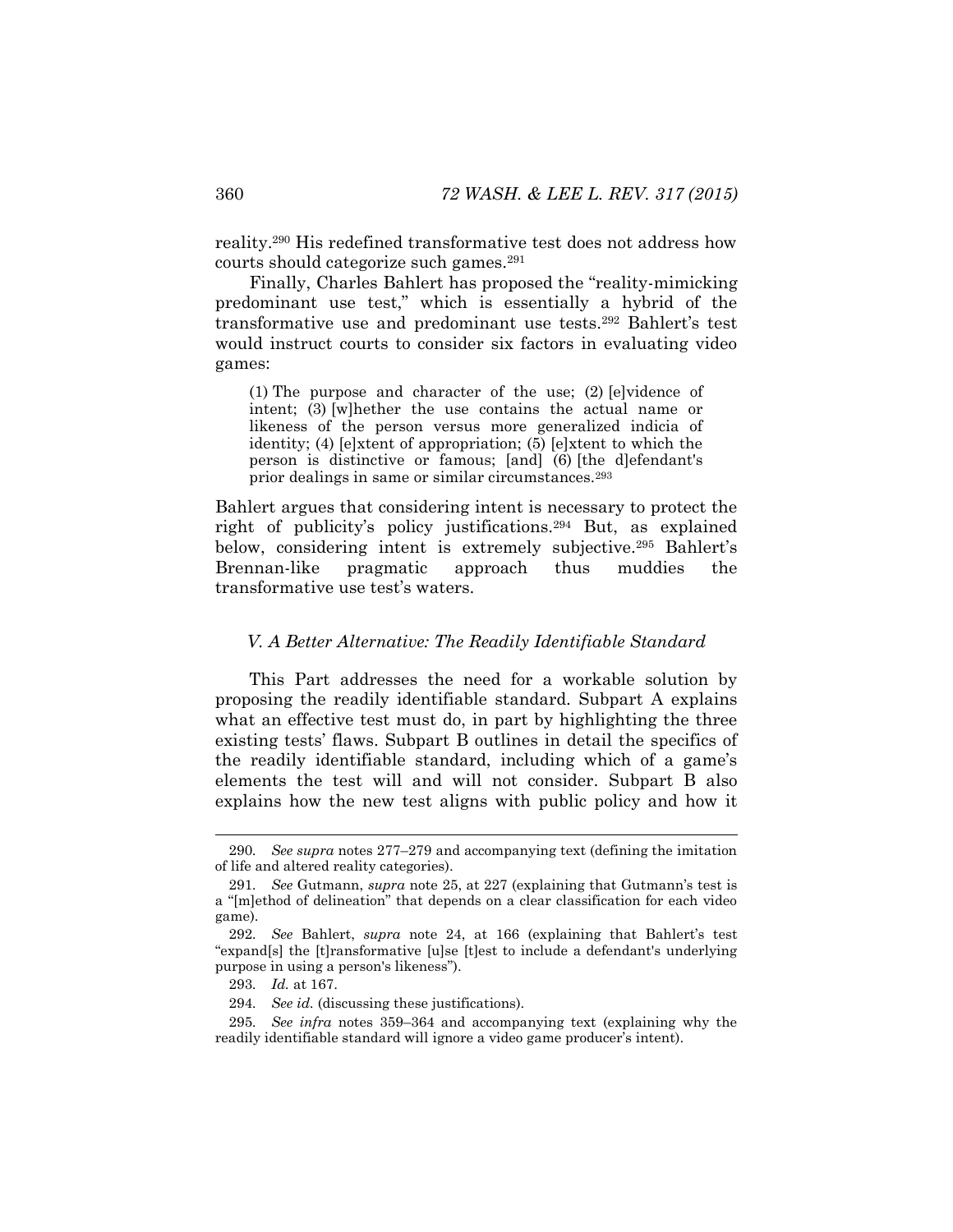l

differs from the transformative use test. Subpart C applies the readily identifiable standard to the cases discussed in Part III.B.

# *A. Goals in Crafting a New Test*

It is easiest to illustrate what an effective test for analyzing right of publicity claims in the video game context must do by first examining and rehashing why the existing alternatives are problematic.<sup>296</sup> The three existing alternatives all include aspects of what the proper test needs to do but each unfortunately lacks other necessary traits.<sup>297</sup>

The *Rogers* test, as applied in the video game context, has several defects. First, the Second Circuit designed it to apply specifically to celebrities' names in titles, not to video games or even to celebrities' images.<sup>298</sup> This Note does not intend to imply that courts should not apply the *Rogers* test outside of the movie title context. Courts have admittedly applied the test consistently and sensibly in Lanham Act claims.<sup>299</sup> But the Third Circuit noted in *Hart* that the significant differences between the right of publicity and trademark law necessitate a different test for each.<sup>300</sup> Second, the *Rogers* test is inappropriate for the right of publicity in the video game context because most video game cases involve a celebrity's image.<sup>301</sup> It is much harder for a court

298*. See supra* note [112](#page-19-0) and accompanying text (explaining that the Second Circuit limited its holding in *Rogers* to movie titles).

299*. See* Brown v. Elec. Arts, Inc., 724 F.3d 1235, 1243 (9th Cir. 2013) (explaining that the *Rogers* test is appropriate for evaluating Lanham Act claims because it properly evaluates artistic relevance); E.S.S. Entm't 2000, Inc. v. Rock Star Videos, Inc., 547 F.3d 1095, 1099–1100 (9th Cir. 2008) (same).

300*. See* Hart v. Elec. Arts, Inc., 717 F.3d 141, 158 (3d Cir. 2013) ("[T]he right of publicity is broader [than trademark protections] and, by extension, protects a greater swath of property interests. Thus, it would be unwise for us to adopt a test that hews so closely to traditional trademark principles.").

301*. See supra* note [172](#page-28-0) and accompanying text (explaining that the claims in all of Part III.B's cases other than *Romantics* related to depictions of the

<sup>296</sup>*. See* ALEXANDER LOWEN, BIOENERGETICS 30 (1994) ("No one is exempt from the rule that learning occurs through recognition of error.").

<sup>297</sup>*. See, e.g.*, Garon, *supra* note [145,](#page-24-0) at 505–06 (arguing that "[t]he Missouri predominant use test goes too far in requiring a direct reference to the particular celebrity as a prerequisite to protecting free expression interests" while "California['s transformative use test] goes too far in excluding the market effect from publicity fair use analysis").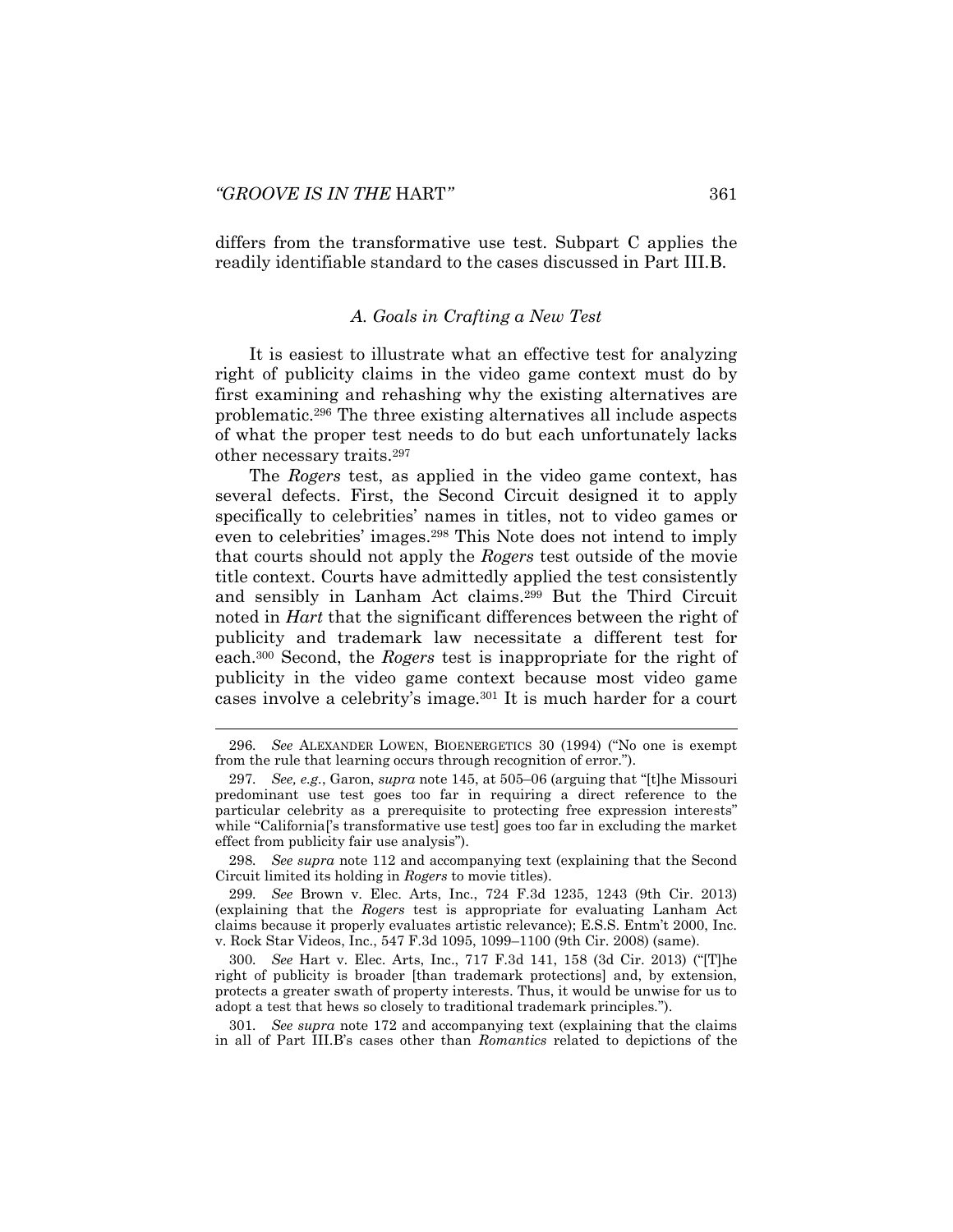to determine whether a celebrity's image is wholly unrelated to a video game's content than it is to decide whether there is a sufficient link between a movie's title and content.<sup>302</sup> Third, the test "does not adequately account for the right's strong policy rationales of rewarding moral rights and labor and preventing unjust enrichment" because it "favor[s] the First Amendment over the right of publicity in nearly every expressive scenario."<sup>303</sup> Finally, it "fails to account for evidence of bad faith to commercially exploit a persona."<sup>304</sup>

<span id="page-46-1"></span><span id="page-46-0"></span>The predominant use test's fatal flaw is its inherently subjective nature.<sup>305</sup> The *Hart* court accurately concluded that the test is "subjective at best, arbitrary at worst, and in either case calls upon judges to act as both impartial jurists and discerning art critics."<sup>306</sup> The predominant use test also gives too much weight to the First Amendment. A video game company is unlikely to appropriate an individual's likeness for the sheer purpose of doing so; rather, a company would do so for financial gain.<sup>307</sup> But the predominant use test will protect all video games

l

304. Bahlert, *supra* note [24,](#page-5-0) at 158.

305*. See* Gutmann, *supra* note [25,](#page-5-1) at 221 (explaining that the predominant use test is not a viable alternative because it "does not provide any guidance for determining what 'predominant' means"); Simcox, *supra* note [101,](#page-18-0) at 106–07 (criticizing the subjective inquiry that the predominant use test requires and arguing that such analysis is especially dangerous "in cases involving the determination of the aesthetic or creative merit of expression"); Smedley, *supra* note [85](#page-15-1), at 464 (noting that "recent courts have rejected [the predominant use test] on the basis that its results are too subjective and focus too much on the intended use of the celebrity's likeness rather than focusing on the work itself"); Recent Case, *supra* note [75,](#page-13-0) at 1218–19 (arguing that applying the predominant use test "inescapably requires judges to engage in the dubious task of making aesthetic judgments about creative works").

306*.* Hart v. Elec. Arts, Inc., 717 F.3d 141, 154 (3d Cir. 2013).

307*. See* Pamela Lynn Kunath, Note and Comment, *Lights, Camera, Animate! The Right of Publicity's Effect on Computer-Animated Celebrities*, 29 LOY. L.A. L. REV. 863, 886–87 (1996) (explaining that appropriation of a

celebrities' images).

<sup>302.</sup> *See* 2 J. THOMAS MCCARTHY ON TRADEMARKS AND UNFAIR COMPETITION § 10:31 (4th ed. 1996) (asserting that the *Rogers* test is even inappropriate for the movie title context because it requires courts to make subjective judgments).

<sup>303.</sup> Bahlert, *supra* note [24,](#page-5-0) at 158. Bahlert acknowledges that the *Rogers* test succeeds at being a "bright-line test," but he criticizes its "extremely low requirements." *Id.* Gutmann suggests that this shortcoming makes the *Rogers* test "unfaithful to the original principles of the right of publicity." Gutmann, *supra* note [25,](#page-5-1) at 220.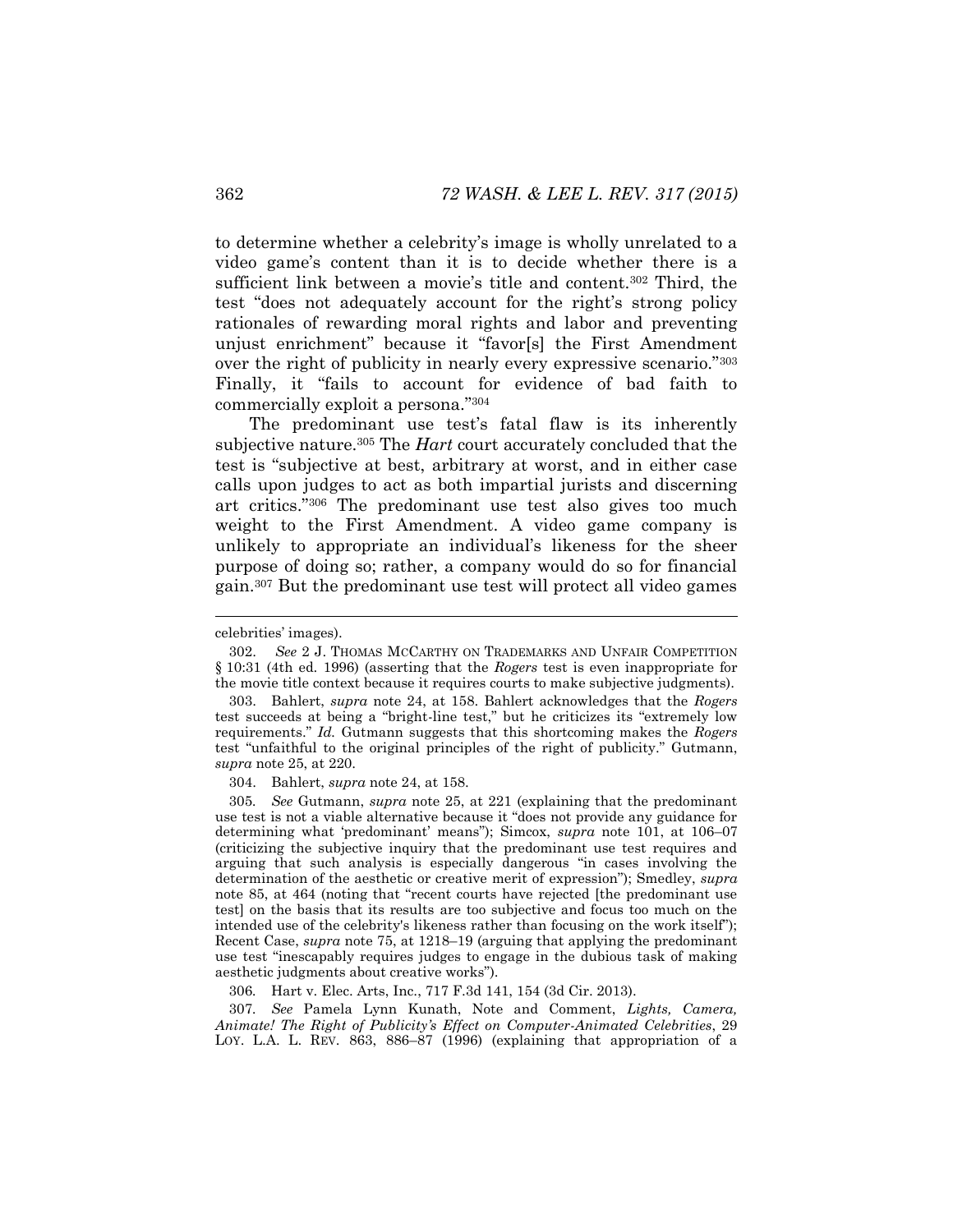without that main intention, regardless of whether the game has an incidental effect of commercial exploitation.<sup>308</sup>

<span id="page-47-0"></span>The transformative use test is the most workable of the three tests, in large part because it can be summarized in a single sentence.<sup>309</sup> Like the predominant use test, however, the transformative use test is "vague and unpredictable, as it depends wholly on whether the judge deems a work of art to have sufficient 'creative contribution."<sup>310</sup> In other words, the test is subjective and difficult to apply consistently as the contradicting district court rulings in *Hart* and *Keller* highlight.<sup>311</sup> The inconsistencies promise to become more frequent as video game technology advances because this innovation will force more courts to select and apply a test.<sup>312</sup>

<span id="page-47-1"></span>The transformative use test also disregards "commercial components" and instead considers solely expression.<sup>313</sup> This approach creates two problems. First, as the *TCI Cablevision* court explained, ignoring commercial aspects allows a video game producer to avoid liability for intentionally appropriating a

l

310. Wyman, *supra* note [25](#page-5-1), at 174. Wyman goes on to explain that "instead of helping define the First Amendment's boundaries, this recent and increasing application of the transformative use test only blurs the lines." *Id.* at 175.

celebrity's likeness is motivated by commercial purposes).

<sup>308</sup>*. See* Gutmann, *supra* note [25,](#page-5-1) at 221 n.47 (insisting that this permissive standard contradicts *Zacchini*'s "fundamental protective principle" that a famous person has a right to protect the fruits of his labor). Bahlert suggests that the "[t]est's focus on a defendant's commercial purpose is arguably 'dangerous.'" Bahlert, *supra* note [24,](#page-5-0) at 160.

<sup>309</sup>*. See* Comedy III Prods., Inc. v. Gary Saderup, Inc., 21 P.3d 797, 799 (Cal. 2001) (describing the transformative use test as "essentially a balancing test between the First Amendment and the right of publicity based on whether the work in question adds significant creative elements so as to be transformed into something more than a mere celebrity likeness or imitation").

<sup>311</sup>*. See* Bahlert*, supra* note [24](#page-5-0), at 165 ("Due in part to its subjectivity, the [t]ransformative [u]se [t]est inevitably leads to unpredictable results. The district court holdings in *Keller* and *Hart* support this phenomenon. Two judges, examining virtually identical facts, reached opposite conclusions."); *supra* note [26](#page-6-0) (explaining that these distinct outcomes necessitate a more workable test).

<sup>312</sup>*. See* Gutmann, *supra* note [25](#page-5-1), at 222 ("[Some cases] present significant problems when it comes to interpreting the [transformative use] test in light of this relatively new technology. . . . As the technology advances, issues . . . will only increase and the murky zone of video games will only get murkier.").

<sup>313.</sup> Doe v. TCI Cablevision, 110 S.W.3d 363, 374 (Mo. 2003) (en banc).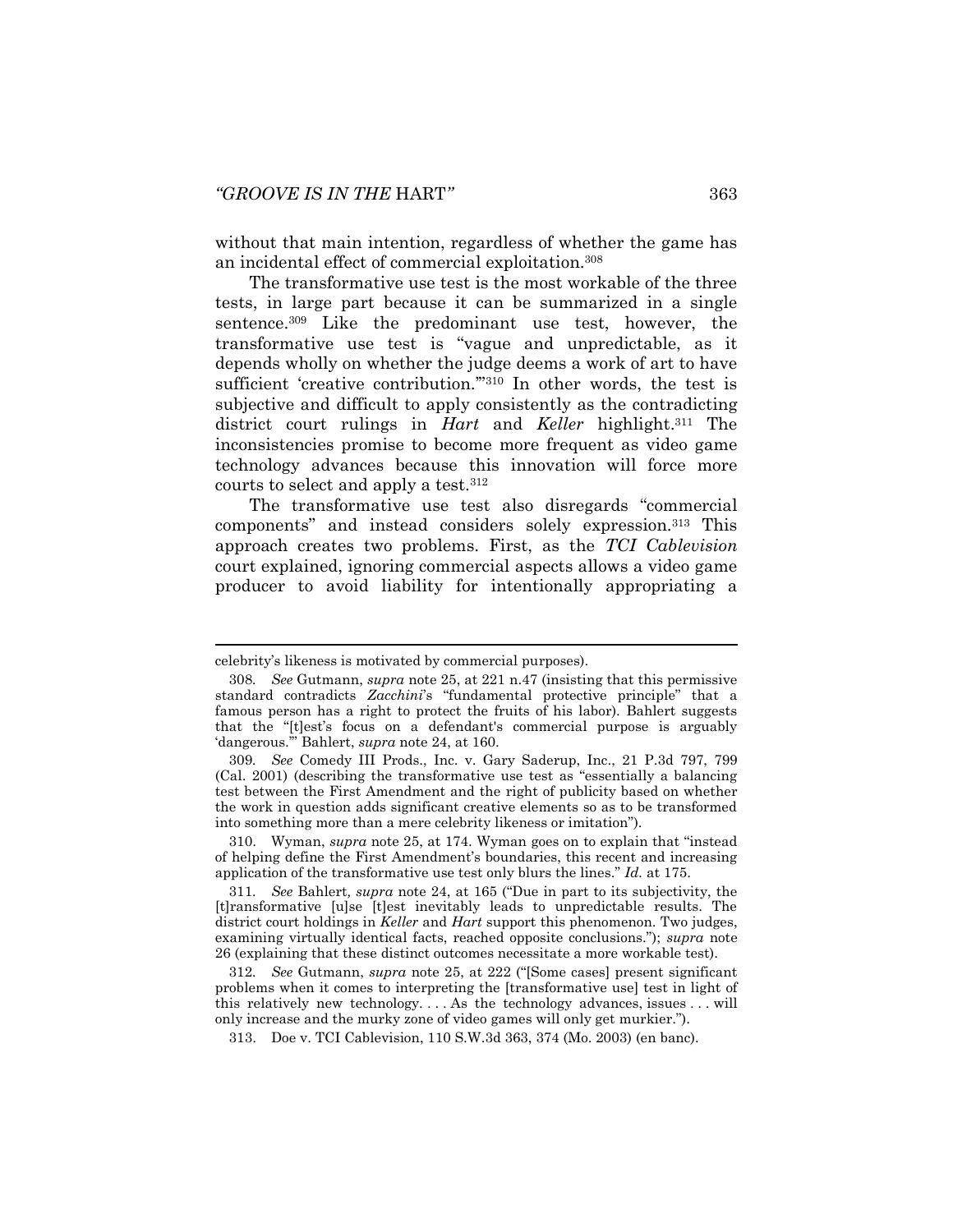celebrity's likeness.<sup>314</sup> Second, "[f]ocusing on expression forces judges to make subjective decisions, which means the application of the test results in conflicting and unpredictable outcomes."<sup>315</sup> Accordingly, Kyle Simcox argues that the transformative use test is "outdated" because it "fails to recognize the modern realities of video games."<sup>316</sup> He reasons that the process of creating video games is inherently creative, and a test that considers whether a game sufficiently transforms individuals' likenesses is thus unusable.<sup>317</sup>

A workable test needs to include considerations and components that correct the current tests' imperfections. First, the test must apply specifically to the video game context.<sup>318</sup> Proper balancing of the right of publicity and the First Amendment depends on the specific medium that allegedly violates an individual's right of publicity.<sup>319</sup> The same test is thus not appropriate for evaluating a right of publicity claim based on a celebrity's image in electronic entertainment and a right of publicity claim based on a movie or book title.<sup>320</sup> This necessarily

317*. See id.* (describing the transformative process of video game creation that companies design to give users a fantasy experience).

318*. See* Erika T. Olander, Comment, *Stop the Presses! First Amendment Limitations of Professional Athletes' Publicity Rights*, 12 MARQ. SPORTS L. REV. 885, 898 (2002) (asserting that whether the First Amendment protects commercial use of a celebrity's identity is "context-specific").

319*. See* Bucher, *supra* note [26](#page-6-0), at 2 ("[T]hough the balancing of right of publicity and First Amendment interests may seem straightforward to some, the context in which an individual claims that his right of publicity has been infringed changes the analysis."); Wyman, *supra* note [25,](#page-5-1) at 174 (arguing that "these cases exponentially increase the chances that filmmakers, videogame creators, biographers, journalists and others will choose to censor themselves rather than risk liability from the nebulous right of publicity laws" and that "this self-censorship . . . is causing the right of publicity to infringe on First Amendment rights").

320*. See* Facenda v. N.F.L. Films, Inc., 542 F.3d 1007, 1015–16 (3d Cir. 2008) (declining to apply the *Rogers* test to a right of publicity claim about a video game's promotional video because the other circuits had applied it only in the context of book and movie titles, other than once regarding a book cover and

<sup>314</sup>*. See id.* (rejecting the transformative use test for this reason); *accord* Garon, *supra* note [145](#page-24-0), at 500 (arguing that the transformative use test "may allow for much greater exploitation of an actor or athlete's identity than ha[s] been historically permitted" because the test "does not take the commercial nature of the use into account").

<sup>315.</sup> Bahlert, *supra* note [24,](#page-5-0) at 151.

<sup>316.</sup> Simcox, *supra* note [101,](#page-18-0) at 119.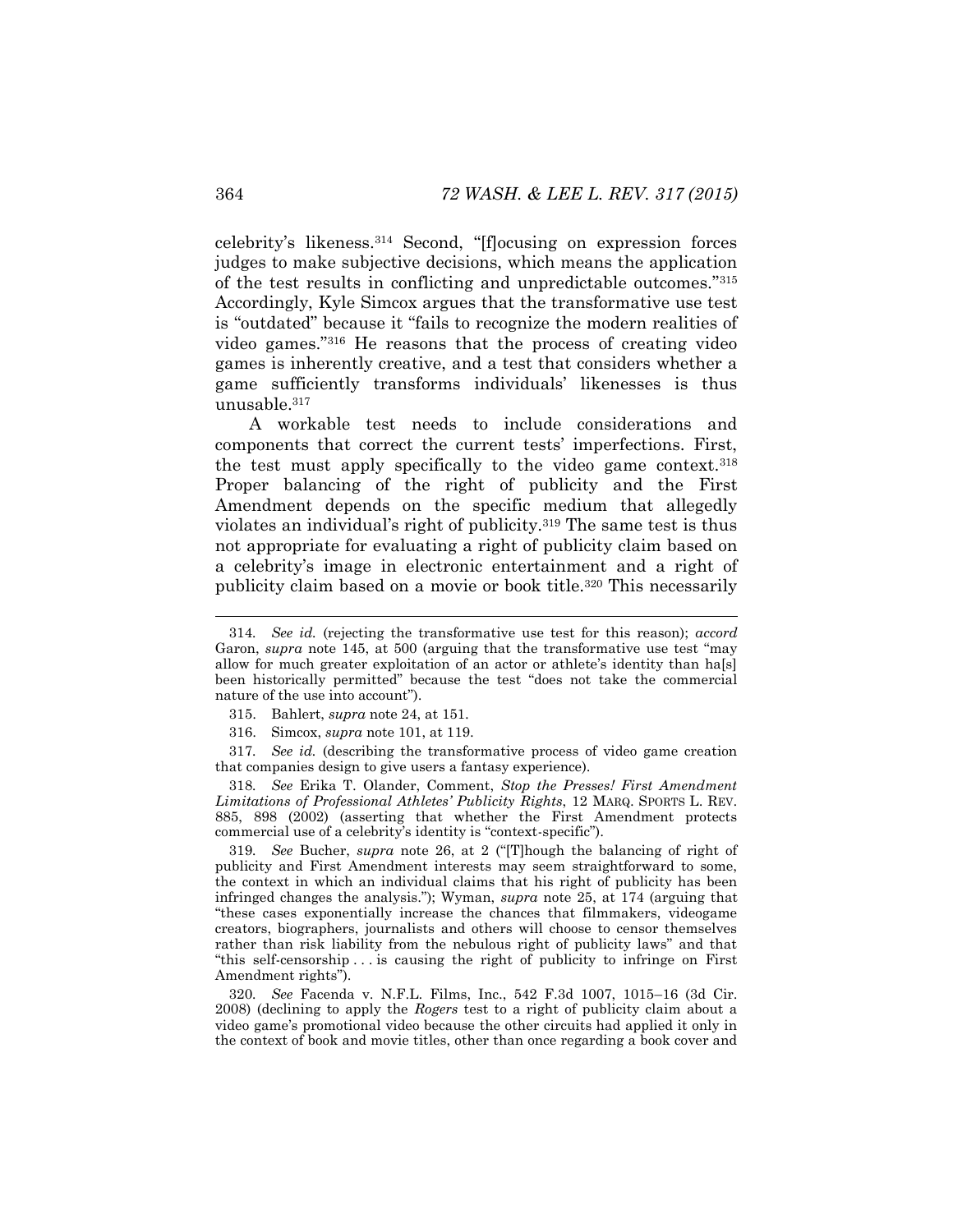eliminates the possibility of adopting a test from another context as the *Romantics* and *TCI Cablevision* courts did.<sup>321</sup>

<span id="page-49-2"></span>Second, an effective standard must be capable of consistent application.<sup>322</sup> A body of cases that consistently apply the same test will establish expectations that video game companies can rely on in creating new games.<sup>323</sup> If companies have a better idea of when a game will violate someone's right of publicity, logic dictates that the companies will not cross that line.<sup>324</sup> As a result, fewer video games will violate celebrities' rights of publicity, and litigation will decrease.

<span id="page-49-3"></span><span id="page-49-0"></span>Third, the test must account for consumer expectations only to the degree necessary in the video game context and thus allot the appropriate amount of First Amendment protection.<sup>325</sup> There is a high risk of consumer confusion in video games.<sup>326</sup> The "commercialized nature of celebrity endorsements" is responsible for this frequent confusion.<sup>327</sup> But, as Jon Garon observes, the possibility of consumer confusion provides little incentive to reduce video game producers' First Amendment rights because "audiences are not harmed by the confusion" in video games.<sup>328</sup>

322*. See* Andreas N. Andrews, Note and Comment, *Stop Copying Me: Rethinking Rights of Publicity Verses the First Amendment*, 32 TEMP. J. SCI. TECH. & ENVTL. L. 127, 129 (2013) (arguing that a single test is needed for "consistency and efficiency").

323*. See id.* (insisting that a single test is needed to allow "video game companies . . . [to] tailor their artistic creations around a consistent application of the law").

324*. See* Theodore C. Stamatakos, Note, *The Doctrine of In Loco Parentis, Tort Liability and the Student-College Relationship*, 65 IND. L.J. 471, 480 (1990) (noting that "[t]he essence of deterrence is predictability").

325*. See* Blanke, *supra* not[e 24,](#page-5-0) at 35, 44, 55–56 (illustrating the controversy surrounding video games' First Amendment rights).

326*. See supra* not[e 80](#page-14-2) and accompanying text (identifying this risk).

327. Garon, *supra* note [145,](#page-24-0) at 498.

328*. Id.*

<span id="page-49-1"></span>once regarding a painting). In the case *Facenda* references in which the Sixth Circuit adopted the *Rogers* test to evaluate a painting, the dissent notably argued that the majority should not have applied the *Rogers* test because previous courts limited their holdings to the context of titles. ETW Corp. v. Jireh Publ'g, Inc., 332 F.3d 915, 944 (6th Cir. 2003) (Clay, J., dissenting).

<sup>321</sup>*. See* Romantics v. Activision Publ'g, Inc., 574 F. Supp. 2d 758, 768–69 (E.D. Mich. 2008) (adopting the *Rogers* test in the video game context for the first time); Doe v. TCI Cablevision, 110 S.W.3d 363, 374 (Mo. 2003) (en banc) (borrowing the predominant use test from an article by Mark Lee).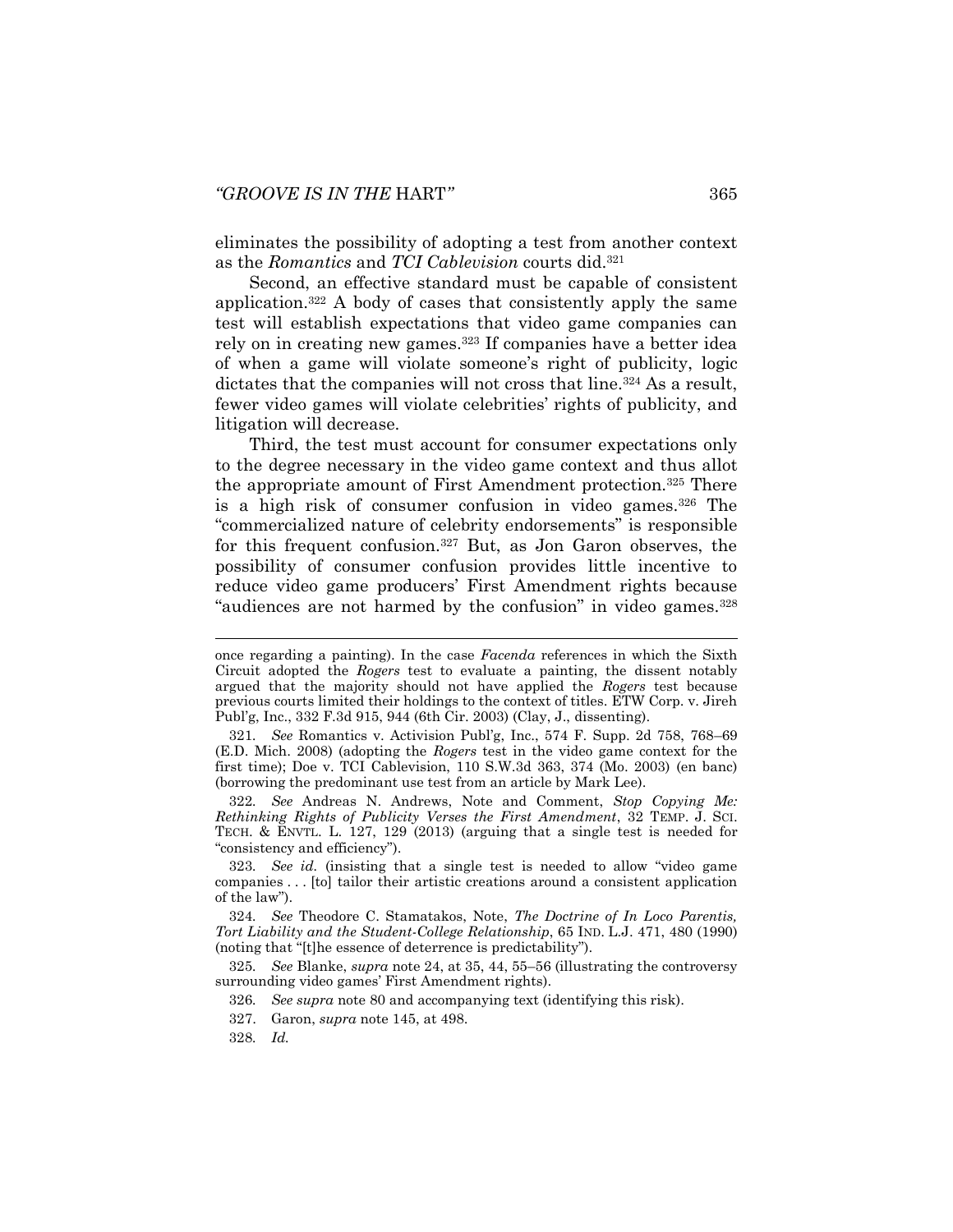Whereas a consumer is likely to buy or use a book, movie, or video game based on its name, a video game user will usually decide to play a game before ever seeing what its characters look like.<sup>329</sup> Consumer confusion is thus less important in the context of a video game's avatars than in the context of a title or a similar circumstance in which a consumer decides to buy or use a product based on appropriation of a celebrity's likeness. Video game avatars should thus receive more First Amendment protection than the titles and similar external components of a work.<sup>330</sup>

### <span id="page-50-1"></span>*B. The Readily Identifiable Standard Explained*

<span id="page-50-0"></span>This Note contends that a different test could better address these goals. By both necessity and design, the readily identifiable standard can be simplified in a single sentence:<sup>331</sup> A video game violates an individual's right of publicity if a person familiar with the individual would look at a video game character and know *immediately* that the character is *definitively* based on the real individual.<sup>332</sup> Conversely, a video game deserves First Amendment protection if the individual's likeness is not both immediately and definitively obvious. Although most right of publicity cases in the video game context deal with a celebrity's image,<sup>333</sup> the readily identifiable standard can also apply to a video game's other elements. For example, a video game will

<sup>329</sup>*. See id.* (explaining that consumer confusion in video games does not affect users' choice to buy or play the game because "[t]he audience member's choice to read, watch, or play has already been made").

<sup>330</sup>*. See id.* (arguing that there should be an inverse relationship between the importance of consumer confusion and the amount of First Amendment deference given to creative works); *see also* Edelman, *supra* note [53,](#page-10-0) at 586 (arguing that "courts must recognize that the scales of justice point in favor of protecting college athletes' publicity rights in commercial video games").

<sup>331</sup>*. See supra* note [309](#page-47-0) and accompanying text (noting the importance of simplicity in a test).

<sup>332</sup>*. See infra* note [340](#page-52-0) and accompanying text (explaining that some courts have already been evaluating right of publicity claims from the perspective of someone familiar with the plaintiff).

<sup>333</sup>*. See supra* note [172](#page-28-0) and accompanying text (noting that *Romantics* is an exception to this trend because it involves a right of publicity claim relating to sound).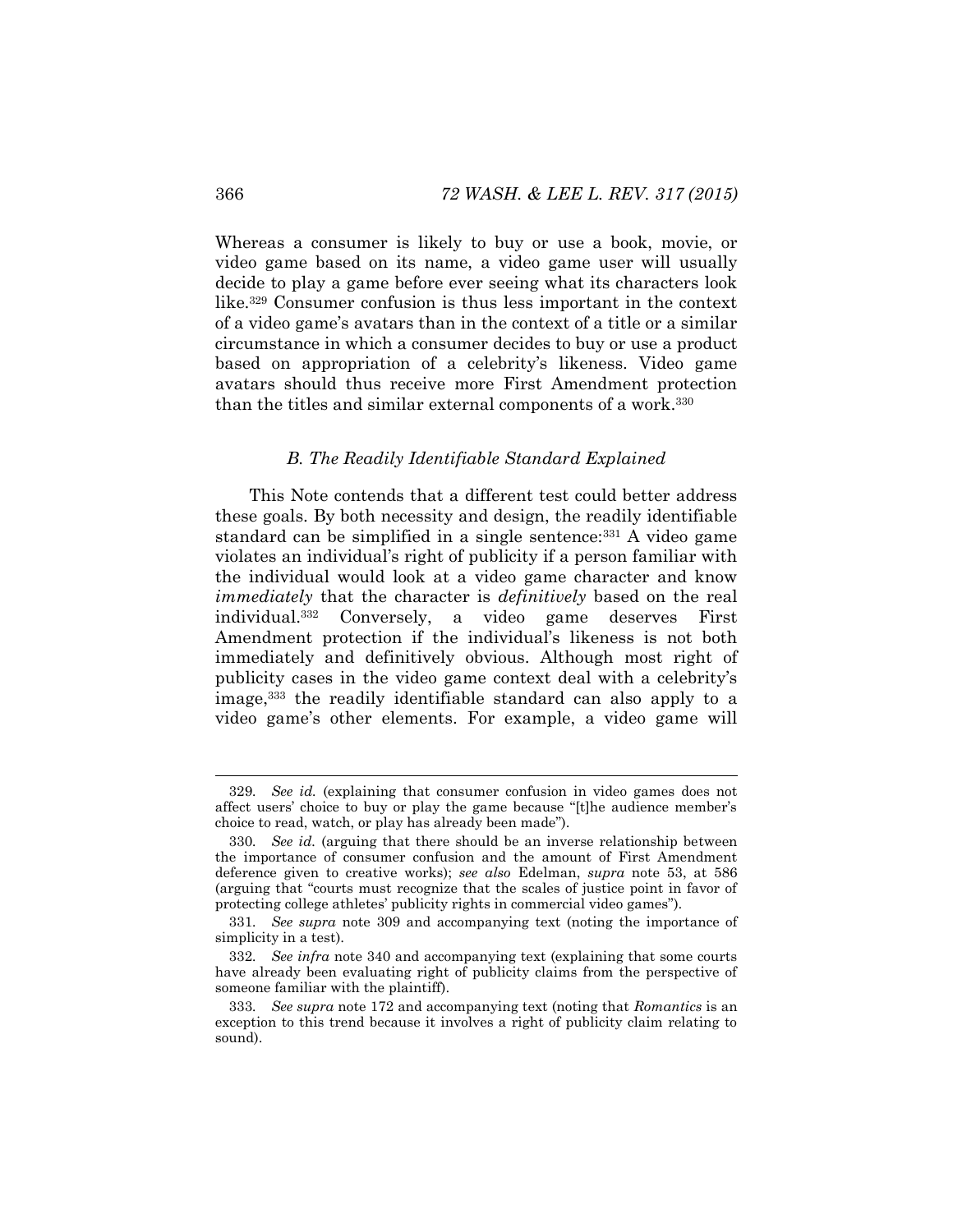violate a celebrity's right of publicity if the celebrity's song is immediately and definitively recognizable in the game.

The readily identifiable standard borrows the term "readily identifiable" from *Motschenbacher*, which used the phrase in describing how the plaintiff customized his race cars.<sup>334</sup> But the real source of the test is Judge Alarcon's dissent in *White*. 335 Although he does not use the words "readily identifiable," Judge Alarcon discusses both *Motschenbacher* and *Carson* at length and effectively applies the readily identifiable standard.<sup>336</sup> He ultimately concludes, "It is patently clear to anyone viewing the commercial advertisement that Vanna White was not being depicted. No reasonable juror could confuse a metal robot with Vanna White."<sup>337</sup> Because it is not immediately and definitively clear that the advertisement is based on White's image particularly because the figure is a robot in the advertisement and because there are distinct differences between the picture's background and the Wheel of Fortune game set<sup>338</sup>—Judge

<sup>334</sup>*. See* Motschenbacher v. R. J. Reynolds Tobacco Co.*,* 498 F.2d 821, 822 (9th Cir. 1974) (describing how the plaintiff used a "distinctive narrow white pinstripe" to make his cars "more readily identifiable"). The Sixth Circuit quoted the phrase in a discussion of *Motschenbacher* nearly a decade later. *See* Carson v. Here's Johnny Portable Toilets, Inc., 698 F.2d 831, 844 (6th Cir. 1983) (discussing *Motschenbacher* in determining whether a portable toilets company violated an entertainer's right of publicity through use of his nickname in the corporation's name).

<sup>335</sup>*. See supra* notes [125](#page-21-0)–[127](#page-21-1) (discussing Judge Alarcon's dissent and his reasoning).

<sup>336</sup>*. See* White v. Samsung Elecs. Am., Inc., 971 F.2d 1395, 1403–04 (9th Cir. 1992) (Alarcon, J., dissenting) (noting that there were many more similarities between the images and celebrities in *Motschenbacher* and *Carson* than in *White*).

<sup>337</sup>*. Id.* at 1404. In his dissent to the denial of the petition for rehearing en banc, Judge Kozinski echoed Judge Alarcon's reasoning. *See* White v. Samsung Elecs. Am., Inc., 989 F.2d 1512, 1519 (9th Cir. 1993) (en banc) (Kozinski, J., dissenting) (arguing that the majority went too far by "not allowing *any* means of reminding people of someone"). Although Judge Alarcon applies his standard from the perspective of "anyone," his logic implies that the viewer would need some familiarity with Vanna White. His reasoning is thus consistent with the readily identifiable standard. *See supra* note [332](#page-50-0) and accompanying text (clarifying that the readily identifiable standard applies from the position of a person who is familiar with the celebrity).

<sup>338</sup>*. See White*, 971 F.2d at 1405 (contending that the robot's image is clearly distinct from White's and asserting that "[t]he Wheel of Fortune set . . . is not an attribute of Vanna White's identity").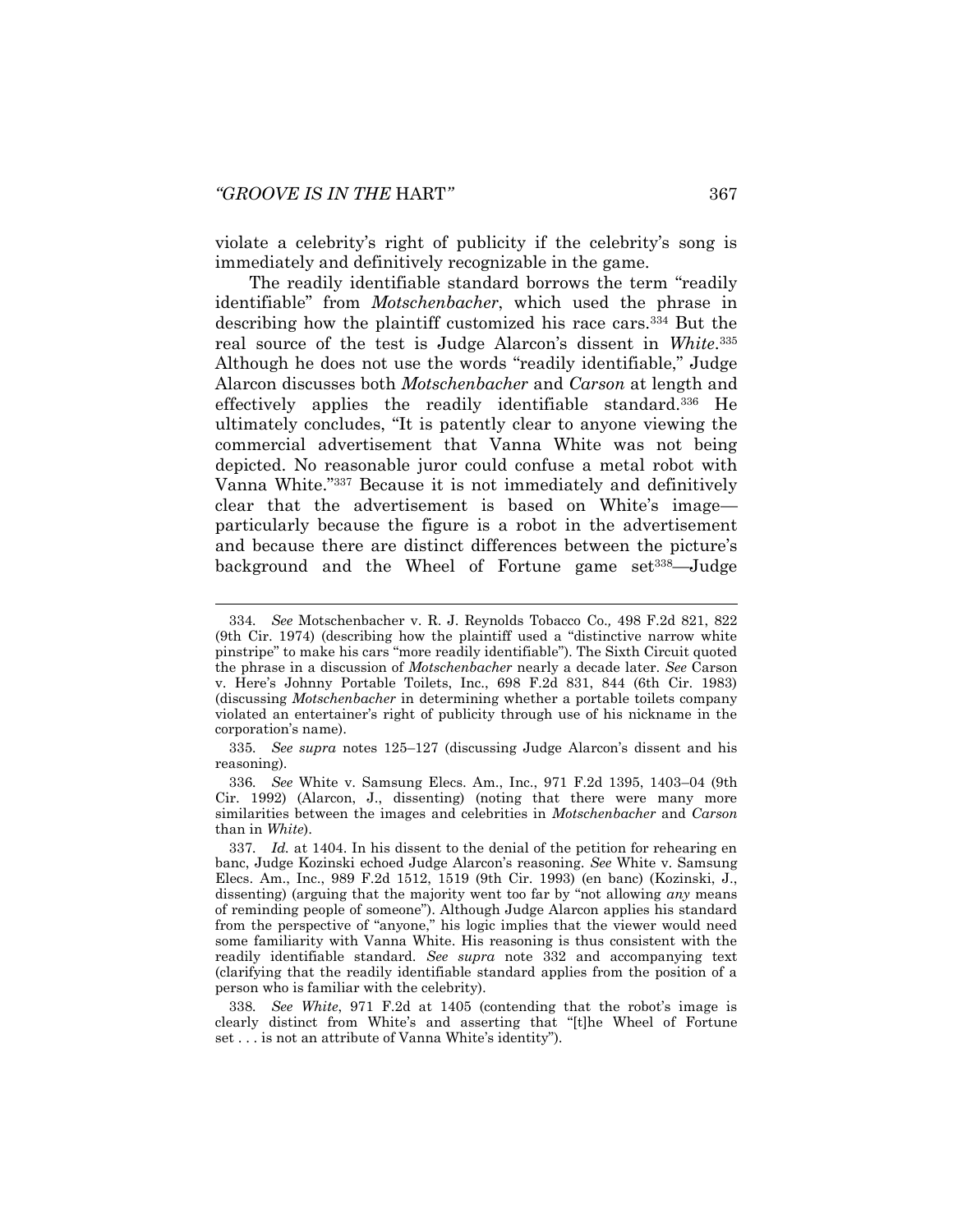Alarcon's opinion is a great example of applying the readily identifiable standard.

<span id="page-52-0"></span>Additional precedent supports the readily identifiable standard, although not necessarily its "immediately" and "definitively" language or its application in the video game context. In *Cohen v. Herbal Concepts, Inc.*, <sup>339</sup> a right of privacy case, the New York Court of Appeals concluded that a photograph violates an individual's right of privacy only if "someone familiar with the person<sup>[]</sup> in the photograph could identify them by looking at [it]."<sup>340</sup> The court explained that this determination requires a court to consider how clear the person's image is and any other features in the picture that help show whether it does or does not depict the individual.<sup>341</sup> It determined that the photograph of a nude mother and child was similar enough to the plaintiffs' images to justify the jury's determination.<sup>342</sup> The New York Supreme Court later applied the *Cohen* test in a right of publicity case.<sup>343</sup> The court concluded that the defendant, a baseball jersey manufacturer, violated New York Mets players' rights of publicity because someone familiar with the plaintiffs could identify their images on the jersey at issue.<sup>344</sup>

<span id="page-52-1"></span>It is easiest to highlight the readily identifiable standard's intricacies by explaining what factors a court applying the test

341*. See Cohen*, 472 N.E.2d at 309 (explaining that the result "will necessarily depend upon the court's determination of the quality and quantity of the identifiable characteristics displayed in the advertisement and . . . an assessment of the clarity of the photograph, the extent to which identifying features are visible, and the distinctiveness of those features").

342*. See id.* (noting similarities between the plaintiffs' physical features and those in the photograph and reasoning that the plaintiffs were more identifiable because they were together in the photograph).

343*. See* Shamsky v. Garan, Inc., 632 N.Y.S.2d 930, 933–34 (1995) (citing *Cohen* and quoting its standard).

344*. See id.* at 934 (describing the similarities between the players and the image on the jersey and explaining that baseball fans, as persons familiar with the plaintiffs, could identify them from the jersey).

<sup>339.</sup> 472 N.E.2d 307 (N.Y. 1984).

<sup>340</sup>*. Id.* at 308; *see also* Eames, *supra* note [48,](#page-9-1) at 52 (citing *Cohen* in the process of explaining how courts resolve right of publicity issues involving noncelebrities). Many courts use this "someone familiar with" principle, which the readily identifiable standard adopts, to evaluate right of publicity claims. *See, e.g.*, Cheatham v. Paisano Publ'ns, Inc., 891 F. Supp. 381, 387 (W.D. Ky. 1995) (explaining that the plaintiff's right of publicity claim hinged on whether "her friends and customers" could identify her from the photograph).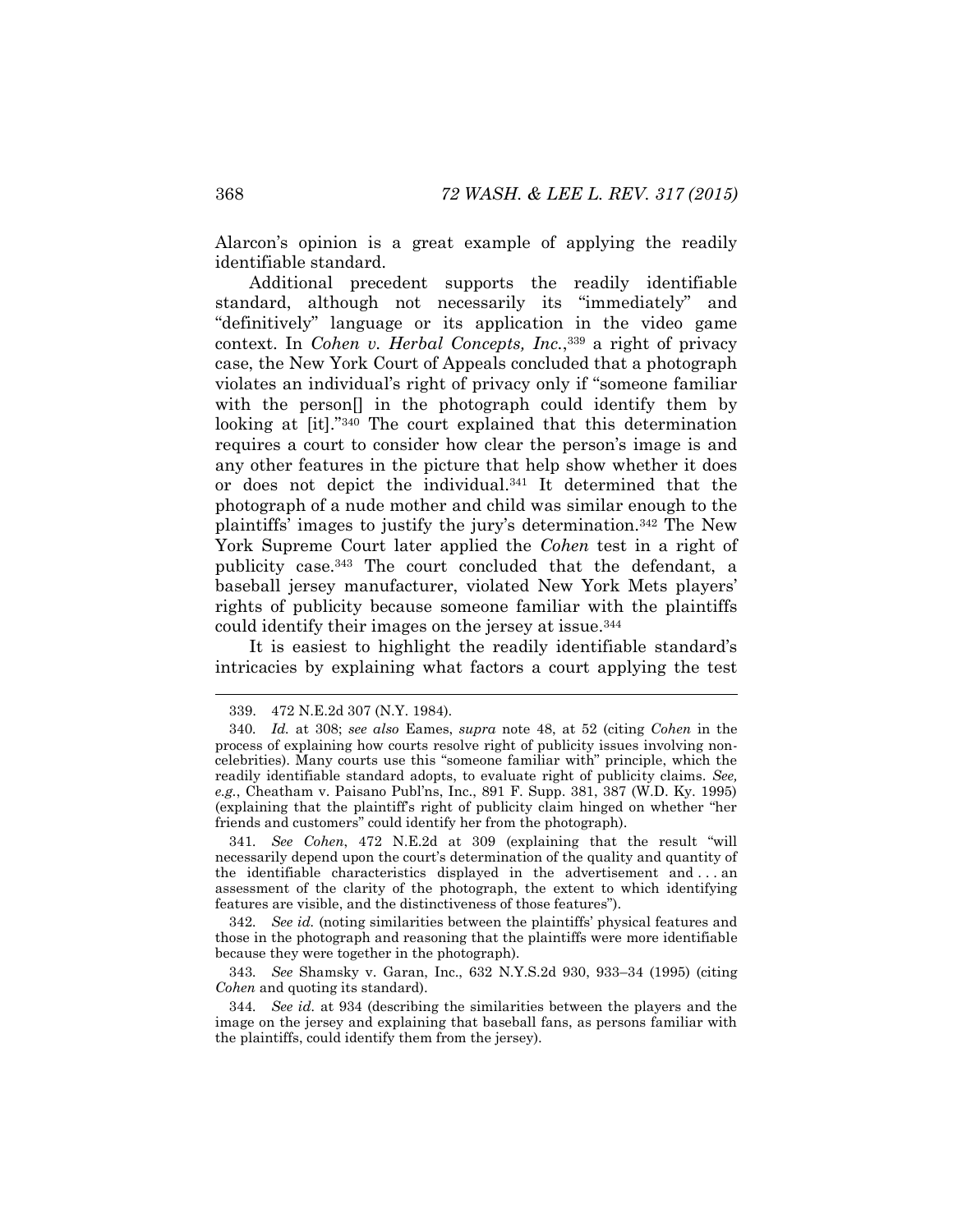will and will not consider. In short, the standard will consider all of a video game's features that can be seen and heard but will not consider nonobservable components that do not help determine whether an individual's likeness is immediately and definitively identifiable. In the context of an individual's image, for example, the readily identifiable standard will consider a game's setting and an avatar's surroundings. The game board scene in *White*, if the advertisement had been part of a video game, is a prime example of such a setting.<sup>345</sup> A court applying this test would have also considered the space-age setting of *Space Channel 5* in *Kirby*<sup>346</sup> and the impressively lifelike stadiums in *Hart* and *Keller* that are filled with countless realistic avatars.<sup>347</sup>

<span id="page-53-0"></span>The readily identifiable standard will also consider an avatar's unique characteristics because these aid in the decision of whether an avatar is immediately and definitively based on a right of publicity plaintiff. For example, the height, weight, and biographical information given in the *NCAA Football* games helps show what athlete an avatar is based on, even in the absence of a name.<sup>348</sup> If the *White* advertisement were in a video game, a court applying the readily identifiable standard would consider the robot's dress and jewelry that resembled those that White wore in real life.<sup>349</sup>

<span id="page-53-1"></span>Finally, this new test will consider the sounds made and actions taken by a video game's avatars. A court applying the readily identifiable standard would thus consider what songs No Doubt sang in *Band Hero*, just as the court that applied the transformative use test did.<sup>350</sup> If Ginger Rogers were in a video

<sup>345</sup>*. See supra* note [118](#page-20-0) and accompanying text (explaining that the *White* court considered the game show scene).

<sup>346</sup>*. See* Kirby v. Sega of Am., Inc., 144 Cal. App. 4th 47, 59 (Cal. Ct. App. 2006) (describing how the game is set in the 2400s).

<sup>347</sup>*. See In re* NCAA Student–Athlete Name & Likeness Licensing Litig. (*Keller*), 724 F.3d 1268, 1271 (9th Cir. 2013) (identifying the presence of "realistic virtual versions of actual stadiums" filled with "virtual athletes, coaches, cheerleaders, and fans").

<sup>348</sup>*. See supra* note [197](#page-32-0) (describing the similarities between characters in the *NCAA Football* games and the athletes in real life).

<sup>349</sup>*. See* White v. Samsung Elecs. Am., Inc., 971 F.2d 1395, 1396 (9th Cir. 1992) (noting the similarity between the robot's clothing and accessories and those of Vanna White).

<sup>350</sup>*. See* No Doubt v. Activision Publ'g, Inc., 192 Cal. App. 4th 1018, 1034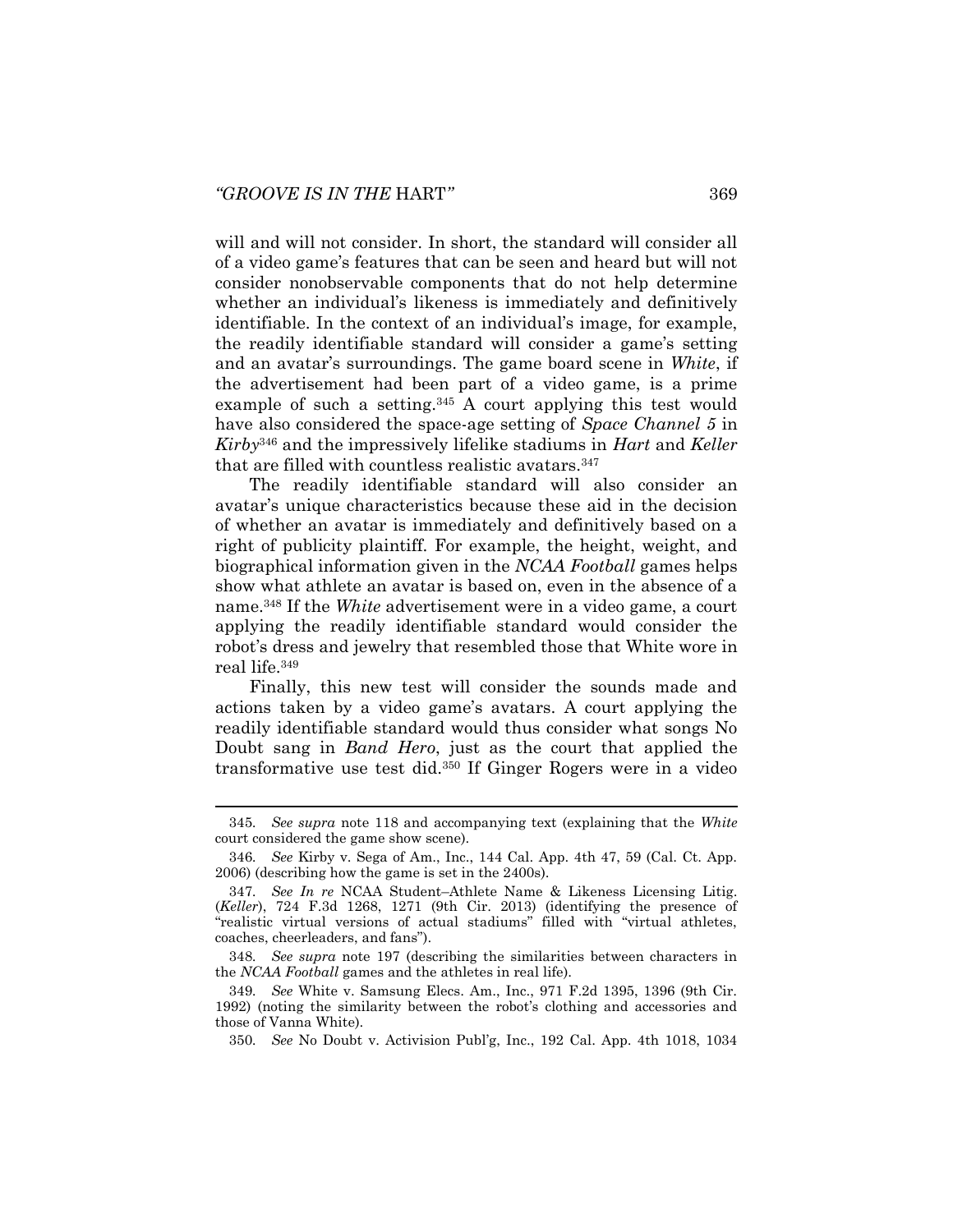game, a court applying the readily identifiable standard would consider her dancing style.<sup>351</sup> A court using this test would also consider a baseball player's batting stance, a celebrity's famous expressions, and an individual's tattoos<sup>352</sup> because these too factor into the immediately and definitively identifiable analysis.

The readily identifiable standard will not consider a video game's components that a user cannot observe. Examples include the ability to alter characters, settings, and other aspects of the game.<sup>353</sup> As the Third Circuit reasoned in *Hart*, changing a video game's avatar creates a new character.<sup>354</sup> Likewise, the readily identifiable standard will ignore interactivity—a user's ability to control an avatar and the avatar's activity.<sup>355</sup> Interactivity does not change the avatar's potential appropriation of an individual's likeness and is thus not appropriate for evaluating a right of publicity claim.<sup>356</sup> Considering either changeability or interactivity is also a problem because doing so would provide video game producers an easy avenue around right of publicity

353*. See* Bahlert, *supra* note [24](#page-5-0), at 168 ("[T]he mere ability to change the virtual players' appearances should not . . . end the analysis where the intent of the game makers is to mimic reality.").

<sup>(</sup>Cal. Ct. App. 2011) (explaining that No Doubt in *Band Hero* sang songs that the real band maintained it would never have sung).

<sup>351</sup>*. See supra* note [105](#page-19-1) and accompanying text (explaining that Rogers became famous for dancing with Fred Astaire in films).

<sup>352.</sup> Meredith Hatic argues that tattoos can be a large part of a person's likeness that the right of publicity must protect. *See* Meredith Hatic, Note, *Who Owns Your Body Art?: The Copyright and Constitutional Implications of Tattoos*, 23 FORDHAM INTELL. PROP. MEDIA & ENT. L.J. 396, 420 (2012) (asserting that the right of publicity gives former NBA star Rasheed Wallace an interest to protect his image, which includes his tattoos).

<sup>354</sup>*. See supra* notes [219](#page-35-0)–[220](#page-35-1) and accompanying text (explaining the court's reasoning about minor and major alterations of video game characters). A video game user's creation of an avatar that closely resembles a famous person has no right of publicity consequences as the user will not profit from the celebrity's likeness. *See* Rodrigues, *supra* note [271](#page-41-2), at 1202 ("The right of publicity is a property right in the *commercial use* of one's persona." (emphasis added)).

<sup>355</sup>*. See* Brown v. Entm't Merchs. Ass'n, 131 S. Ct. 2729, 2767–77 (2011) (Breyer, J., dissenting) (explaining the interactive component of video games and arguing that interactivity distinguishes video games from movies and books).

<sup>356</sup>*. See supra* note [283](#page-43-0) and accompanying text (explaining Gutmann's argument that courts should not consider the ability to control video game avatars in balancing the right of publicity and the First Amendment because it does not change the avatar).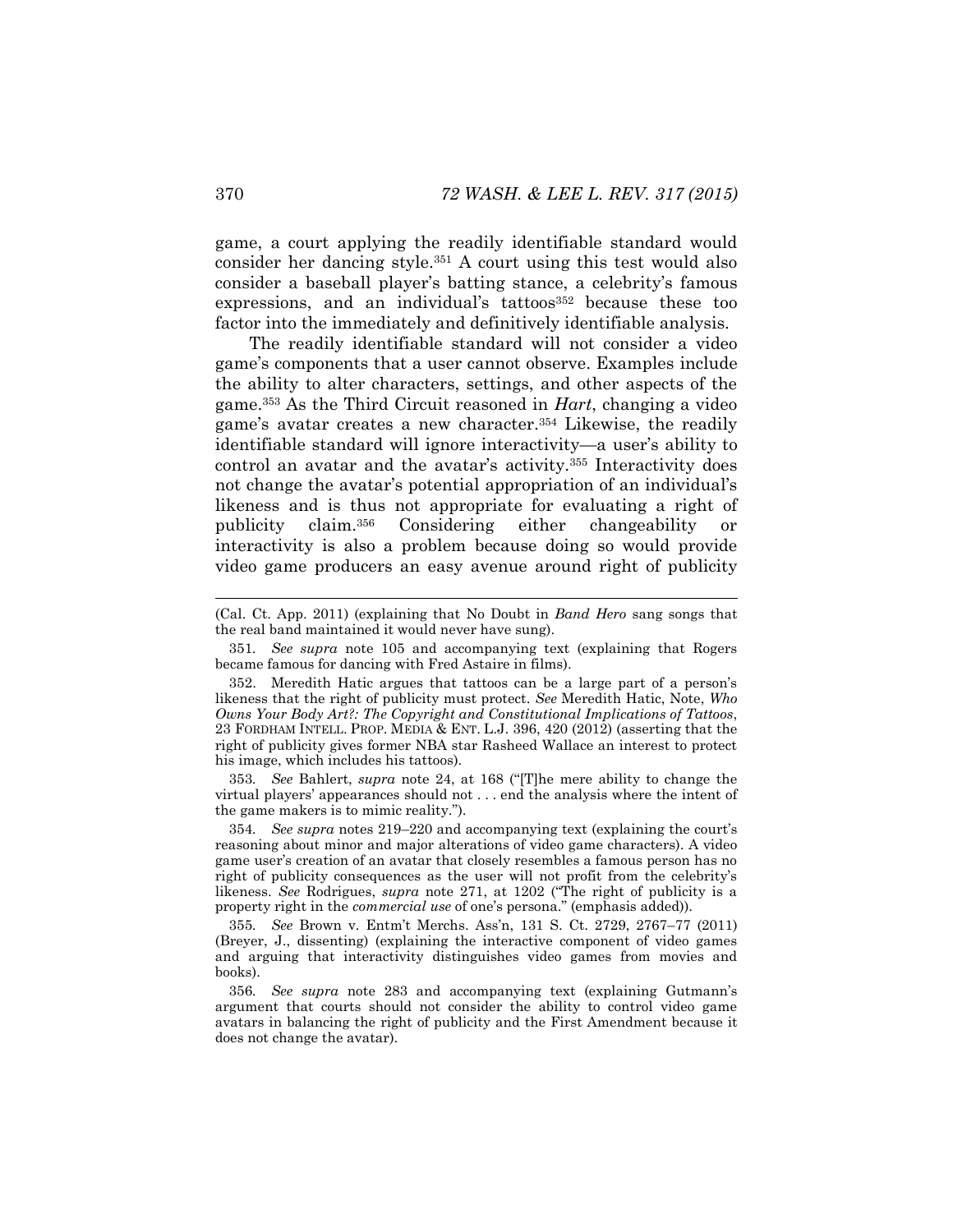<span id="page-55-1"></span>

<span id="page-55-3"></span><span id="page-55-2"></span>liability.<sup>357</sup> The companies could simply incorporate these features into a game, which would be "merely a guise to escape liability."<sup>358</sup> Courts must thus evaluate a video game in its default form and without giving any weight to interactivity or changeability.<sup>359</sup>

<span id="page-55-0"></span>A video game producer's intent is another component that users cannot observe and that courts applying the readily identifiable standard will not consider. In *Zacchini*, the Supreme Court of the United States rejected the Ohio Supreme Court's right of publicity test that had considered intent.<sup>360</sup> Although the *TCI Cablevision* court argued that ignoring intent might allow video game companies to escape liability for intentional appropriation,<sup>361</sup> any depiction of an individual that does not violate that person's right of publicity under the readily identifiable standard is not appropriation at all.<sup>362</sup> The new test thus avoids the problem *TCI Cablevision* anticipated.<sup>363</sup> Lastly, determining a video game producer's intent is extremely difficult to discern<sup>364</sup> and may sometimes require a trier of fact to guess as to the producer's intent.<sup>365</sup>

359*. See supra* notes [284](#page-43-1)–[285](#page-43-2) and accompanying text (explaining the need for evaluation in the default form).

360*. See* Zacchini v. Scripps–Howard Broad. Co., 433 U.S. 562, 565 (1977) (explaining that the Ohio Supreme Court incorrectly considered whether the television station intended to appropriate Zacchini's likeness).

<sup>357</sup>*. See* Hart v. Elec. Arts, Inc., 717 F.3d 141, 167 (3d Cir. 2013) (explaining that it is dangerous to consider the ability to alter avatars in right of publicity cases).

<sup>358.</sup> Parks v. LaFace Records, 329 F.3d 437, 454 (6th Cir. 2003); *see Hart*, 717 F.3d at 167 (warning that changeability alone cannot give a video game First Amendment protection because this would "open[ ] the door to cynical abuse" as "video game companies could commit the most blatant acts of misappropriation only to absolve themselves by including a feature that allows users to modify the digital likenesses").

<sup>361</sup>*. See* Doe v. TCI Cablevision, 110 S.W.3d 363, 374 (Mo. 2003) (en banc) (arguing that balancing the right of publicity and the First Amendment requires considering intent).

<sup>362</sup>*. See* Bucher, *supra* note [26,](#page-6-0) at 1–2 (explaining that appropriation requires using an individual's identity to one's own advantage).

<sup>363</sup>*. See supra* note [151](#page-25-0) and accompanying text (explaining the *TCI Cablevision* court's fear of willful commercial exploitation).

<sup>364</sup>*. See supra* note [287](#page-43-3) and accompanying text (describing the challenging task of discerning intent).

<sup>365</sup>*. See* Gerald Gunther, *Learned Hand and the Origins of Modern First*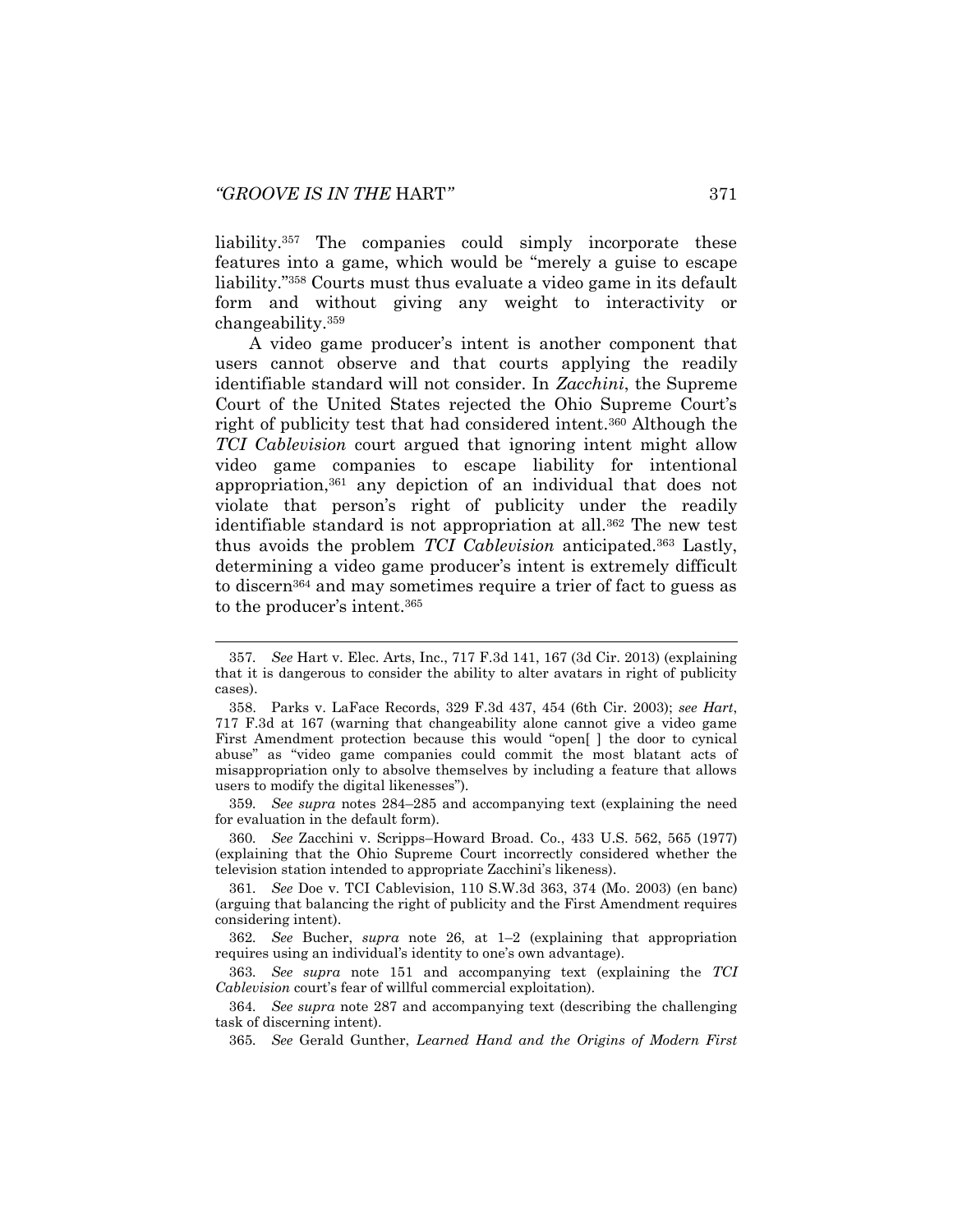The readily identifiable standard advances the goals of a workable test discussed in Part V.A and other public policy concerns in three ways. First, the test allocates the proper amount of First Amendment protection.<sup>366</sup> The readily identifiable standard is strict by design.<sup>367</sup> As noted above, video game companies should receive significant First Amendment protection because there is a low risk that consumers will decide to use or buy a game based on how the game depicts celebrities.<sup>368</sup> Entertainment is one of the primary means of expression under the First Amendment, and celebrities are in the unique, and arguably unenviable, position of often being the subjects of this expression.<sup>369</sup> A balancing test, like the readily identifiable standard, that favors creativity is not intended to allow video game producers to exploit celebrities.<sup>370</sup> The test is, however, designed to protect the freedom of expression that "is fundamental in our society" in an arena where policy favors First Amendment protection.<sup>371</sup>

<span id="page-56-0"></span>Second, the readily identifiable standard protects the average person who is equally entitled to a right of publicity if her state recognizes the right.<sup>372</sup> Noncelebrities, although not recognizable

371*. Id.* at 134.

*Amendment Doctrine: Some Fragments of History*, 27 STAN. L. REV. 719, 740 (1975) (warning of the "risks to speech if juries were permitted to punish on the basis of guesses about intent").

<sup>366</sup>*. See supra* note [325](#page-49-0) and accompanying text (advocating that a workable test must properly consider the First Amendment).

<sup>367</sup>*. See* KWALL, *supra* note [47,](#page-9-0) at 63 (asserting that the proper balance between the First Amendment and moral rights like the right of publicity requires "a 'thumb on the scales' in favor of free speech").

<sup>368</sup>*. See supra* notes [328](#page-49-1)–[330](#page-50-1) and accompanying text (contending that the low risk of consumer confusion as compared with titles of works necessitates additional First Amendment protection for video games).

<sup>369</sup>*. See* Comedy III Prods., Inc. v. Gary Saderup, Inc., 21 P.3d 797, 803 (Cal. 2001) (explaining that the way that people view celebrities can make "the creative appropriation of celebrity images . . . an important avenue of individual expression").

<sup>370</sup>*. See* BLACK, *supra* note [70,](#page-12-0) at 119–20 (warning of the danger that would result from overexploitation of celebrities' images).

<sup>372</sup>*. See* KWALL, *supra* note [47,](#page-9-0) at 129 (arguing that the right of publicity protects, "at a minimum the names and likenesses of every individual" because celebrities and non-celebrities alike can be identified by their names and likenesses). The fact that courts designed the right of publicity to protect celebrities, *supra* note [49,](#page-9-2) does not preclude the right from also protecting non-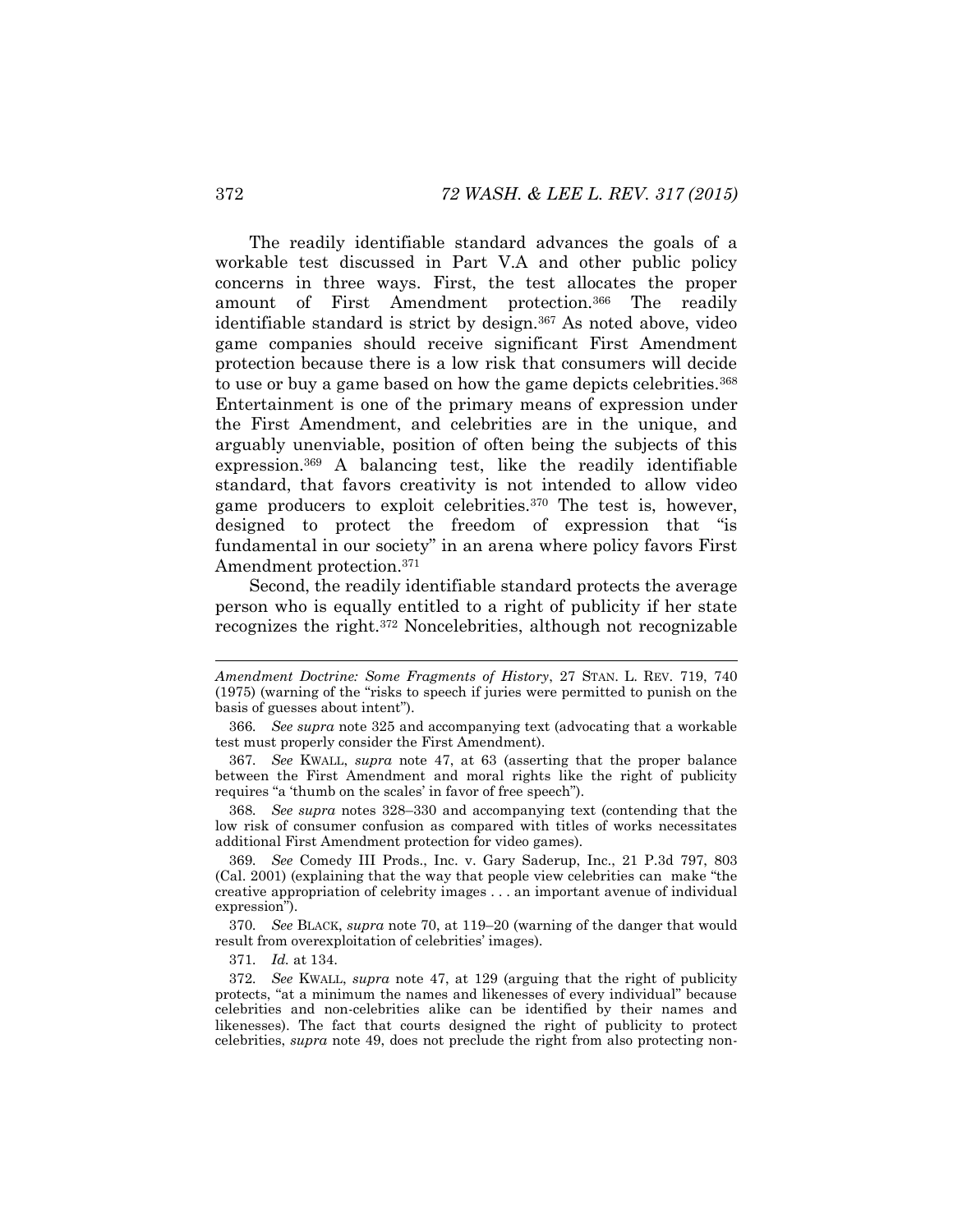on a national or international scale, have "regionally known personas."<sup>373</sup> The readily identifiable standard protects these personas by applying specifically from the perspective of "a person familiar with the individual."<sup>374</sup>

Finally, the readily identifiable standard gives video game companies a workable standard that they can rely on.<sup>375</sup> The answer to the question of whether an individual is immediately and definitively identifiable from an avatar is easier to predict than the answer to whether the work is sufficiently transformative or whether creative aspects of the game predominate.<sup>376</sup> And, significantly, protecting video game producers in this way will in turn protect celebrities. A video game company's knowledge of what line it cannot cross protects celebrities because the fear of lawsuits will deter the company from crossing this line.<sup>377</sup>

# *C. Applying the Readily Identifiable Standard to Existing Precedent*

This Note does not, in the absence of a complete factual record, purport to predict for certain how a court applying the readily identifiable standard would decide the cases outlined in Part III.B. Applying the test's guidelines to these decisions can, nevertheless, help to clarify how a court would likely apply this

celebrities. Ann Margaret Eames clarifies that celebrity status is not a requirement for bringing a right of publicity claim. *See* Eames, *supra* note [48,](#page-9-1) at 51 (explaining that the right of publicity presently protects celebrities and noncelebrities alike, although previous courts would have rejected a non-celebrity's right of publicity action because "her image [was] fungible").

<sup>373.</sup> KWALL, *supra* note [47,](#page-9-0) at 128.

<sup>374</sup>*. See supra* note [332](#page-50-0) and accompanying text (explaining that the readily identifiable standard applies from this viewpoint).

<sup>375</sup>*. See supra* notes [323](#page-49-2)–[324](#page-49-3) and accompanying text (noting the need for a consistent standard that video game producers can put their faith in).

<sup>376</sup>*. See supra* notes [305](#page-46-1)–[306,](#page-46-0) [311](#page-47-1) (explaining that both the predominant use test and transformative use test are too subjective and difficult to apply consistently).

<sup>377</sup>*. See* Holly Forsberg, *Diminishing the Attractiveness of Trolling: The Impacts of Recent Judicial Activity on Non–Practicing Entities*, 12 U. PITT. J. TECH. L. & POL'Y 1, 7 (2011) (noting that the fear of possible litigation deters production in the intellectual property arena).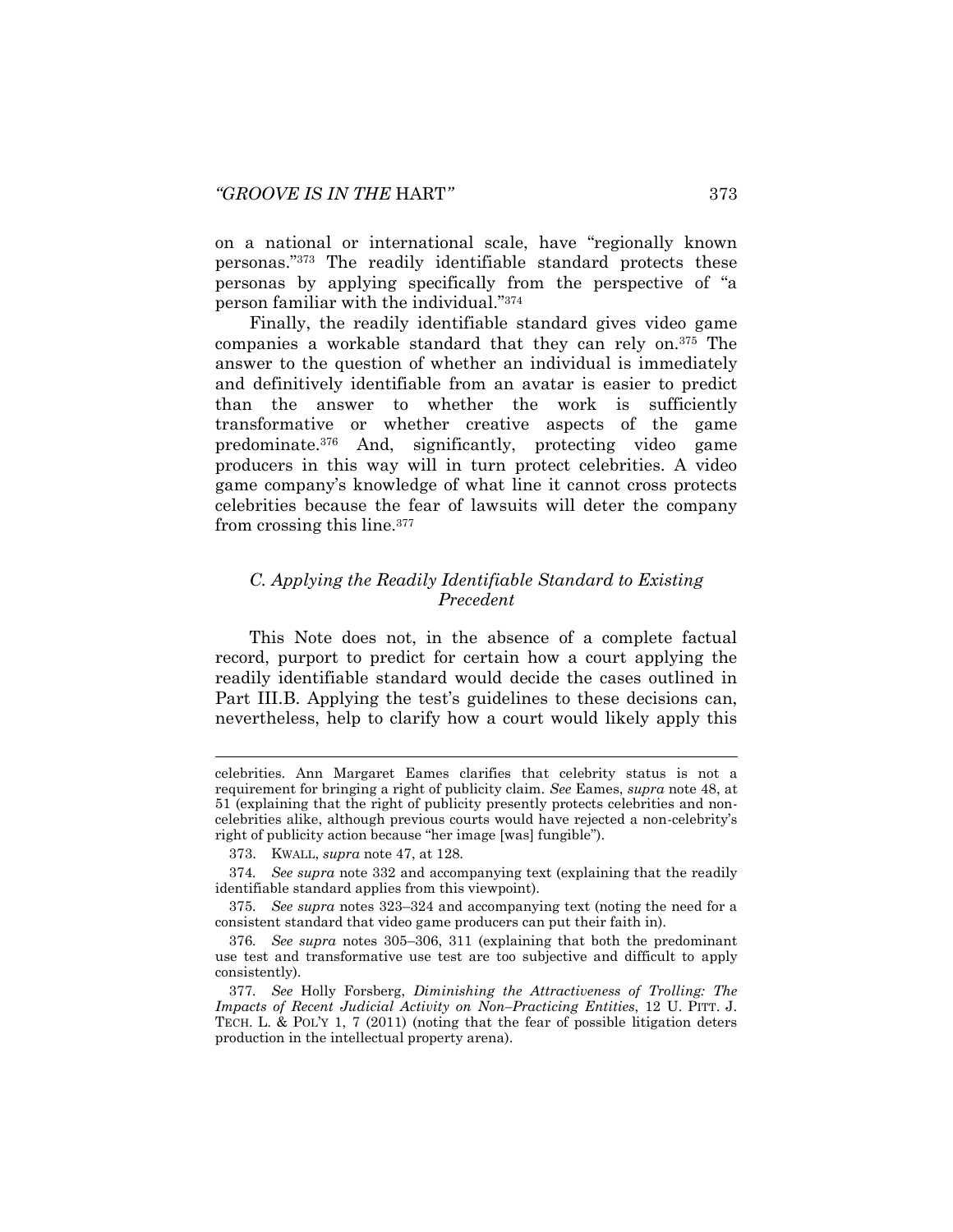test and what factors a court would consider in analyzing these decisions.

The most significant factor in applying the readily identifiable standard to *Kirby*'s facts is the tremendous difference in appearance between Ulala and Kierin Kirby.<sup>378</sup> The *Kirby* court identified significant contrasts, including size, fashion style, and Ulala being an anime character.<sup>379</sup> Beyond these differences in appearance, the "futuristic setting"<sup>380</sup> weighs against Kirby.<sup>381</sup> Finally, the difference between Kirby's "Groove is in the Heart" and the music in *Space Channel 5* decreases the likelihood of associating Kirby with Ulala.<sup>382</sup> These differences make it probable that Kirby's likeness is not immediately and definitively identifiable from Ulala's image.

It is harder to analyze *Guitar Hero Encore: Rocks the 80s*, the game at issue in *Romantics*, because the court did not extensively compare the band's original song with the game's version.<sup>383</sup> *Romantics* also presents an unusual case because the game acknowledges that the song belongs to The Romantics.<sup>384</sup> The *Romantics* court notes that this gives users notice that The Romantics are not performing "What I Like About You" in the game.<sup>385</sup> This reasoning aligns with the readily identifiable standard because this disclaimer would make it less likely that a user would be able to immediately and definitively identify The Romantics from the band in the game.<sup>386</sup> Because the band did

383*. See* Romantics v. Activision Publ'g, Inc., 574 F. Supp. 2d 758, 765 (E.D. Mich. 2008) (noting that the band "presented no evidence that their sound is identifiable separate from the [s]ong").

384*. See id.* at 762 (noting that the game displays the words "as made famous by The Romantics").

385*. See id.* (asserting that this disclaimer "informs players and onlookers that The Romantics are not actually performing the [s]ong").

386*. See supra* note [332](#page-50-0) and accompanying text (stressing the difficulty of

<sup>378</sup>*. See* Kirby v. Sega of Am., Inc., 144 Cal. App. 4th 47, 59–60 (Cal. Ct. App. 2006) (describing the differences in appearance).

<sup>379</sup>*. See id.* at 59 (explaining that Ulala and Kirby "differ quite a bit").

<sup>380</sup>*. Id.* at 51.

<sup>381</sup>*. See supra* note [346](#page-53-0) and accompanying text (explaining that a court applying the readily identifiable standard would consider *Space Channel 5*'s setting).

<sup>382</sup>*. See Kirby*, 144 Cal. App. 4th at 51 (explaining that *Space Channel 5*'s theme song "Mexican Flyer," by Ken Woodman, is not associated with Kirby or her band Deee-Lite).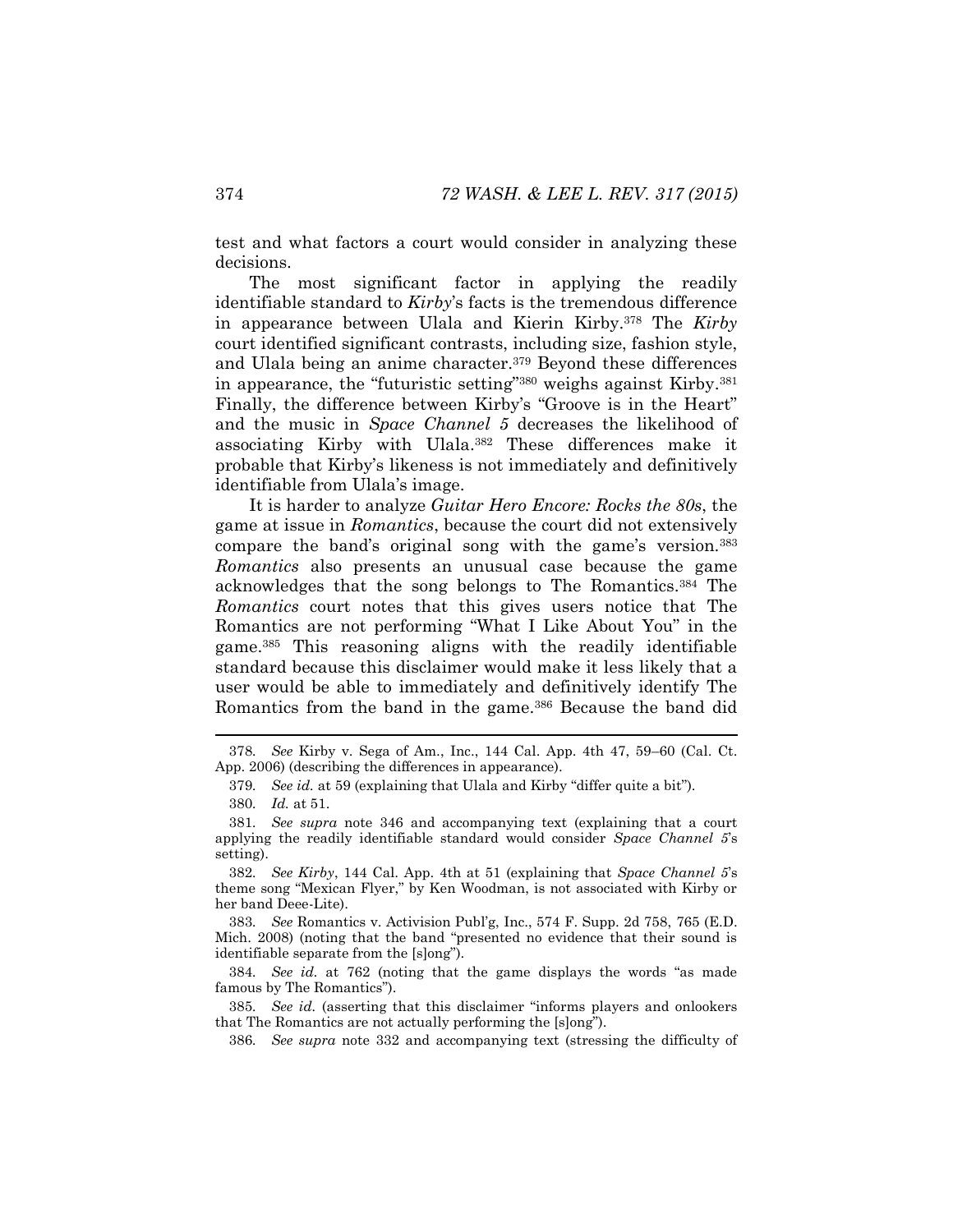not point to any visual similarities between itself and the band in the game,<sup>387</sup> it is unlikely that the two were visually similar. Additionally, a court applying the readily identifiable standard would not consider the user's ability to "customize [the] game play experience" as the *Romantics* court did.<sup>388</sup> The factors thus seem to weigh against The Romantics and toward First Amendment protection for the game, just as the court held under the predominant use test.<sup>389</sup>

*No Doubt* is an atypical case because the band members agreed to appear in the game before later alleging that Activision violated the licensing agreement.<sup>390</sup> Activision thus likely violated the plaintiffs' rights of publicity under the readily identifiable standard if the band members were *not* immediately and definitively identifiable from their avatars.<sup>391</sup> Whether the avatars resembled the real band members was not an issue.<sup>392</sup> But a court applying the readily identifiable standard to these facts would still evaluate the game's other elements.<sup>393</sup> For example, a court would consider that a *Band Hero* user can make No Doubt "perform at fanciful venues including outer space or to sing songs [that No Doubt] would object to singing" because these are observable features.<sup>394</sup> The readily identifiable standard would also consider, however, that the avatars performed solely rock songs just as No Doubt did in real life.<sup>395</sup> It makes no

l

394*. No Doubt*, 192 Cal. App. 4th at 1034.

satisfying this test).

<sup>387</sup>*. See Romantics*, 574 F. Supp. 2d at 765 (clarifying that the plaintiffs' claim related to sound).

<sup>388</sup>*. Id.* at 766.

<sup>389</sup>*. See id.* (concluding that the plaintiffs' right of publicity claim failed).

<sup>390</sup>*. See* No Doubt v. Activision Publ'g, Inc., 192 Cal. App. 4th 1018, 1022 (Cal. Ct. App. 2011) (explaining No Doubt's claim that the video game publisher used the members' likenesses in ways that violated the agreement).

<sup>391</sup>*. See supra* note [332](#page-50-0) and accompanying text (clarifying that a court will normally apply the test by asking whether the plaintiff is immediately and definitively identifiable).

<sup>392</sup>*. See No Doubt*, 192 Cal. App. 4th at 1033 (noting that Activision acknowledged the intentional visual similarities).

<sup>393</sup>*. See supra* Part V.B (explaining that a court applying the readily identifiable standard would consider all of a game's observable components).

<sup>395</sup>*. See id.* (observing that the game's avatars do exactly what made No Doubt famous).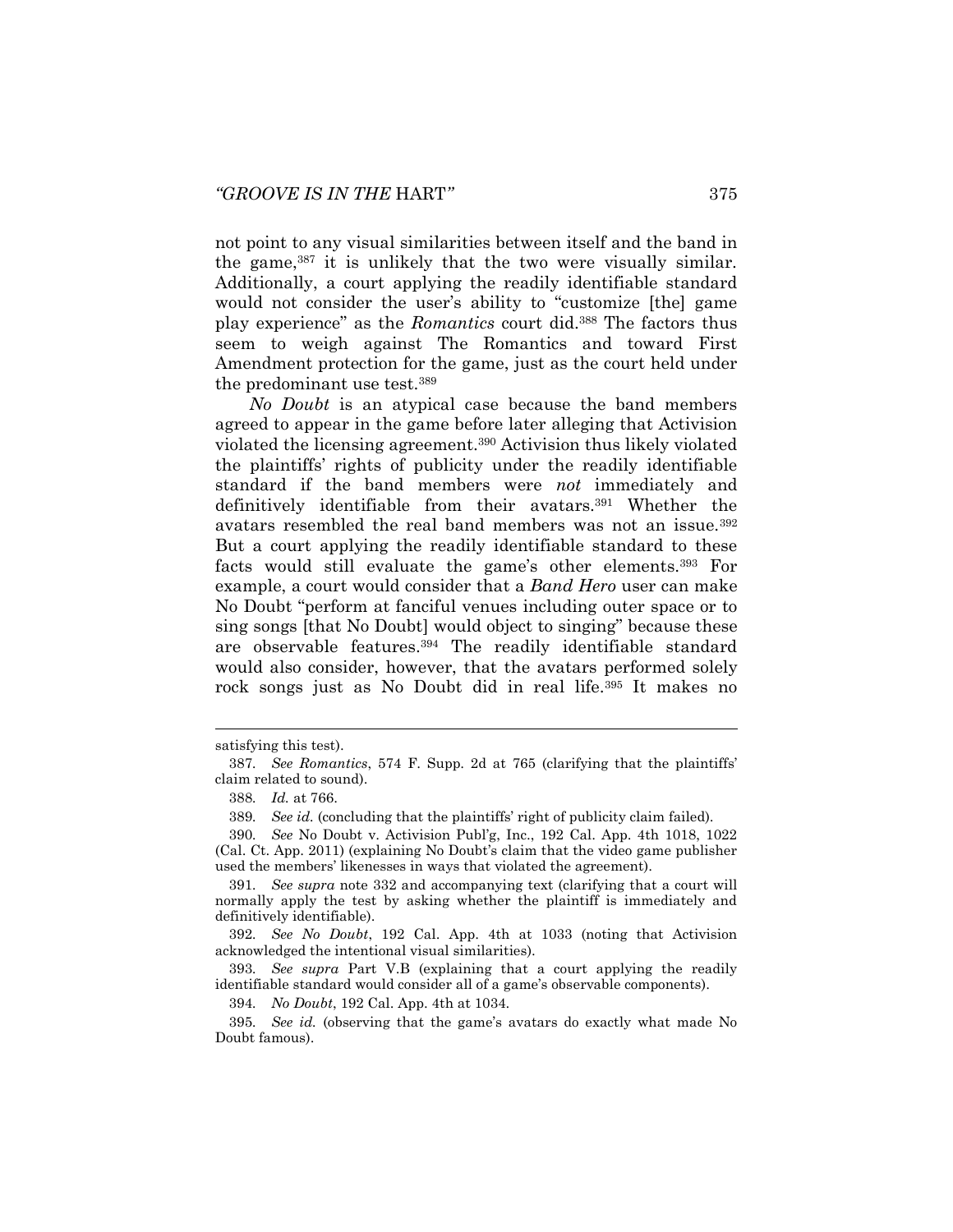difference under the readily identifiable standard that the game does not permit users to change the avatars.<sup>396</sup> The band members would thus likely succeed under this test if the differences in setting, style, and song choice outweighed the visual resemblances to the extent that the plaintiffs were not immediately and definitively identifiable.

*Hart* and *Keller* are likely the easiest of these five cases under the readily identifiable standard. The *NCAA Football* games include many observable components that a court applying the test would consider.<sup>397</sup> First, visual similarities between the avatars and real athletes, supplemented by the biographical information, go a long way toward immediate and definitive identification.<sup>398</sup> Second, the games place avatars in the "very setting" that the real athletes appear.<sup>399</sup> Unlike the unrealistic venues in *No Doubt*, the *NCAA Football* games include few fictional elements.<sup>400</sup> Third, other recognizable avatars surround a player, which makes identification easier.<sup>401</sup>

Although the *NCAA Football* video games feature various game modes,<sup>402</sup> the readily identifiable standard evaluates a game in its default form.<sup>403</sup> In the *NCAA Football* series, this is

399*. In re* NCAA Student–Athlete Name & Likeness Licensing Litig. (*Keller*), 724 F.3d 1268, 1271 (9th Cir. 2013).

<sup>396</sup>*. See id.* at 1033 (noting that *Band Hero* lacks a changeability feature); *supra* notes [357](#page-55-2)–[358](#page-55-3) and accompanying text (explaining why the readily identifiable standard does not consider changeability).

<sup>397</sup>*. See supra* Part III.B.4 (identifying many of the games' observable contents).

<sup>398</sup>*. See supra* notes [1](#page-2-0)–[9](#page-3-0) and accompanying text (describing the realistic depictions of Hart and Keller in *NCAA Football 2005*); *supra* note [348](#page-53-1) and accompanying text (explaining that the test would consider these features because they are easily observable).

<sup>400</sup>*. See* Hart v. Elec. Arts, Inc., 717 F.3d 141, 166 (3d Cir. 2013) (distinguishing *Hart* from *No Doubt* by noting that "the various digitized sights and sounds in [*NCAA Football*] do not alter or transform [Hart's] identity in a significant way").

<sup>401</sup>*. See supra* note [342](#page-52-1) (explaining that the *Cohen* court weighed the presence of other identifiable individuals in the plaintiffs' favor).

<sup>402</sup>*. See supra* notes [201](#page-33-0)–[202](#page-33-1) and accompanying text (explaining two of the game modes).

<sup>403</sup>*. See supra* note [358](#page-55-3)–[359](#page-55-0) and accompanying text (rationalizing that evaluation in the default form averts the problem of video game companies avoiding liability by including a changeability feature).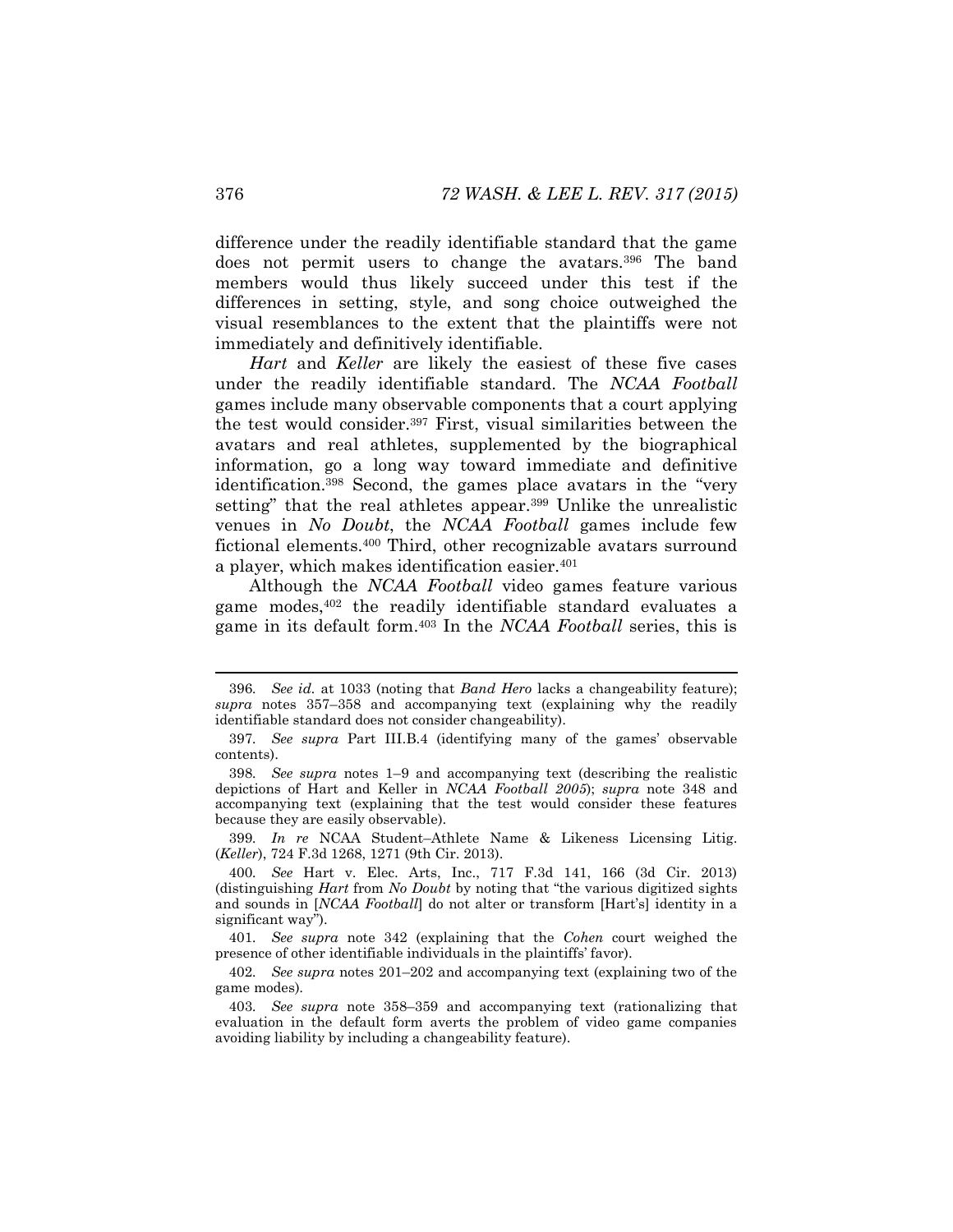the traditional single game mode.<sup>404</sup> The games' changeability feature will not save Electronic Arts under the readily identifiable standard as it nearly did in *Hart*. <sup>405</sup> A court applying this test would thus likely reach the same result as the Third and Ninth Circuits did in *Hart* and *Keller* and reject Electronic Arts' First Amendment defense.<sup>406</sup>

#### *VI. Conclusion*

The right of publicity's current direction in video game cases necessitates change. Courts have inconsistently, illogically, and unjustifiably applied the right of publicity in these cases. Current tests do not adequately consider the First Amendment, resulting in a group of video game cases that are somewhat consistent but are foundationally wrong. Scholars' suggested adaptations to these tests represent modest improvements at best. Having a black and white test that courts can easily apply in the same way to all video games is the optimal situation. Such a test would obviate the need for any discussion on the issue and even for this Note itself. The fact-specific nature of each video game, however, unfortunately makes this ideal scenario impracticable.<sup>407</sup>

The readily identifiable standard is the next best thing. It is workable, predictable, and protects video game companies' First Amendment rights. By considering video games' observable features while ignoring their invisible characteristics like changeability and intent, the readily identifiable standard returns to what the *Haelan* court designed the right of publicity to protect. States need to adopt this test before the increasing

<sup>404</sup>*. See Hart*, 717 F.3d at 146 (describing the other game modes as "additional game modes" that have each been part of a newer version of the game).

<sup>405</sup>*. See id.* at 166–69 (discussing the ability to alter avatars in detail after noting that Electronic Arts would have little, if any, defense if the games had no changeability feature).

<sup>406</sup>*. See id.* at 170 (concluding that the First Amendment did not protect the *NCAA Football* games); *In re* NCAA Student–Athlete Name & Likeness Licensing Litig. (*Keller*), 724 F.3d 1268, 1284 (9th Cir. 2013) (same).

<sup>407</sup>*. See* Matthew J. Mitten, *A Triple Play for the Public Domain:* Delaware Lottery *to* Motorola *to* C.B.C., 11 CHAP. L. REV. 569, 579 n.71 (2008) (noting that the right of publicity analysis in the video game context is particularly difficult because the balancing will be somewhat different in every case).